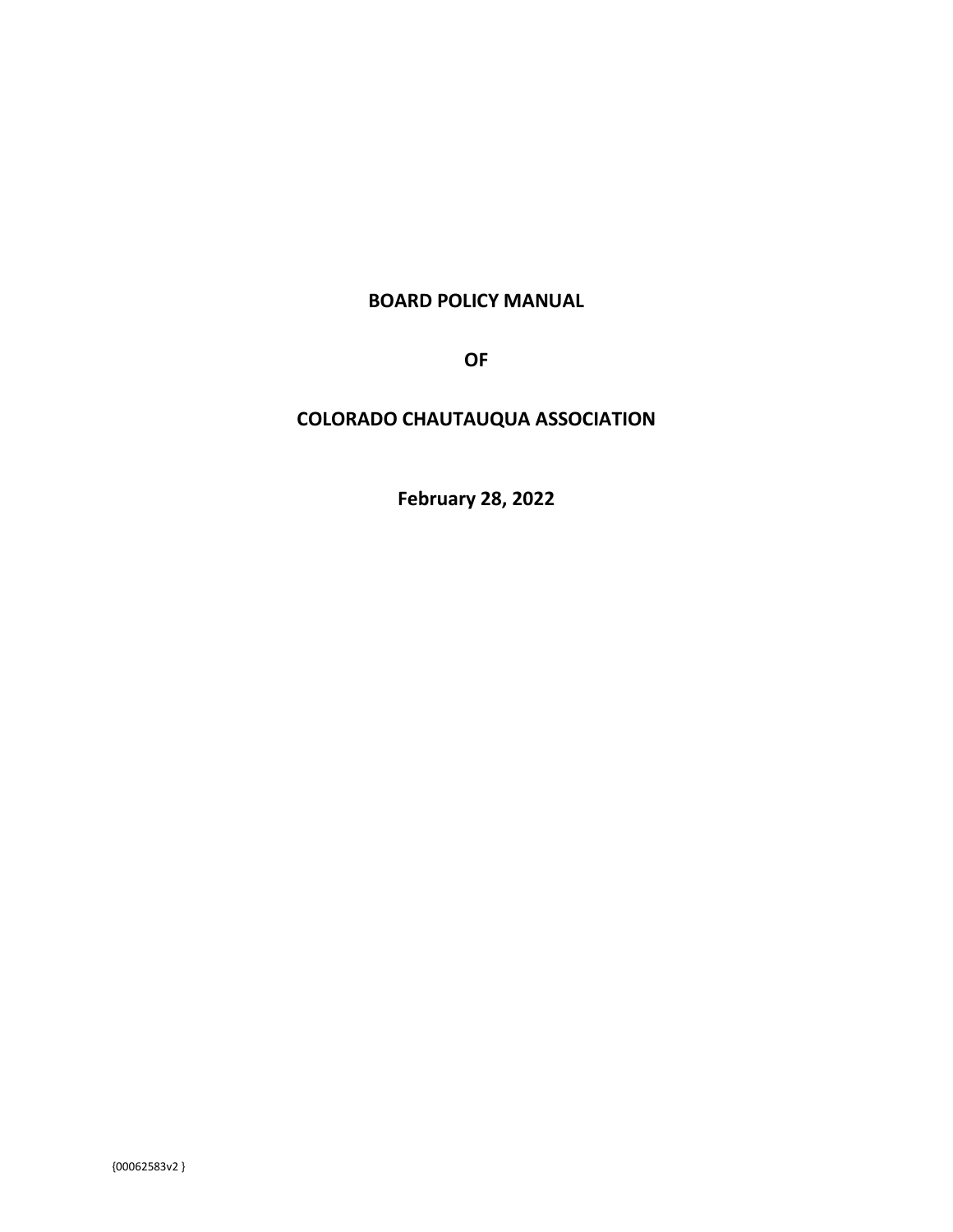## **TABLE OF CONTENTS**

| $\mathbf{1}$            |     |  |  |  |  |
|-------------------------|-----|--|--|--|--|
|                         | 1.1 |  |  |  |  |
|                         | 1.2 |  |  |  |  |
|                         | 1.3 |  |  |  |  |
|                         | 1.4 |  |  |  |  |
| $\overline{2}$          |     |  |  |  |  |
|                         | 2.1 |  |  |  |  |
|                         | 2.2 |  |  |  |  |
|                         | 2.3 |  |  |  |  |
|                         | 2.4 |  |  |  |  |
|                         | 2.5 |  |  |  |  |
| 3                       |     |  |  |  |  |
|                         | 3.1 |  |  |  |  |
|                         | 3.2 |  |  |  |  |
|                         | 3.3 |  |  |  |  |
|                         | 3.4 |  |  |  |  |
|                         | 3.5 |  |  |  |  |
|                         | 3.6 |  |  |  |  |
|                         | 3.7 |  |  |  |  |
|                         | 3.8 |  |  |  |  |
| $\overline{\mathbf{4}}$ |     |  |  |  |  |
|                         | 4.1 |  |  |  |  |
|                         | 4.2 |  |  |  |  |
|                         | 4.3 |  |  |  |  |
|                         | 4.4 |  |  |  |  |
|                         | 4.5 |  |  |  |  |
|                         | 4.6 |  |  |  |  |
|                         | 4.7 |  |  |  |  |
|                         | 4.8 |  |  |  |  |
|                         | 4.9 |  |  |  |  |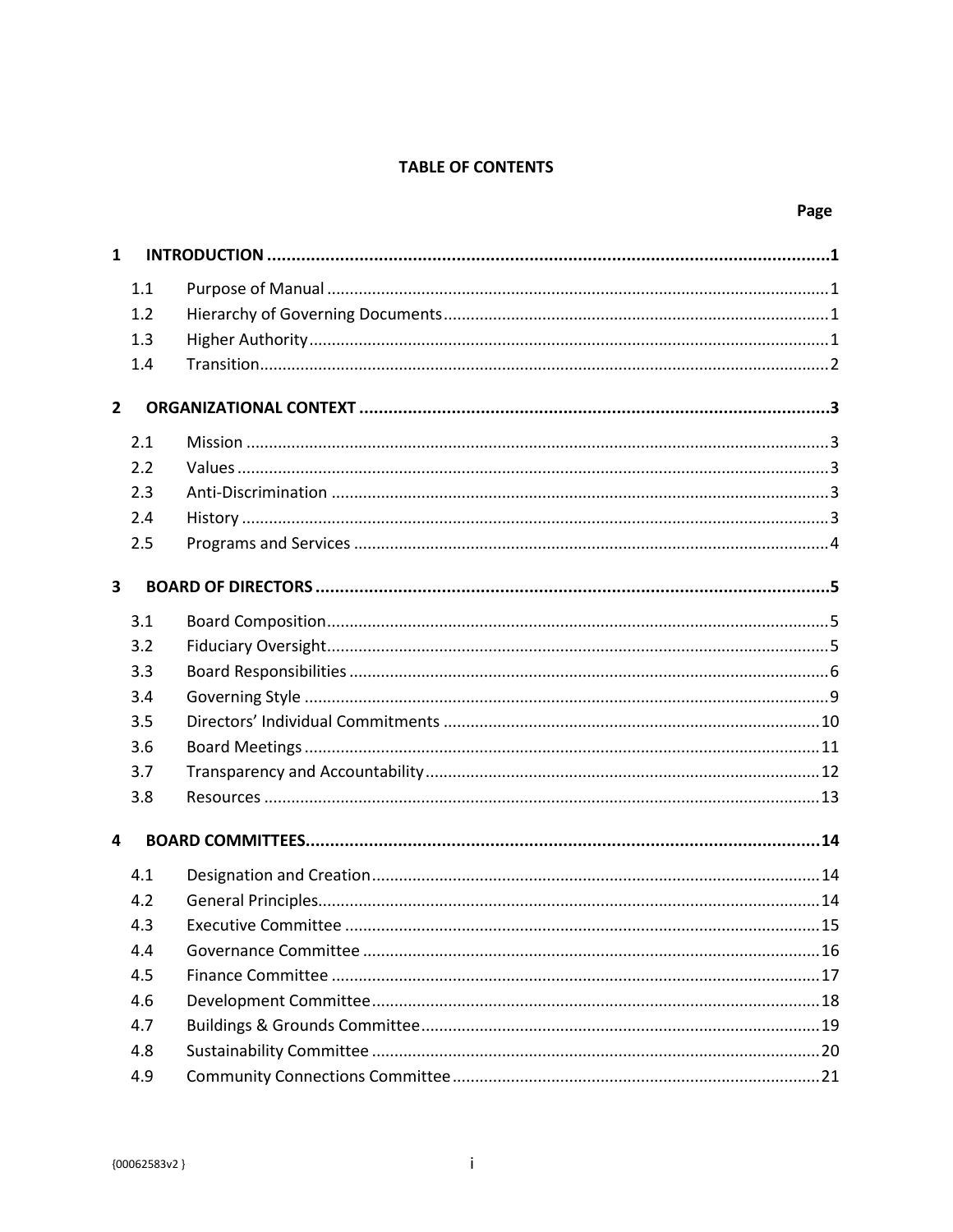| 5              |                                                                             |                                                                      |  |  |  |  |
|----------------|-----------------------------------------------------------------------------|----------------------------------------------------------------------|--|--|--|--|
|                | 5.1                                                                         |                                                                      |  |  |  |  |
|                | 5.2                                                                         |                                                                      |  |  |  |  |
|                | 5.3                                                                         |                                                                      |  |  |  |  |
|                | 5.4                                                                         |                                                                      |  |  |  |  |
|                | 5.5                                                                         |                                                                      |  |  |  |  |
|                | 5.6                                                                         |                                                                      |  |  |  |  |
| 6              |                                                                             |                                                                      |  |  |  |  |
|                | 6.1                                                                         |                                                                      |  |  |  |  |
|                | 6.2                                                                         |                                                                      |  |  |  |  |
|                | 6.3                                                                         |                                                                      |  |  |  |  |
|                | 6.4                                                                         |                                                                      |  |  |  |  |
| $\overline{ }$ |                                                                             |                                                                      |  |  |  |  |
|                |                                                                             |                                                                      |  |  |  |  |
|                | 7.1                                                                         |                                                                      |  |  |  |  |
|                | 7.2                                                                         |                                                                      |  |  |  |  |
|                | 7.3                                                                         |                                                                      |  |  |  |  |
|                | 7.4                                                                         | Corporate Action on Matters Involving Actual Conflicts of Interest30 |  |  |  |  |
|                | 7.5<br>7.6                                                                  |                                                                      |  |  |  |  |
|                |                                                                             |                                                                      |  |  |  |  |
|                | 7.7                                                                         |                                                                      |  |  |  |  |
| 8              |                                                                             |                                                                      |  |  |  |  |
|                | 8.1                                                                         |                                                                      |  |  |  |  |
|                | 8.2                                                                         |                                                                      |  |  |  |  |
|                | 8.3                                                                         |                                                                      |  |  |  |  |
|                | 8.4                                                                         |                                                                      |  |  |  |  |
|                | 8.5                                                                         |                                                                      |  |  |  |  |
|                | 8.6                                                                         |                                                                      |  |  |  |  |
| 9              | <b>COMPENSATION AND PERFORMANCE EVALUATION POLICY (SENIOR MANAGEMENT)37</b> |                                                                      |  |  |  |  |
|                | 9.1                                                                         |                                                                      |  |  |  |  |
|                | 9.2                                                                         |                                                                      |  |  |  |  |
|                | 9.3                                                                         |                                                                      |  |  |  |  |
|                | 9.4                                                                         |                                                                      |  |  |  |  |
|                | 9.5                                                                         |                                                                      |  |  |  |  |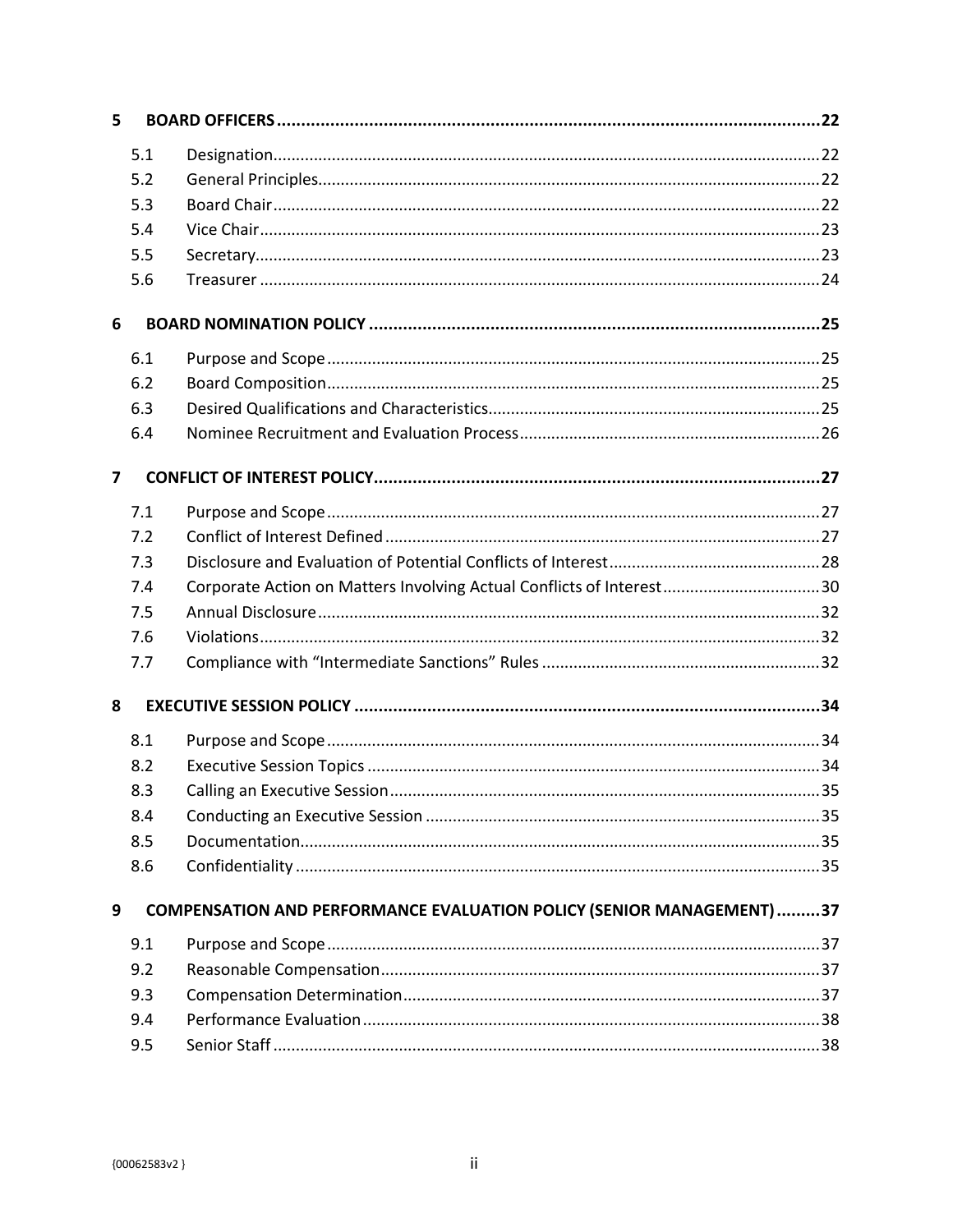| 10.1 |  |  |  |  |  |  |  |
|------|--|--|--|--|--|--|--|
| 10.2 |  |  |  |  |  |  |  |
| 10.3 |  |  |  |  |  |  |  |
| 10.4 |  |  |  |  |  |  |  |
| 10.5 |  |  |  |  |  |  |  |
| 10.6 |  |  |  |  |  |  |  |
| 11   |  |  |  |  |  |  |  |
| 12   |  |  |  |  |  |  |  |
| 12.1 |  |  |  |  |  |  |  |
| 12.2 |  |  |  |  |  |  |  |
| 12.3 |  |  |  |  |  |  |  |
| 12.4 |  |  |  |  |  |  |  |
| 12.5 |  |  |  |  |  |  |  |
| 12.6 |  |  |  |  |  |  |  |
| 12.7 |  |  |  |  |  |  |  |
| 12.8 |  |  |  |  |  |  |  |
| 12.9 |  |  |  |  |  |  |  |
| 13   |  |  |  |  |  |  |  |
| 13.1 |  |  |  |  |  |  |  |
| 13.2 |  |  |  |  |  |  |  |
| 13.3 |  |  |  |  |  |  |  |
| 13.4 |  |  |  |  |  |  |  |
| 13.5 |  |  |  |  |  |  |  |
| 13.6 |  |  |  |  |  |  |  |
|      |  |  |  |  |  |  |  |
| 14.1 |  |  |  |  |  |  |  |
| 14.2 |  |  |  |  |  |  |  |
| 14.3 |  |  |  |  |  |  |  |
| 14.4 |  |  |  |  |  |  |  |
| 14.5 |  |  |  |  |  |  |  |
| 14.6 |  |  |  |  |  |  |  |
| 14.7 |  |  |  |  |  |  |  |
| 14.8 |  |  |  |  |  |  |  |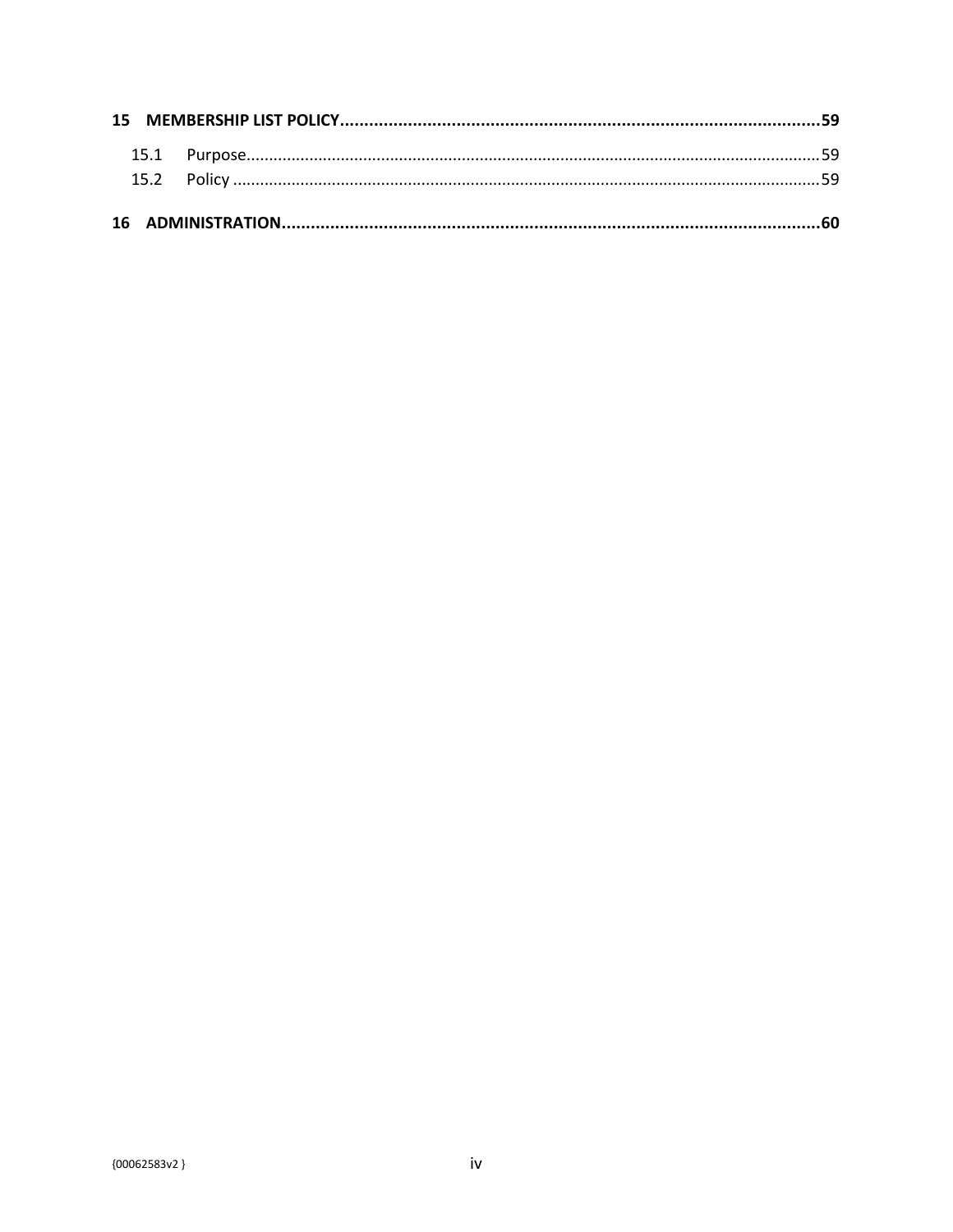## <span id="page-5-0"></span>**1 INTRODUCTION**

### <span id="page-5-1"></span>**1.1 Purpose of Manual**

This Board Policy Manual ("**Manual**") contains or references all of the standing (on-going) policies ("**Board Policies**") adopted by the Board of Directors (the "**Board**") of Colorado Chautauqua Association ("**CCA**") pertaining to the governance of the organization.

The Board has adopted this Manual in order to: a) consolidate all standing governance policies into one place; b) facilitate the quick orientation and education of new directors and key staff about current governance policies; c) eliminate redundant or conflicting governance policies over time; d) allow for ease of reviewing current governance policy while simultaneously considering new issues; and e) guide directors and key staff through clear, pro-active governance policies.

### <span id="page-5-2"></span>**1.2 Hierarchy of Governing Documents**

This Manual fits into the hierarchy of governing documents of CCA (collectively, the "**Governing Documents**") as follows:

- 1. Articles of Incorporation
- 2. Bylaws
- 3. Manual
- 4. Governance policies listed in Appendix A.

In the event of a conflict between this Manual or the other governance policies listed in Appendix A and the other Governing Documents, the Governing Document with the highest authority controls. In the event of a conflict between Board Policies, the Policy that is more specific to the situation will control.

### <span id="page-5-3"></span>**1.3 Higher Authority**

This Manual and the Board Policies are expected to be consistent with the following, all of which have precedence over this Manual and the Board Policies:

- 1. Applicable laws and regulations
- 2. Lease dated October 8, 2015 between the City of Boulder, as lessor,and CCA, as lessee, relating to the real property that constitutes part of the Chautauqua Park
- 3. Settlement Agreement dated September 25, 2020 between CCA and certain private cottage owners relating to Case No. 2020-cv-30123 filed in 2020 with the District Court, Boulder Colorado.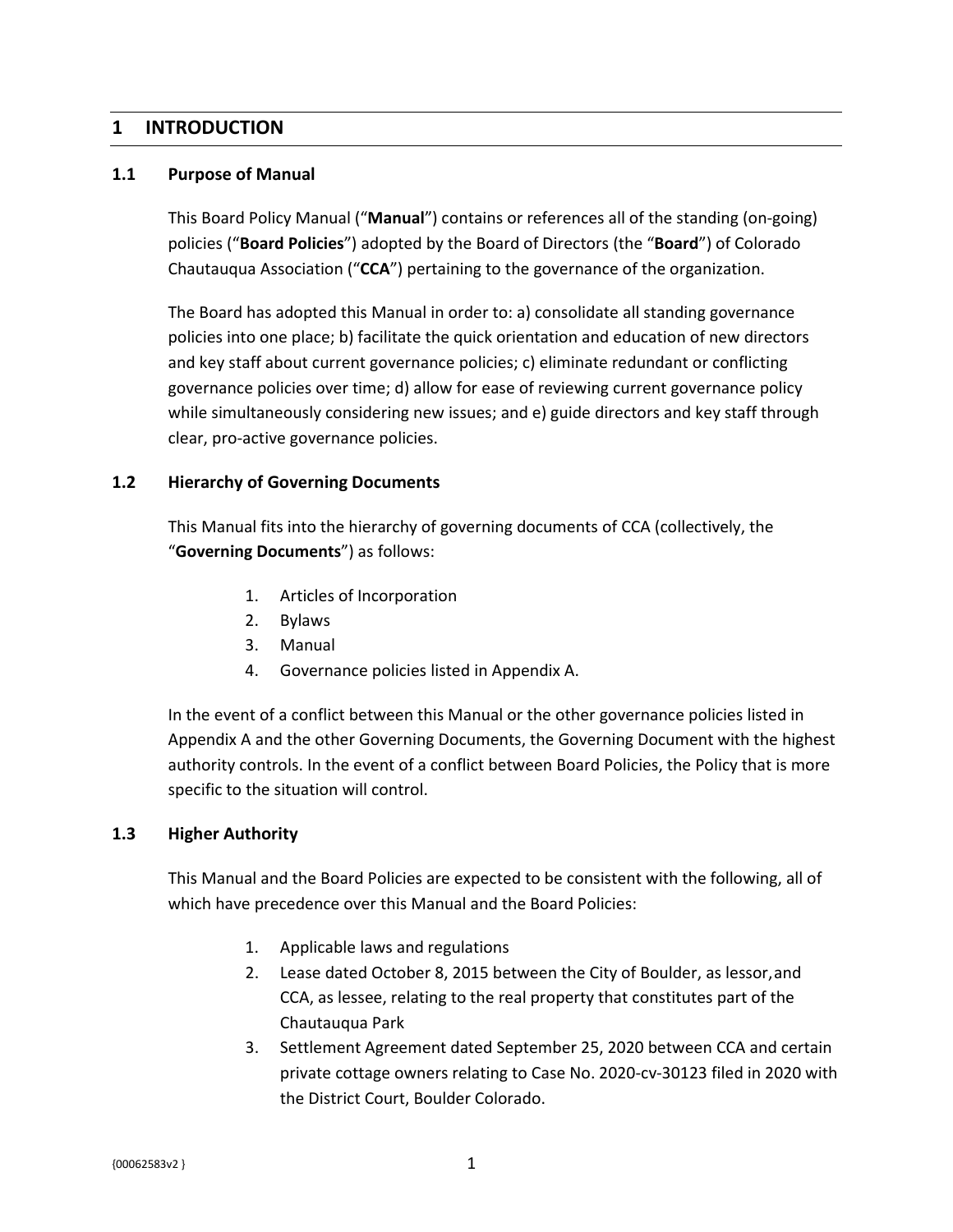### <span id="page-6-0"></span>**1.4 Transition**

Except for time-limited or procedural-only board decisions, which are recorded in regular board minutes, all standing governance policies are to be included or referred to in this Manual. Whether adopted part by part or as a complete document, as soon as some version of the Manual is approved by a vote of the Board, those policies are deemed to supersede any past policies that might be found in old minutes or any compilation of board policies over the years, unless a prior board resolution or contract obligates CCA to retain a specific policy.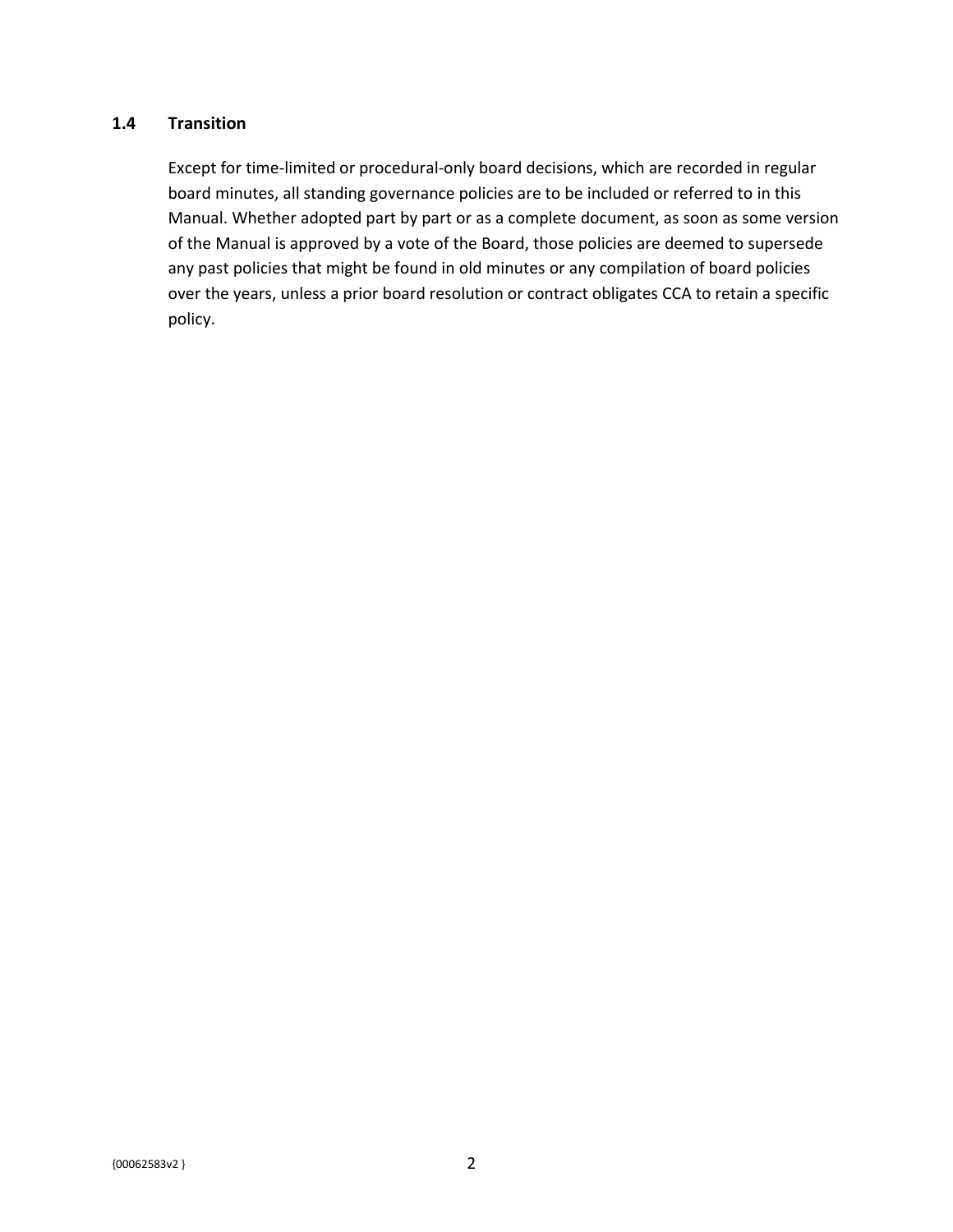## <span id="page-7-0"></span>**2 ORGANIZATIONAL CONTEXT**

### <span id="page-7-1"></span>**2.1 Mission**

CCA preserves, perpetuates, and improves the historic site and spirit of Chautauqua by enhancing its community and values through cultural, educational, social, and recreational experiences.

### <span id="page-7-2"></span>**2.2 Values**

The Chautauqua experience is based on lifelong learning, love of nature, voluntary simplicity, and music, oration, and the arts. Historic significance, traditions, cultural relevance, respite, and enrichment are among the community benefits provided by the Colorado Chautauqua.

### <span id="page-7-3"></span>**2.3 Anti-Discrimination**

CCA does not discriminate against any person or organization based on age, race, sex, color, creed, religion, national origin, sexual orientation, transgender status, gender, gender identity, gender expression, ancestry, marital status, veteran status, military status, political, affiliation, or disability.

### <span id="page-7-4"></span>**2.4 History**

In the late 1890s, the Texas Board of Regents determined to establish a summer school for teachers in a cool climate. Because the Chautauqua Movement was such a powerful and popular cultural force in the United States at the time, the Regents surmised that the best way to obtain a favorable location for the teachers' school would be to partner with a railroad company, package the school with a Chautauqua, and barter with a Colorado town for a site. Boulder city leaders wooed the Texans by offering to supply land, facilities, and public utilities for the assembly. The site for what originally was called the Texas-Colorado Chautauqua was expressly chosen for its spectacular mountain setting and its health-giving environment.

On July 4, 1898, over 4,000 people gathered for the opening day of the Colorado Chautauqua. Boulder civic leaders and Texas educators had joined together to create a cultural and educational summer retreat. A promotional brochure published at the time proclaimed, "The program embraces a period of six weeks and is by all odds the most comprehensive intellectual retreat ever presented west of the Mississippi River."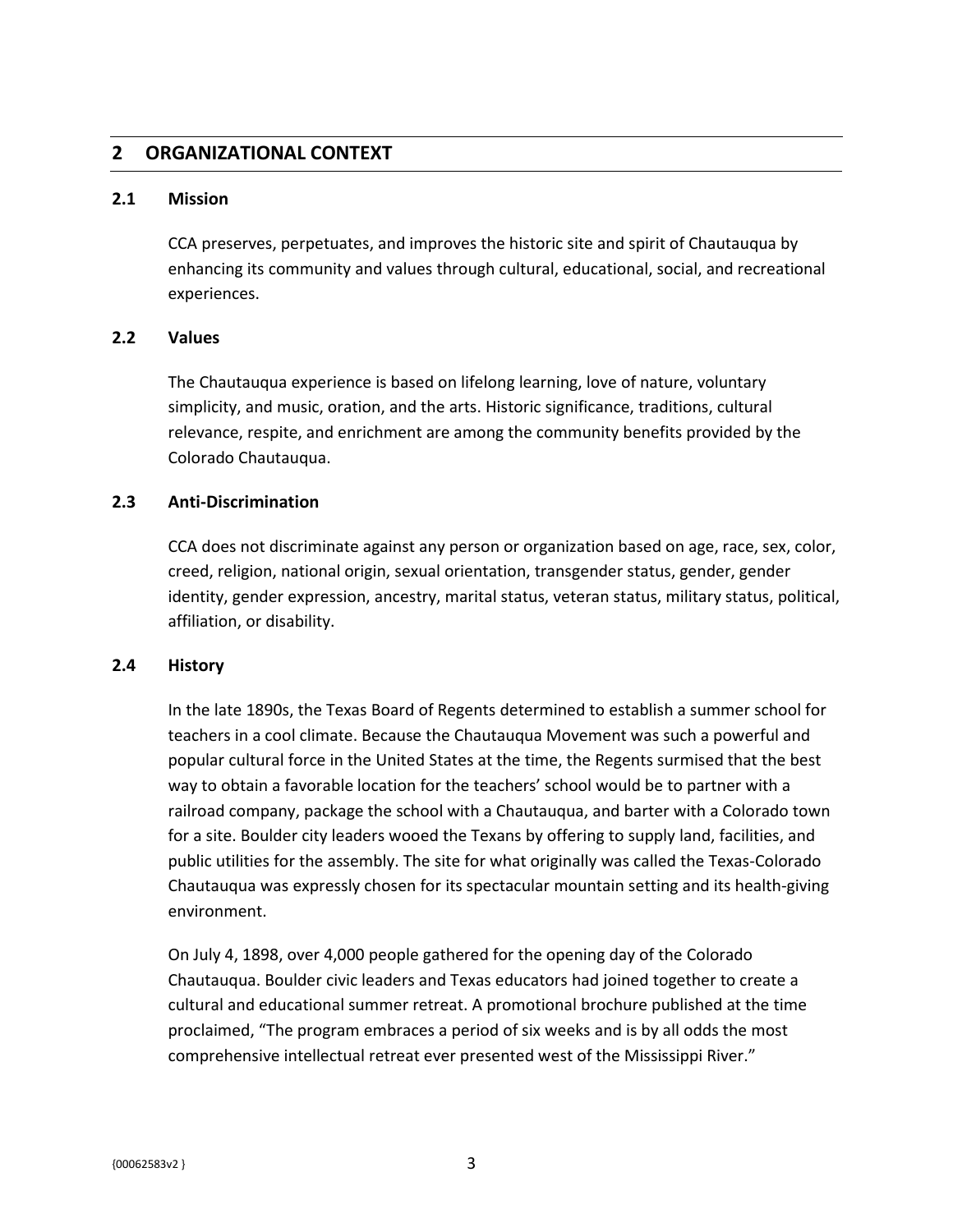Located at the base of Boulder's Flatirons and one of only 25 National Historic Landmarks in the state of Colorado, the Colorado Chautauqua is one of only a few remaining Chautauquas in the U.S. It is considered THE western representation of the cultural movement that swept the U.S. in the late 19th and early 20th centuries and is the only site west of the Mississippi that has been in continuous operation since its founding and with its original structures intact and used for their original purposes.

The City of Boulder owns the 40 acres of land underlying the Colorado Chautauqua, along with the Auditorium, the Dining Hall, and the Academic Hall. Since its founding in 1898, the City has leased 26 acres of the land and those buildings to  $CCA$  – the 501(c)(3) steward of the Chautauqua. CCA owns the Community House, the Missions House Lodge and the Columbine Lodge as well as 61 of the 99 cottages on the premises. The other 38 cottages are privately owned – with the land subleased to the private individuals by CCA. All buildings are subject to Landmark Design Guidelines administered by the City of Boulder.

Now in its second century, the Colorado Chautauqua remains committed to its historic purpose, offering outstanding cultural and educational programs and attracting more than a million visitors each year.

### <span id="page-8-0"></span>**2.5 Programs and Services**

CCA provides lodging, programming and venues for public and private events in the historic Chautauqua buildings and grounds.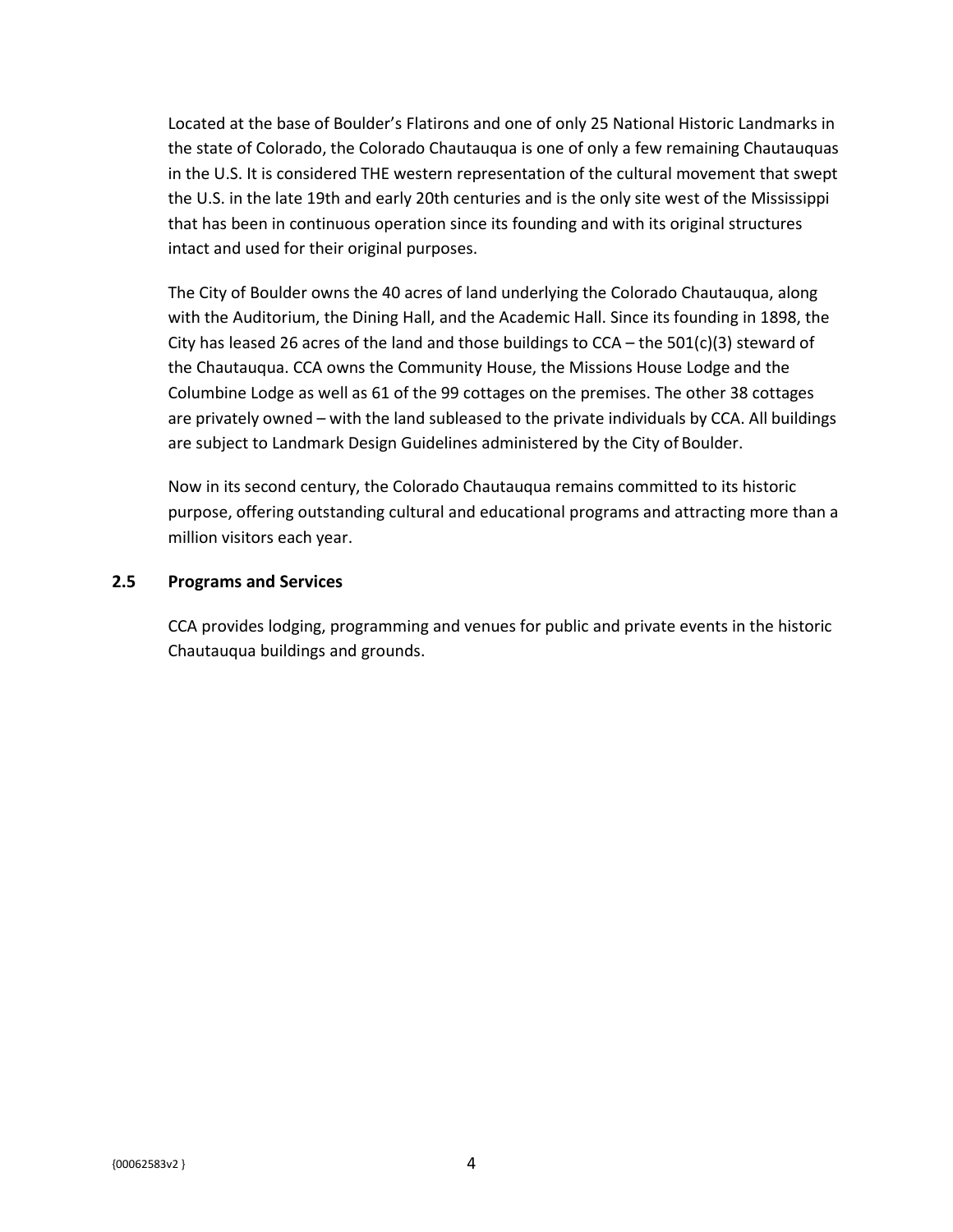### <span id="page-9-0"></span>**3 BOARD OF DIRECTORS**

#### <span id="page-9-1"></span>**3.1 Board Composition**

- 3.1.1 *Composition.* The Bylaws provide that the Board consists of up to 15 directors. The Board elects up to 12 directors, who serve for staggered 3-year terms. The City appoints up to 2 directors and Colorado Chautauqua Cottagers, Inc. appoints up to1 director, who also serve for 3-year terms. No director may serve for more than two consecutive three-year terms. A partial term served by a director filling a vacancy is treated as a full three-year term for this purpose.
- 3.1.2 *Nomination and Election.* The Board plans and manages the recruitment of elected directors pursuant to CCA's Nomination Policy.

### <span id="page-9-2"></span>**3.2 Fiduciary Oversight**

3.2.1 *Overview*. The Board is the governing body of CCA, charged with ultimate authority over the business and affairs of CCA. Because the Board as a whole and the individual directors hold positions of trust with respect to CCA, Colorado law imposes certain standards of conduct and management on them. Specifically, directors must carry out their functions and responsibilities:

> In good faith; with the care an ordinarily prudent person in a like position would exercise under similar circumstances; and in a manner they reasonably believe to be in the best interests of CCA. CRS § 7-128-401(1).

This statute codifies the common law fiduciary duties of care, loyalty, and obedience. Together, the statute and the common law provide the standards by which all actions of the Board and individual directors are judged. The Board as a whole and individual directors are expected to adhere to them in both their decision-making and oversight responsibilities.

- 3.2.2 *Duty of Care.* The duty of care requires directors to be reasonably informed about CCA's programs and mission, to participate meaningfully in decisions, and to do soin good faith and with the diligence, attention, care, and skill of an ordinarily prudent person in a like position under similar circumstances.
- 3.2.3 *Duty of Loyalty.* The duty of loyalty requires directors to exercise their powers in the best interests of CCA, placing the interests of CCA before their own private interests or the interests of another person or entity, especially an entity with which they have a formal relationship. The duty of loyalty is the same for all directors,whether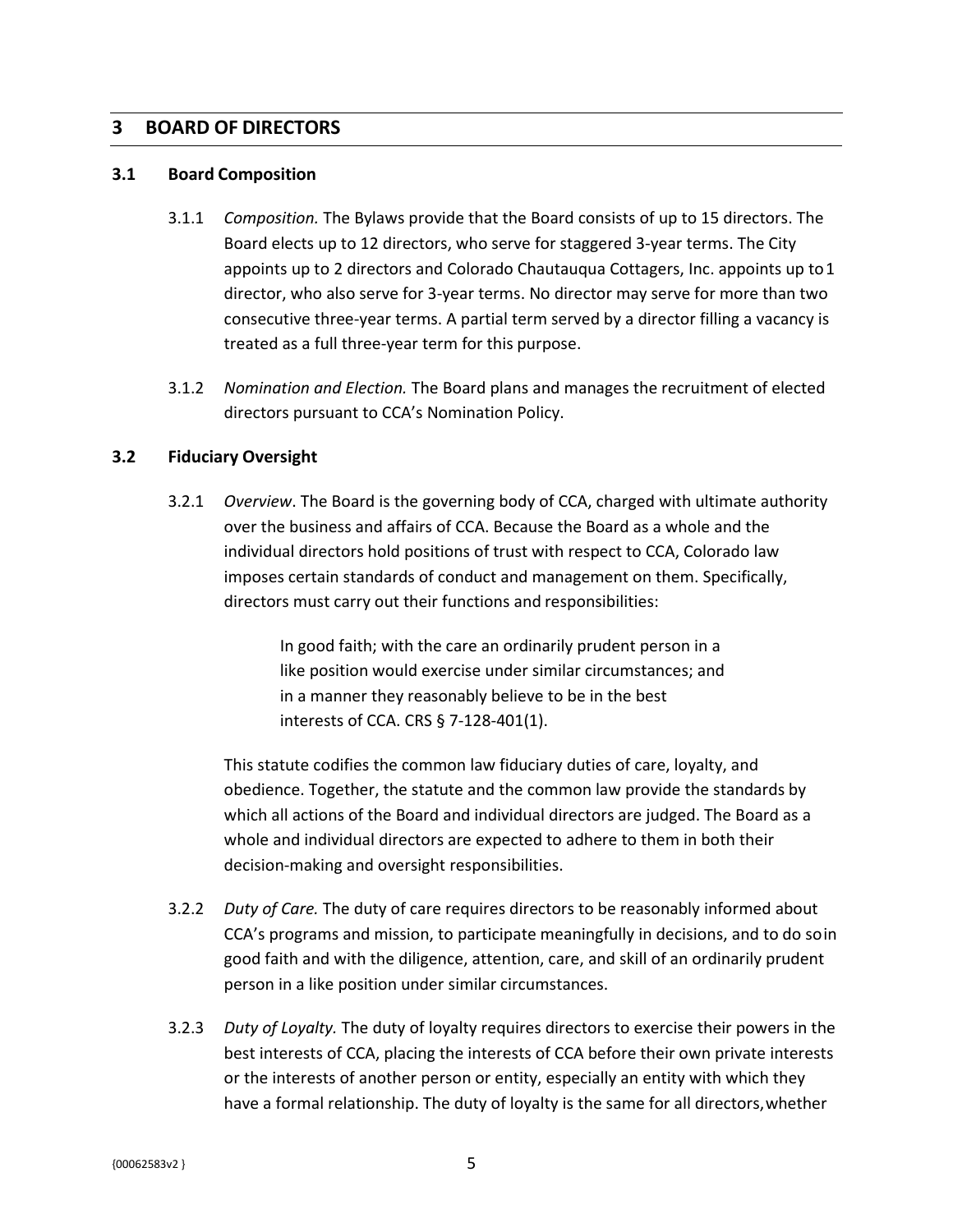elected or appointed. In practice, the duty of loyalty is carried out by disclosing conflicts of interest and adhering to CCA's Conflict of Interest Policy; avoiding the use of organizational opportunities for personal gain or benefit; and maintaining the confidentiality of information about CCA.

3.2.4 *Duty of Obedience*. The duty of obedience requires directors to comply with applicable federal, state, and local laws, comply with CCA's Governing Documents, and remain the guardian of CCA's mission.

### <span id="page-10-0"></span>**3.3 Board Responsibilities**

Board members are responsible for serving as good stewards of the CCA mission and resources, in accordance with their fiduciary duties. To this end, the Board's responsibilities include:

- *3.3.1 Define and uphold CCA's mission and values.*
	- a. Periodically review the mission and values to ensure they are clearly stated, current, useful, valid, and honest;
	- b. Ensure that the mission and values guide strategic planning and day-to-day operations of the organization; and
	- c. Serve as ambassadors for the organization and its mission.
- *3.3.2 Provide overall leadership and multi-year strategic direction for CCA.*
	- a. Participate in and approve decisions that set the strategic direction of the organization; and
	- b. Formally approve the goals and objectives of the organization; use them as a guide for budgeting and other priorities; and track and monitor their progress.
- *3.3.3 Ensure that funds are secured to finance the current and future programs ofCCA.*
	- a. Ensure the availability of reliable and diverse revenue sources;
	- b. Assist development staff in assessing fundraising targets and goals;
	- c. Establish clear obligations regarding the Board's personal financial commitment and fundraising commitment;
	- d. Help open doors through personal and professional networks; and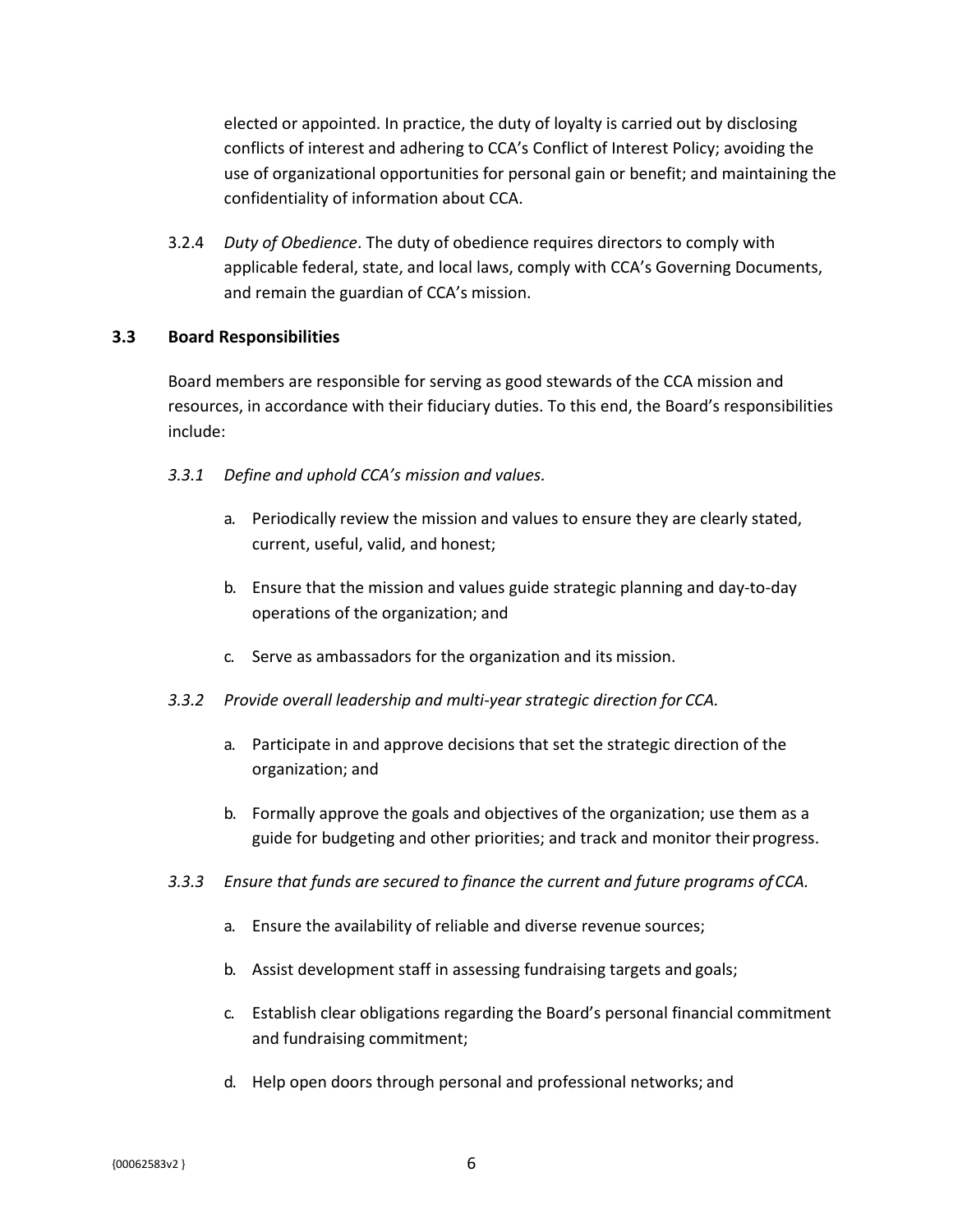- e. Help identify, cultivate, and steward potential donors.
- *3.3.4 Oversee the financial affairs of CCA in a responsible manner, in accordance with established policies.*
	- a. Review, approve, and track an annual budget;
	- b. Receive and review periodic financial statements;
	- c. Ensure internal controls for cash management are followed;
	- d. Approve the appointment of the independent auditor; ensure an independent financial audit is conducted; and review the auditor's report each year;
	- e. Review federal tax filings before filing;
	- f. Ensure CCA is not subjected to unnecessary risk;
	- g. Ensure and monitor adequate operational reserves and endowments; and
	- h. Review and approve the investment policy and oversee investment performance.
- *3.3.5 Advance the ethical and legal integrity of CCA.*
	- a. Ensure CCA operates in a transparent, accountable manner, in accordance with the Governing Documents;
	- b. Ensure CCA adheres to legal standards and ethical norms, including compliance with all legal and regulatory requirements; and
	- c. Monitor and ensure legal compliance for maintaining nonprofit and tax-exempt status, including the filing of periodic reports and any required state and local filings regarding charitable solicitations, sales and use tax, unrelated business income tax, and property tax.
- *3.3.6 Ensure good governance practices.*
	- a. Establish, periodically review, and amend as necessary the Governing Documents;
	- b. Identify, recruit, and conduct due diligence on nominees to the Board following the Nomination Policy;
	- c. Provide effective orientation for new directors and in-service board education and training for existing directors as needed;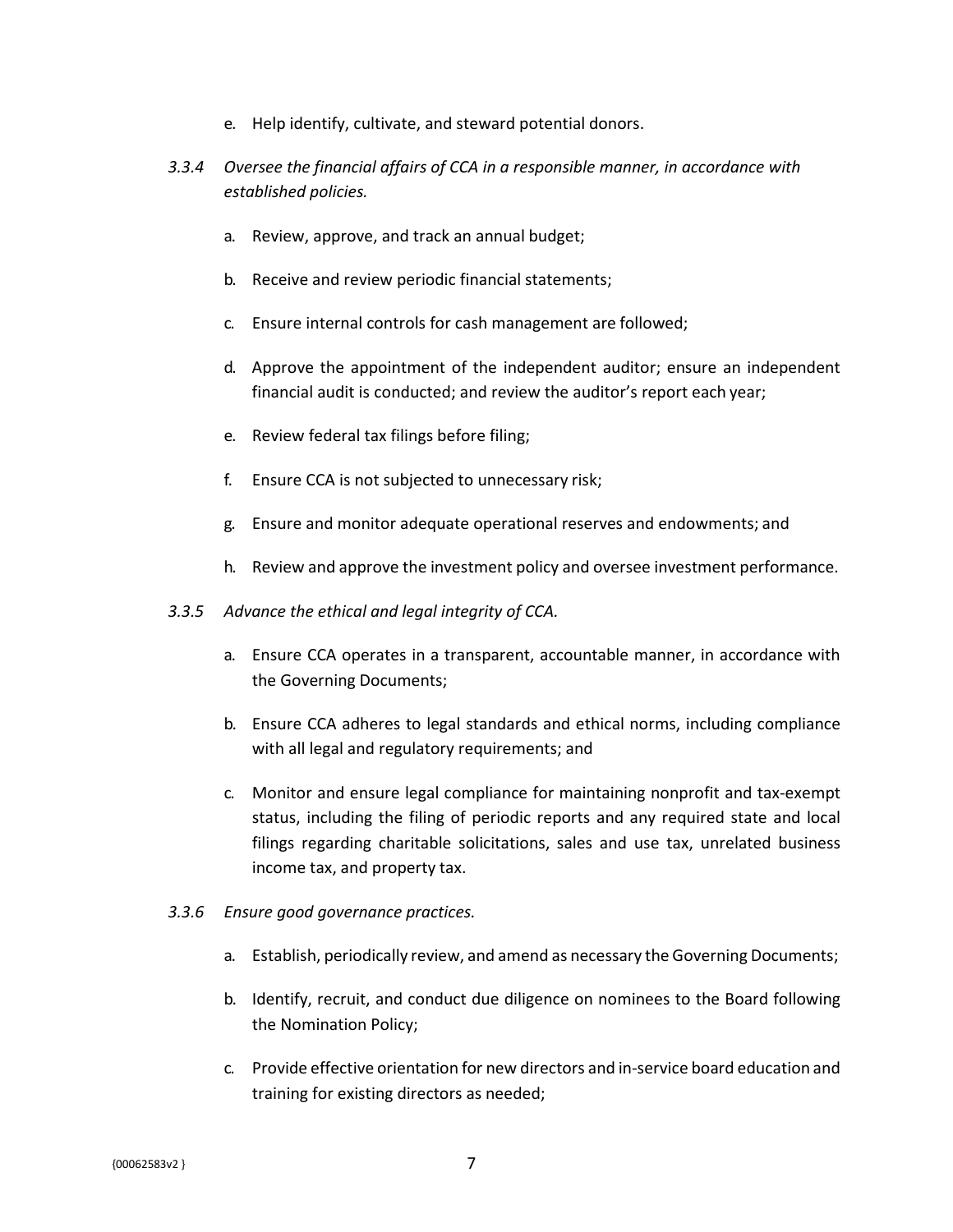- d. Select Board officers and follow an orderly succession process to ensure continuing governance capability and leadership vitality;
- e. Conduct an annual Board self-evaluation and evaluate and implement opportunities for improvement;
- f. Hold periodic retreats and workshops focused on broad direction and policy considerations for the organization;
- g. Properly identify and manage conflicts of interest in accordance with theConflict of Interest Policy; and
- h. Ensure each director understands their fiduciary duties.
- *3.3.7 Select, support, and evaluate CCA's CEO, who supervises all paid and volunteer staff, and is responsible for all day-to-day operations within the organization.*
	- a. Develop a job description; lead the search process; conduct due diligence on candidates; and make the final hiring decision for any incoming CEO;
	- b. Ensure appropriate succession planning for the CEO;
	- c. Provide personal and organizational support for the CEO;
	- d. Provide the CEO with frequent, substantive, and constructive feedback;
	- e. Undertake a formal annual performance review of the CEO, guided by mutually agreed upon annual goals and objectives; and
	- f. Establish and periodically review the CEO's compensation, following IRS "safe harbor" measures when possible.
- *3.3.8 Monitor and enhance the community and professional image of CCA.*
	- a. Strategically communicate CCA's story and contribute to a healthy and accurate public image for the organization; and
	- b. Accept and respond as appropriate to feedback, suggestions, complaints, and concerns on what CCA does well and what it can do better.
- *3.3.9 Ensure effective organizational planning and performance and monitor CCA's professional delivery of programs and services.*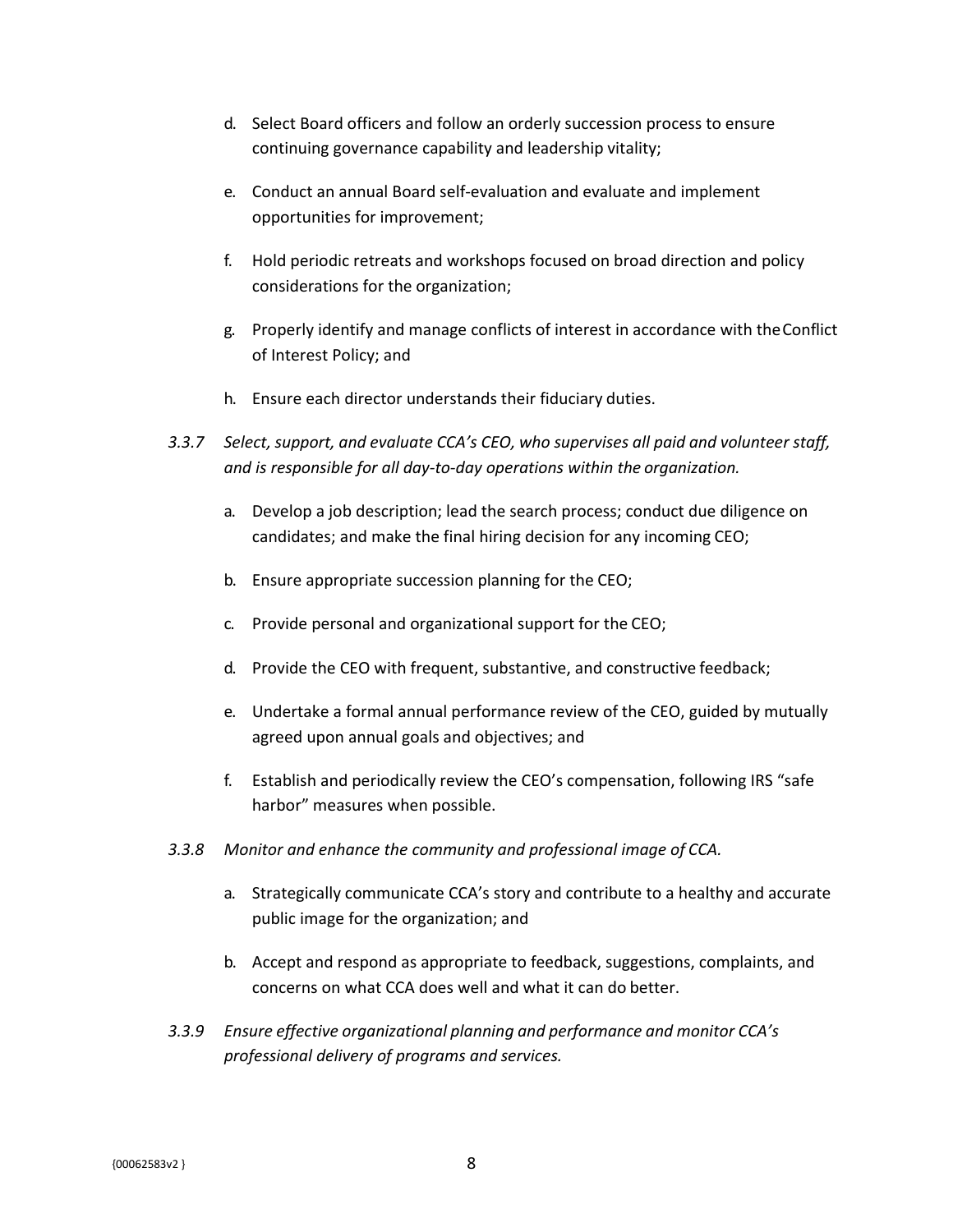- a. Understand CCA's signature programs vs. those that are least consequential to its mission; stay informed about and ensure current and proposed offerings align with CCA's mission; and decide among competing priorities;
- b. Participate in CCA's various offerings, e.g., attend events, stay overnight at one of the cottages or lodge; patronize the dining hall;
- c. Assess the operational effectiveness, appropriateness, financial condition, and programmatic activity of CCA's offerings, focusing on organizational impact;
- d. Evaluate user satisfaction data and cost-benefit analyses for CCA's programs; and
- e. Support staff in the successful completion of their responsibilities.

### <span id="page-13-0"></span>**3.4 Governing Style**

The Board and individual directors are expected to adhere to the following principles in carrying out their responsibilities:

- 3.4.1 The Board focuses on policies and long-term strategic leadership, not on the operational details of implementation, which are the sole responsibility of the CEO and staff.
- 3.4.2 The Board, not staff, is responsible for governance excellence.
- 3.4.3 The Board's responsibility is a group responsibility. The opinions and expertise of individual directors may enhance the Board's deliberations, but do not substitutefor the Board's duty to reach a well-considered group decision.
- 3.4.4 Each director is expected to assume positive intent about CCA in all discussions, look for commonalities, and engage in compromise and consensus building to reach collective decisions.
- 3.4.5 Each director is expected to earn the trust of fellow board members by meeting commitments, keeping agreements, and treating others with kindness andrespect.
- 3.4.6 Each director is expected to act in a civil manner at all times. This includes during meetings, in written communications, and in interactions with other board members and members of the community.
- 3.4.7 Each director is expected to respect and support the final determination of the Board as a legitimate Board decision, regardless of his or her personal positionon the matter.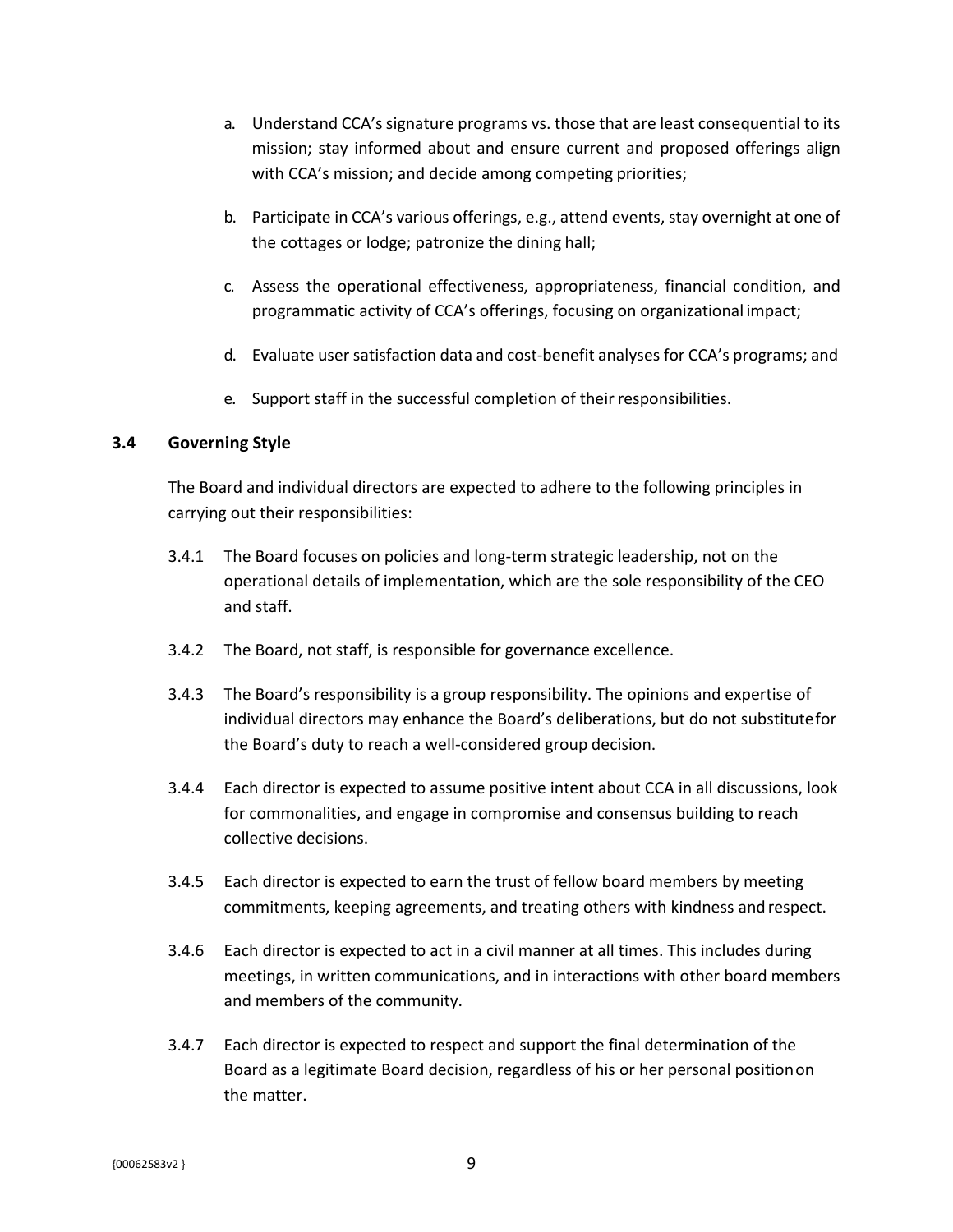- 3.4.8 The Board seeks, encourages, and respects a diversity of viewpoints, and strives for balanced participation by all meeting participants. Directors should actively listen to and show respect for all viewpoints and be open to the possibility of changing their own viewpoint. They are also expected to respect people's time by being as concise as possible.
- 3.4.9 Each director is expected to attend meetings, come prepared, and participate, as well as adhere to accepted principles of policy making and respect for the rolesof Board and staff.
- 3.4.10 Board discussions and decisions will remain within the board meeting. This doesnot preclude normal information gathering or informal discussions among board members or with the CEO. Email correspondence is for conveying information and scheduling, not for discussion and deliberation.
- 3.4.11 The Board seeks to provide opportunities for each director to contribute meaningfully.
- 3.4.12 Staff is accountable to the CEO and not to the Board. The Board's sole official connection to the operational organization, its actions and conduct, is through the CEO. Directors do not direct staff or interfere with them in the performance of their duties, and they are expected to refrain from making critical statements about staff to other staff or to the public, including at Board meetings.
- 3.4.13 Only decisions of the Board acting as a body are binding on the CEO, except in rare instances where the Board has specifically delegated such authority to a specific director or Board committee.
- 3.4.14 The Board works hard to maintain a respectful and collaborative relationship with the City of Boulder and with many other key constituents and partners.

### <span id="page-14-0"></span>**3.5 Directors' Individual Commitments**

Each director commits to:

- 3.5.1 Understand and discharge his or her fiduciary duties to CCA (Section 1).
- 3.5.2 Carry out his or her responsibilities as a director (Section 2) and adhere to the Board's governing style (Section 3).
- 3.5.3 Spend enough time to perform Board and committee responsibilities (estimate ofat least six hours per month).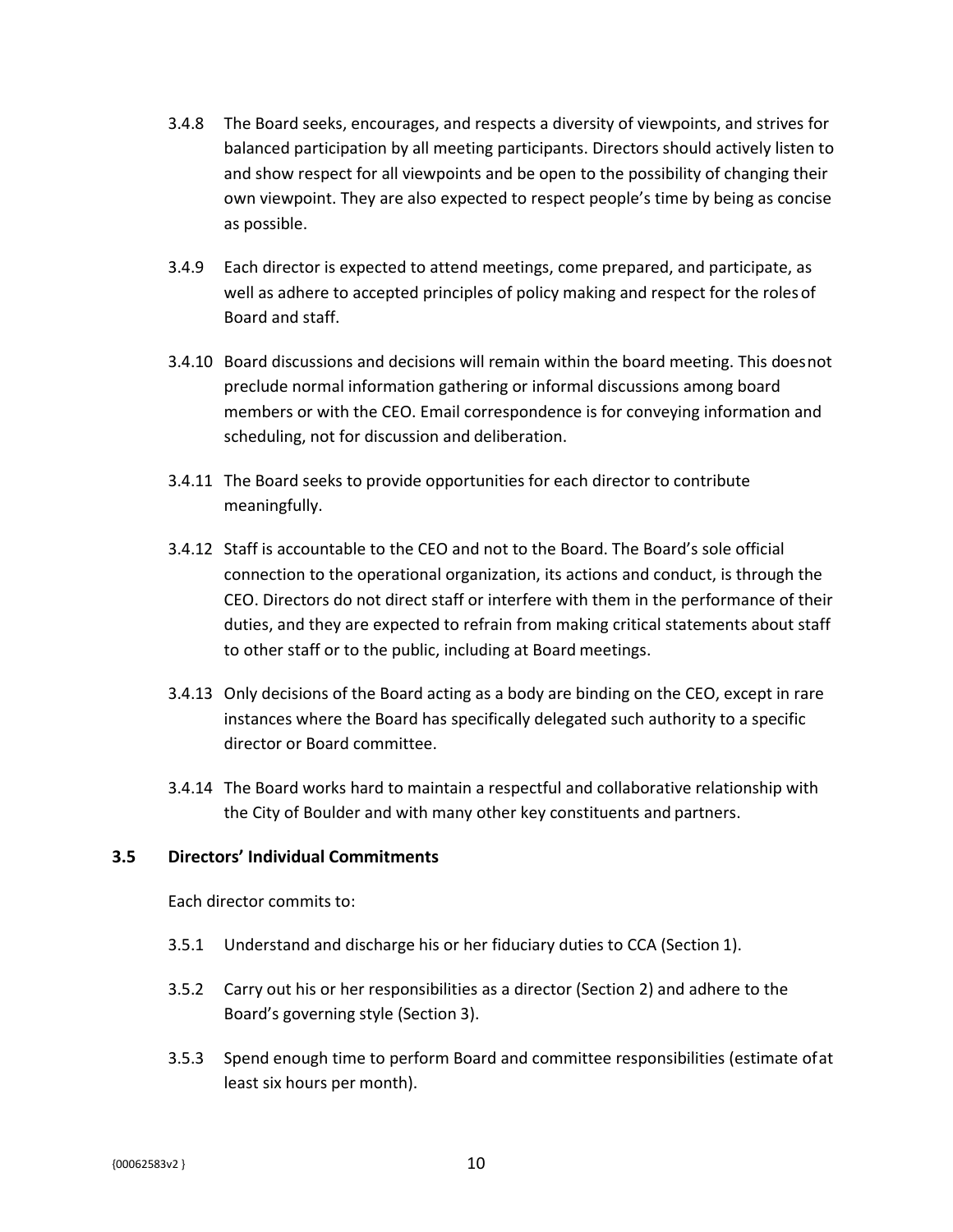- 3.5.4 Attend Board meetings regularly and notify the Board Chair in advance when unable to attend.
- 3.5.5 Unless excused by the Board Chair, serve on at least one standing committee of the Board.
- 3.5.6 Donate to and participate in CCA fundraising efforts as set forth in the Fundraising and Personal Giving Policy when adopted, and until then: be a member of CCA throughout his or her term; donate to CCA annually according to his or her personal means; and actively participate in and support CCA's fundraising efforts by attending and assisting with fundraising activities.
- 3.5.7 Understand that any operational volunteer support they offer to CCA will beunder the direction and supervision of the CEO or a responsible staff person.

### <span id="page-15-0"></span>**3.6 Board Meetings**

- 3.6.1 *Frequency*. The Board holds at least eight regular meetings each year andadditional meetings (e.g., special meetings, work sessions, and retreats) as needed. The Board's annual cycle, which is subject to change, typically includes:
	- JUL Conduct annual election of directors and officers.
	- AUG Provide orientation for new directors; conduct annual Board selfevaluation.
	- SEP/OCT Start of new Board term; new officers and directors take office;approve meeting dates for the new term; begin looking at strategic priorities for the coming year.
	- NOV Review and approve the operating and capital budgets for the next fiscal year.
	- DEC Final meeting to approve the budgets for the next fiscal year if not approved at the November meeting.
	- JAN/FEB Evaluate performance of CEO.
	- APR/MAY Evaluate prior year's results; review independent financial audit report and tax filings.
- 3.6.2 *Agenda*. The Board Chair sets the agenda for regular meetings, in consultation with the Executive Committee. To place an item on the agenda, a director mustpresent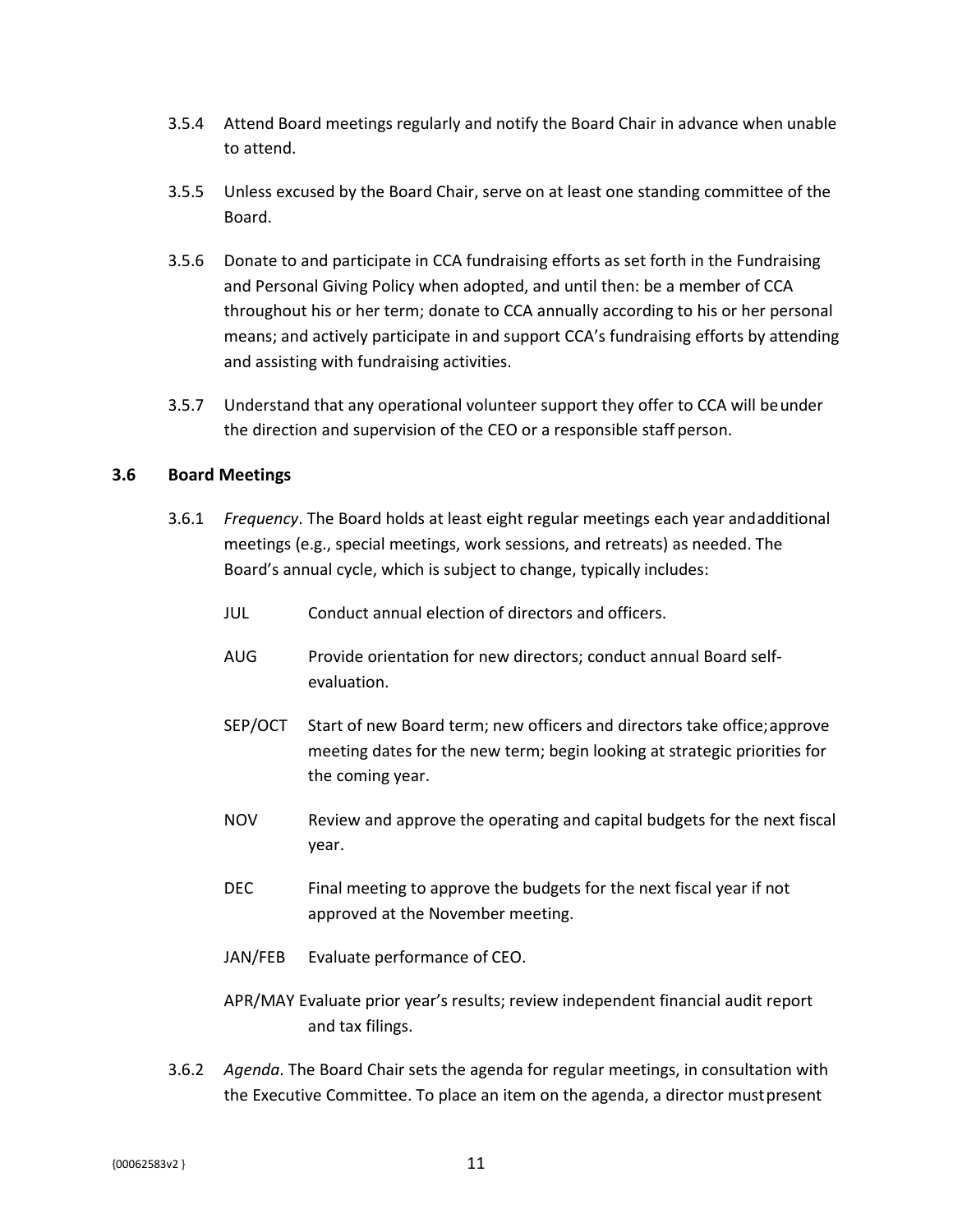the item to the Chair at least 8 days prior to the meeting with the desired action and reason for the action clearly defined.

- 3.6.3 *Meeting Materials.* The Bylaws require a package of board materials, includingan Executive Committee report, to be emailed to directors at least 48 hours prior to regular meetings.
- 3.6.4 *Public Participation.* The Bylaws require Board meetings to be open to thepublic and minutes of regular meetings to be posted on the website. Specifically:
	- a. Advance notice of regular meetings, as well as the anticipated agenda, is posted on the website seven days prior to the meeting;
	- b. Advance notice of special meetings is posted on the website and is sent by email to members of CCA who opt in, 48 hours prior to the meeting;
	- c. During regular meetings, members of the public (including private cottage owners) may address the Board only during the "Public Participation" portion of the meeting (i.e., the first 15 minutes), and are not otherwise allowed to speak at any other time during the meeting;
	- d. Members of the public (including private cottage owners) may attend regular meetings by telephone or online conference/meeting platform provided by CCA; and
	- e. Regular and special board meetings are recorded and made available to the public for 90 days after the date of the meeting.
- 3.6.5 *Executive Session.* The Bylaws permit the Board to meet in executive session, including for purposes of discussing legal matters, confidential business matters, discussions on contracts, and personnel matters. Executive sessions are called and conducted in accordance with CCA's Executive Session Policy.
- 3.6.6 *Disclosure of Conflicts of Interest.* Prior to and during each Board meeting, and any executive session, directors must publicly disclose any conflict of interest and adhere to Conflict of Interest Policy with respect to such conflict of interest. The conflicted director is expected to make the disclosure, but if he or she fails do so, other directors have a duty to raise the conflict of interest.

### <span id="page-16-0"></span>**3.7 Transparency and Accountability**

As stated above, the Board is committed to conducting itself in a transparent and accountable manner. To this end: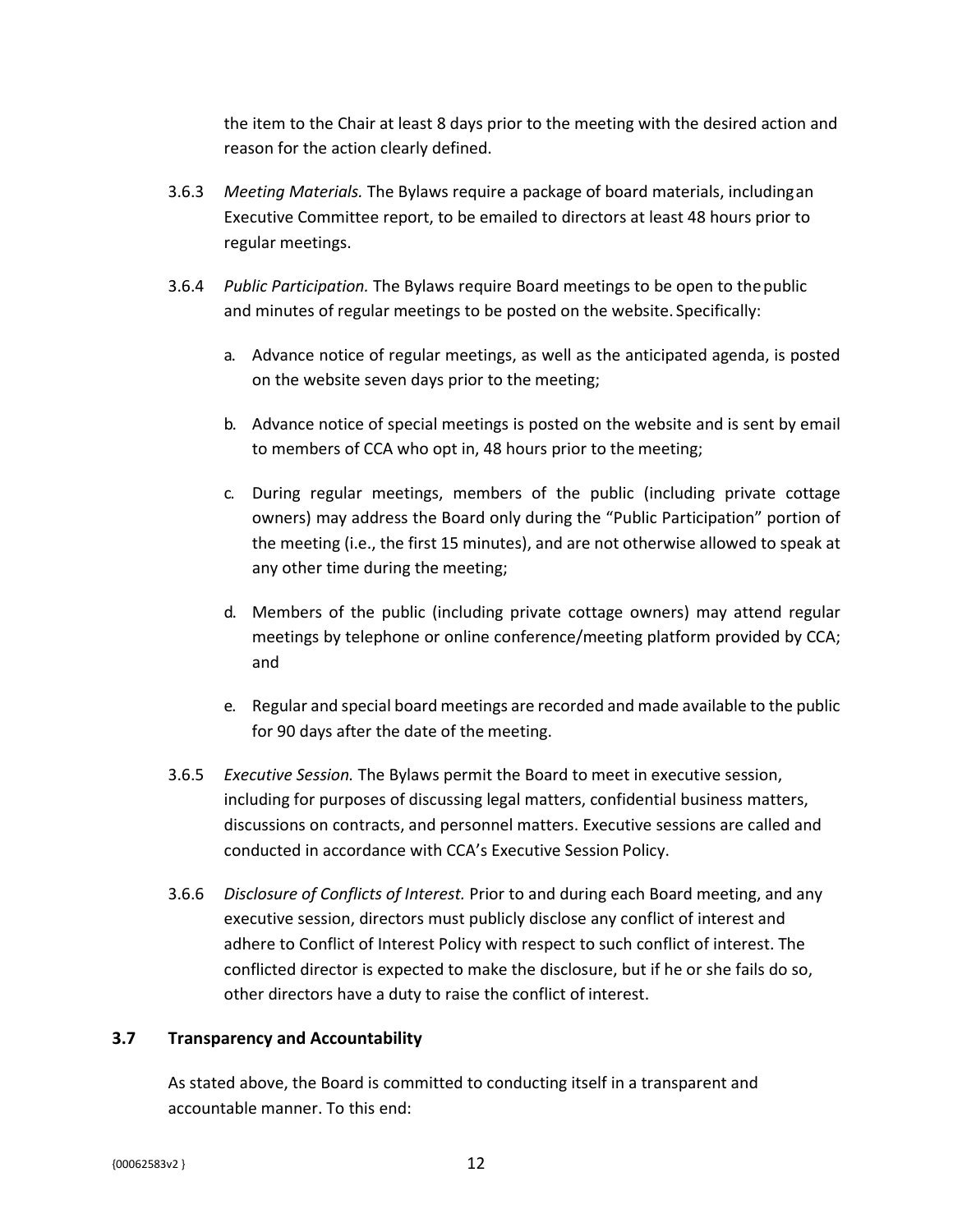- 3.7.1 CCA's website and other media are used extensively to communicate about programs and access. Specifically:
	- a. Directors' names, biographies, and contact information are posted on the website;
	- b. The Governing Documents are posted on its website; and
	- c. An annual report (including information about mission, activities, impact, outreach, financial information, list of directors, and accomplishments) is posted on the website.
- 3.7.2 Federal tax-exemption documentation and annual federal information returnsare available to the public on request in accordance with IRS regulations.
- 3.7.3 An annual report is provided to the City of Boulder.

### <span id="page-17-0"></span>**3.8 Resources**

Directors are encouraged to become familiar with the following resources to further understand their duties and responsibilities.

Colorado Revised Nonprofit Corporation Act, CRS §§ 7-128-401, 7-128-403, and 7- 128-403 -- https://altitude.law/resources/pdf/colorado-revised-nonprofit-act/

CCA's Bylaws, Articles III and VI

Practices and Principles for Nonprofit Excellence in Colorado - https:[//www.coloradononprofits.org/resources/principles-practices](http://www.coloradononprofits.org/resources/principles-practices)

Colorado Secretary of State E-Learning Module - https:[//www.sos.state.co.us/pubs/charities/boardTrainingModules.html](http://www.sos.state.co.us/pubs/charities/boardTrainingModules.html)

Legal Responsibilities of Nonprofit Boards, BoardSource Governance Series - https://boardsource.org/product/legal-responsibilities-of-nonprofit-boards-thirdedition/

Ten Basic Responsibilities of Nonprofit Boards, BoardSource Governance Series - https://boardsource.org/product/ten-basic-responsibilities-nonprofit-boards/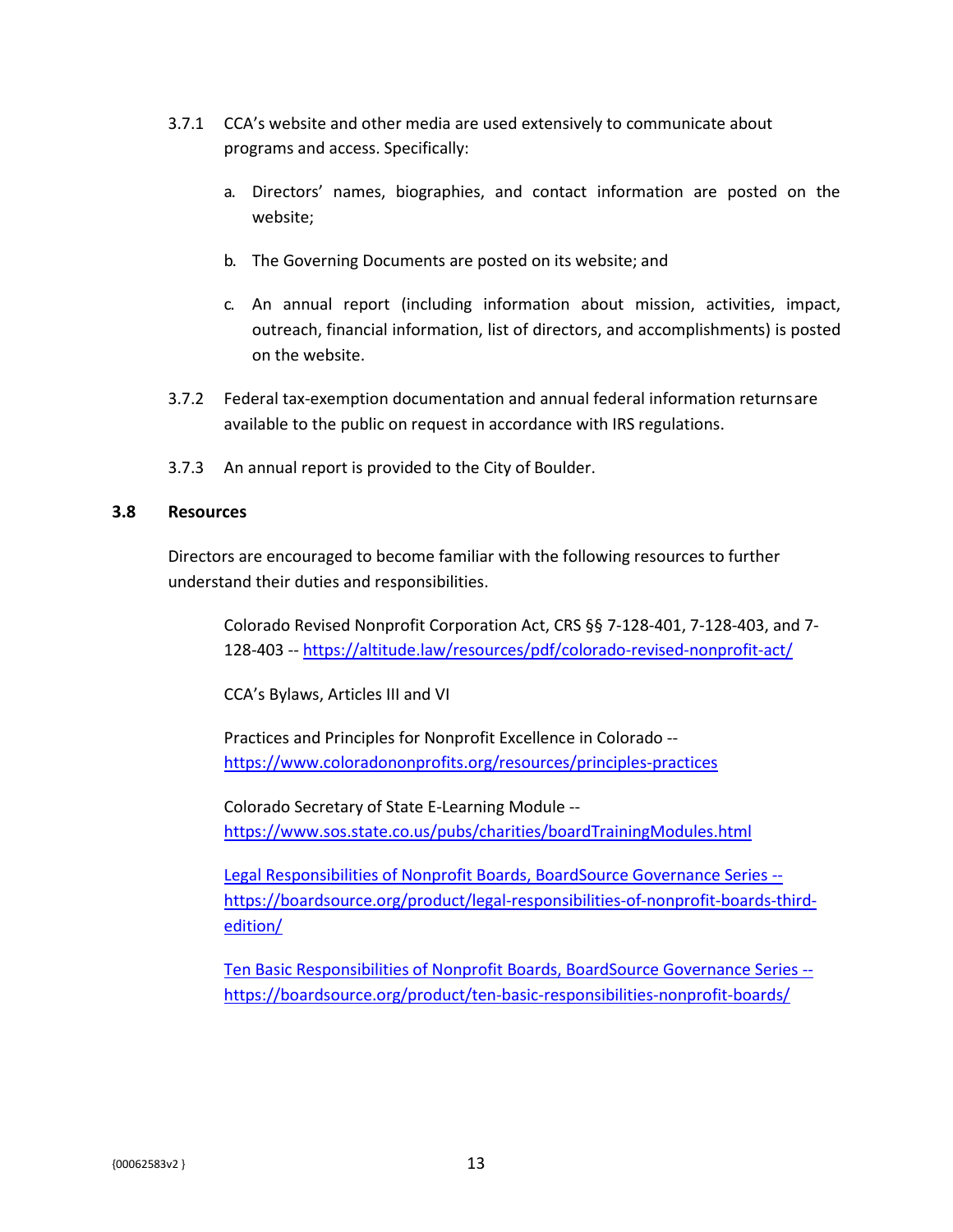## <span id="page-18-0"></span>**4 BOARD COMMITTEES**

### <span id="page-18-1"></span>**4.1 Designation and Creation**

The Bylaws authorize the Board to establish standing and ad hoc committees of the Board. Standing committees fulfill certain duties on a continuing basis and meet all year long. Ad hoc committees are established by Board resolution to address issues that do not fall into the charge of one of the standing committees, and such committees are temporary and short-term in duration. The Board has established the following standing committees of the Board:

- 1. Executive Committee
- 2. Governance Committee
- 3. Finance Committee
- 4. Development Committee
- 5. Buildings & Grounds Committee
- 6. Sustainability Committee
- 7. Community Connections Committee

This Article sets forth governing principles that apply to all committees created by the Board, whether standing or ad hoc, and sets forth the composition and charge of each standing committee. This Article does not apply to committees created by the CEO.

### <span id="page-18-2"></span>**4.2 General Principles**

- 4.2.1 Board committees typically assist the Board by preparing policy positions and implications for Board deliberation and action.
- 4.2.2 The Board establishes Board committees as needed and determines their charge. For standing committees, the charge is set forth in this Manual. For ad hoc committees, the charge is set forth in the resolution establishing the committee.
- 4.2.3 The Executive Committee appoints committee chairs and members. In making appointments, the following principles apply:
	- a. Board committee chairs and members are chosen to ensure that committees have the right expertise, background, and skills needed to perform the functions required by the organization;
	- b. Board committee chairs must be directors;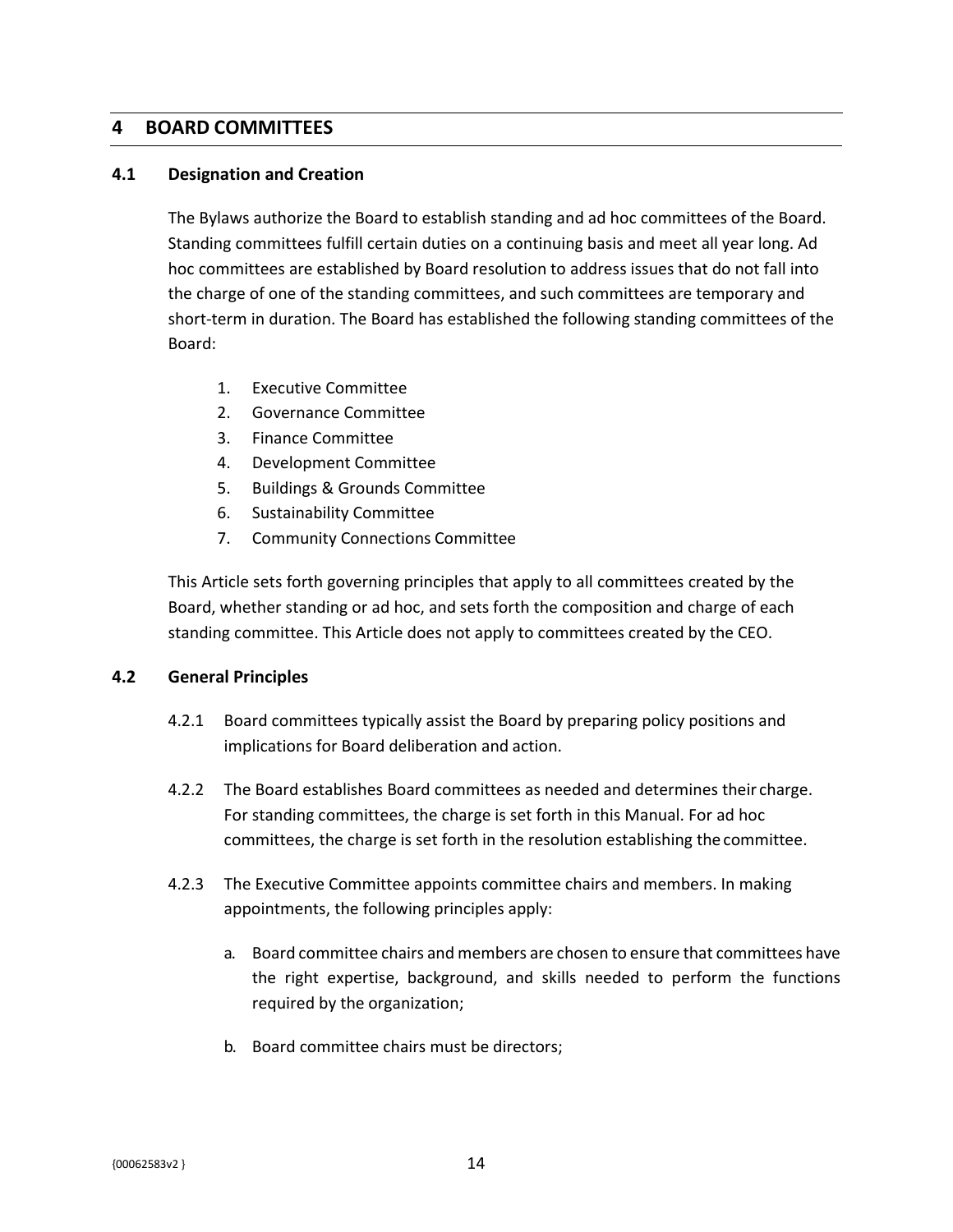- c. At least two directors must be on each Board committee. If additional expertise or perspective is needed, the committee may also include non-directors, unless otherwise specified in this Manual or the resolution creating the committee; and
- d. The CEO (or his or her designated staff) serves as an ex officio nonvoting member of all Board committees.
- 4.2.4 Board committees do not interfere with the delegation from the Board to the CEO. Because the CEO works for the full Board, he or she is not required to obtain approval from any Board committee before taking an executive action.
- 4.2.5 Board committees are established to help the Board do Board work, not to direct staff. Board committees cannot exercise authority over staff, and they do not normally have dealings with staff operations.
- 4.2.6 Board committees may not speak or act for the Board except when formally given such authority under this Manual or by the Board for specific purposes.Expectations and authority will be carefully stated in order not to conflict with authority delegated to the CEO.
- 4.2.7 Board committee chairs provide summaries of committee meetings for Board packets and interact with the Board Chair for Board agenda planningpurposes.
- 4.2.8 Board members may attend the meetings of any Board committee, even if they are not a member of that committee, provided they do not interfere with the committee's functioning.
- 4.2.9 Board committees undertake their work in a manner consistent with the Board's governing style as set forth in Article II, Section 3.
- 4.2.10 Board committees and their members support CCA's mission and values and abide by the Governing Documents, including those relating to confidentiality andconflict of interest.

### <span id="page-19-0"></span>**4.3 Executive Committee.**

4.3.1 *Composition*. The Executive Committee is composed of the Chair, the Vice Chair, the Secretary, the Treasurer/Chair of the Finance Committee, and the Chair of the Governance Committee. Only directors may serve as voting members of the Executive Committee. The Board Chair serves as the Executive Committee Chair. If the Immediate Past Board Chair is still serving on the Board, he or she serves asan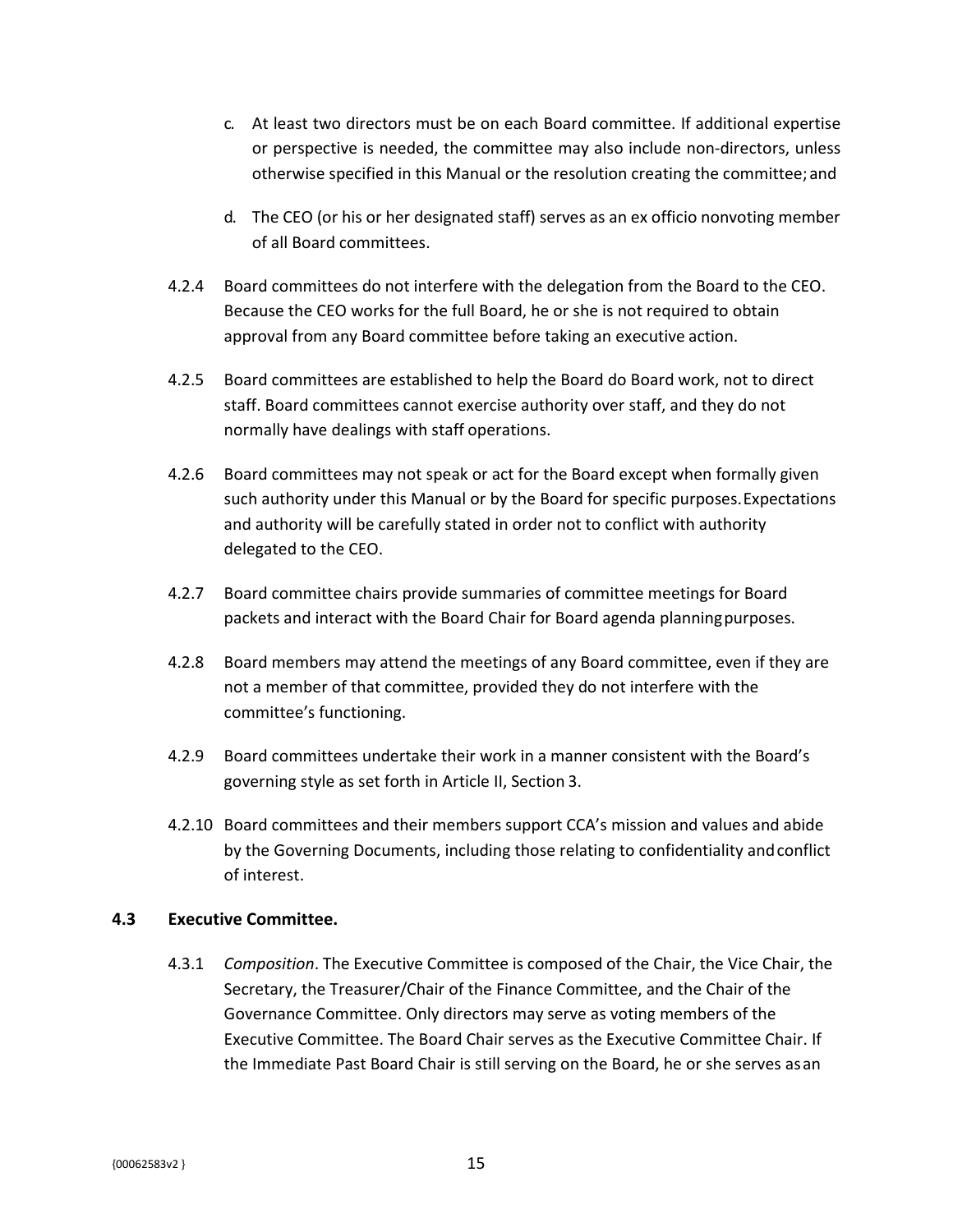ex officio nonvoting member of the Executive Committee, but only for one year, to provide advice and continuity.

- 4.3.2 *Charge*. The Executive Committee's responsibilities areto:
	- a. Manage urgent matters in between Board meetings, and bring to the attention of the full Board any significant issues that could materially impact Chautauqua;
	- b. Make recommendations to the Board on standing and ad hoc Boardcommittees, as needed, to support organizational objectives;
	- c. Based on an annual assessment of CCA's needs and priorities, annually evaluate and make recommendations to the Board on each committee's charge;
	- d. Appoint Board committee members and chair (if not already designated) and monitor each committee's progress toward goals;
	- e. Make recommendations to the Board on disbanding ad hoc or standing committees once they have accomplished their mission or are no longer serving a useful purpose;
	- f. Work with the CEO to plan Board retreats, as needed.
	- g. Oversee the process for periodic review by the Board of CCA's strategic plan, and its mission and values statements;
	- h. Oversee the CEO's annual performance review by a) surveying Board members for their evaluation of CEO's performance, b) presenting survey results, compensation history, comparability data, and compensation recommendations for Board discussion and approval, c) reviewing performance and annual goals with the CEO, and d) otherwise implementing the Compensation and Performance Evaluation Policy, once adopted;
	- i. Serve as a resource to the CEO; and
	- j. Provide a committee report for inclusion in the Board materials distributed to each Board member in advance of each regular Board meeting.

### <span id="page-20-0"></span>**4.4 Governance Committee**

4.4.1 *Composition.* The Governance Committee includes directors and non-directors who have a good strategic understanding of organizational process and procedure.The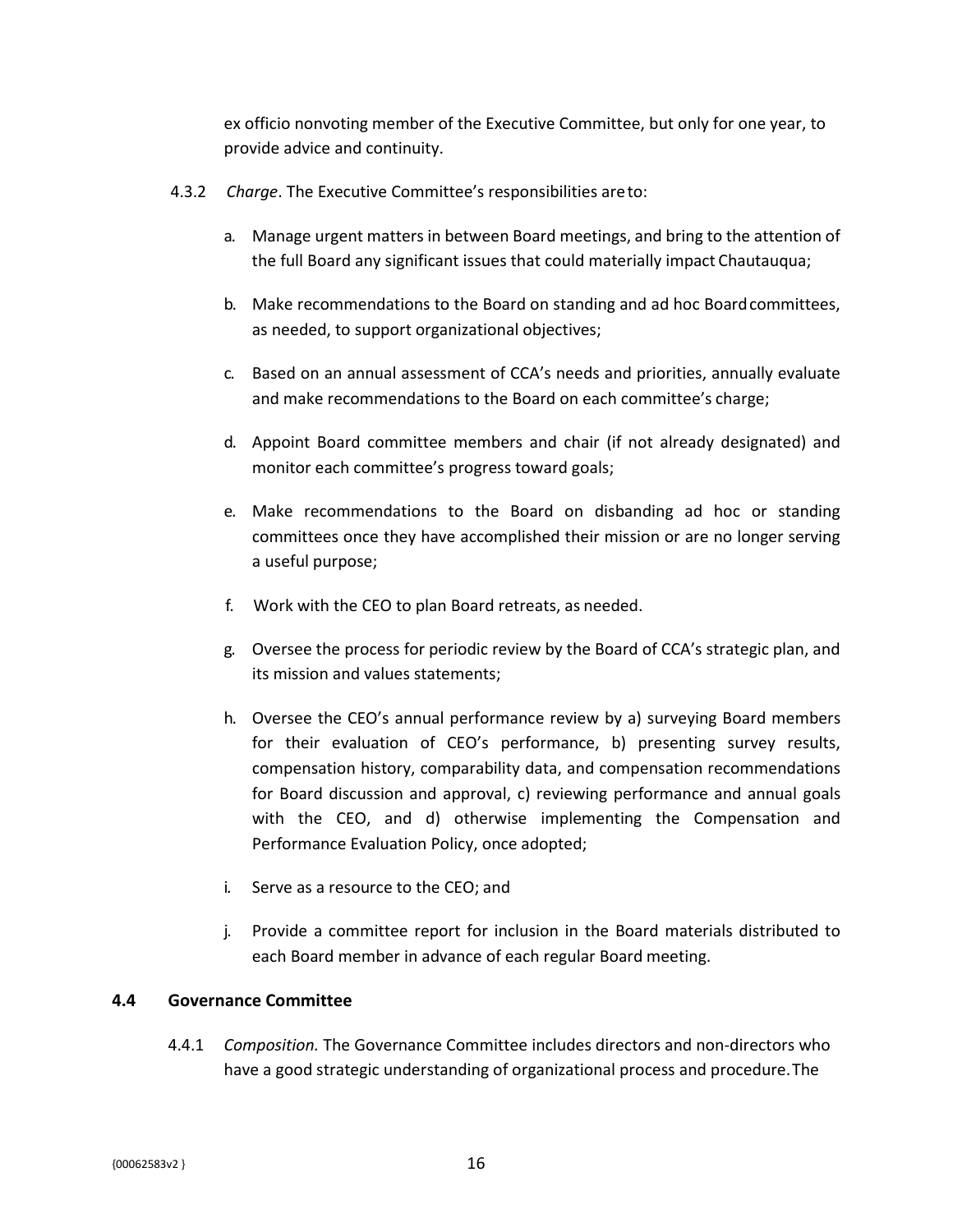Board Chair serves as an ex officio voting member of the committee. Board officers must constitute less than a majority of the Governance Committee's members.

- 4.4.2 *Charge.* The Governance Committee's responsibilities are to:
	- a. Periodically review the Governing Documents to ensure conformance with "best practices" for nonprofit organizations. If the committee sees a need to revoke, revise, or add to the Governing Documents, it presents recommendations to the Board for approval;
	- b. Oversee the Board's annual self-evaluation process including surveying Board members (regarding size, composition, structure and performance) and presenting the survey results for full discussion by the Board;
	- c. Together with the CEO and the Board Chair, collect and review signed annual conflict-of-interest disclosure forms from each Board member;
	- d. Ensure that records for the Board's Governing Documents are in good order;
	- e. Help the Board meet its responsibility for succession planning for Board members and Board officers; and
	- f. Oversee the process for the nomination and election of Board members and Board officers by the Board, in accordance with the Nomination Policy.

### <span id="page-21-0"></span>**4.5 Finance Committee**

- 4.5.1 *Composition.* The Finance Committee includes directors and non-directors (if additional expertise is needed) who have the ability to read, understand, and interpret financial statements. The Treasurer serves as the Finance Committee Chair.
- 4.5.2 *Charge.* The responsibilities of the Finance Committee are to:
	- a. Meet prior to each Board meeting;
	- b. Review periodic financials provided by staff and report anything unusual or noteworthy to the Board;
	- c. Oversee the process for Board review and approval of the annual budget;
	- d. Recommend an independent auditor for Board approval each year;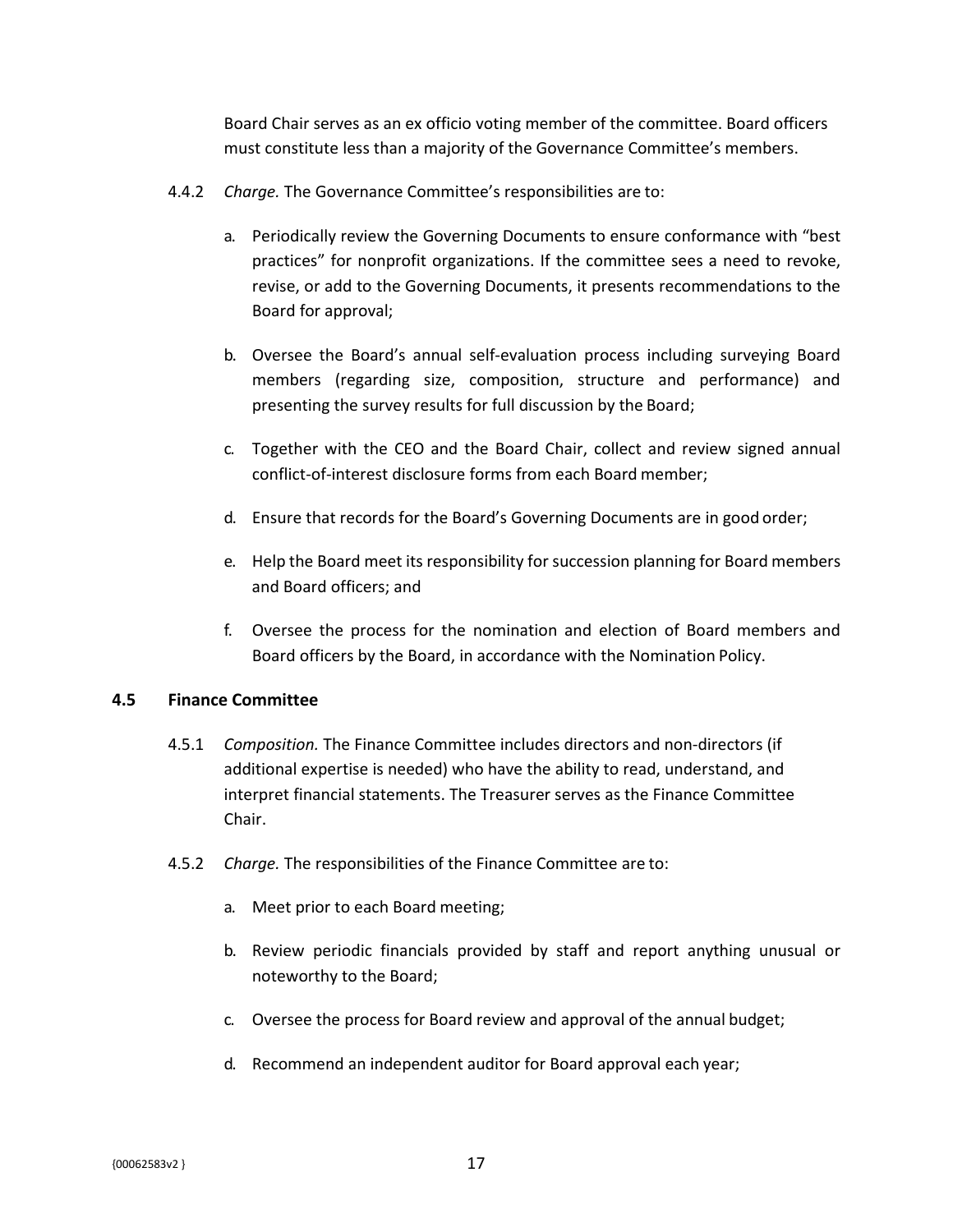- e. Oversee the processfor Board review and approval ofthe annual audited financial statement and the IRS Form 990 filing;
- f. Periodically review CCA's business insurance policies;
- g. Monitor compliance with established Board fiscal policies;
- h. Periodically review any Board policies that govern the committee's work and decisions, and recommend changes to the Board, as warranted;
- i. Periodically review the Committee's guidelines and recommend changes to the Board, as warranted; and
- j. Provide input, as requested by the Board or the CEO on matters that require financial expertise and special financial scrutiny.

### <span id="page-22-0"></span>**4.6 Development Committee**

- 4.6.1 *Composition.* The Development Committee includes directors and non-directors (if additional expertise is needed) who have experience with fundraising and/or who are able to secure financial resources on behalf of Chautauqua.
- 4.6.2 *Charge.* The Development Committee supports CCA's strategic focus on financial stewardship through philanthropy and fund development. It works with the Board to foster new relationships with individuals and organizations capable of making significant philanthropic investments. To this end, the responsibilities of the Development Committee are to:
	- a. Work with and support the Board to assure Board commitment to the financial support of the Colorado Chautauqua;
	- b. Help the Board and staff articulate the case for philanthropic support;
	- c. Provide coaching to Board members and volunteersto support their participation in development activities;
	- d. Help nurture a culture of philanthropy throughout the organization and ensure that all donors, whether they give time or money, are respected and honored.
	- e. Create fund development policies and practices and recommend them to the Board;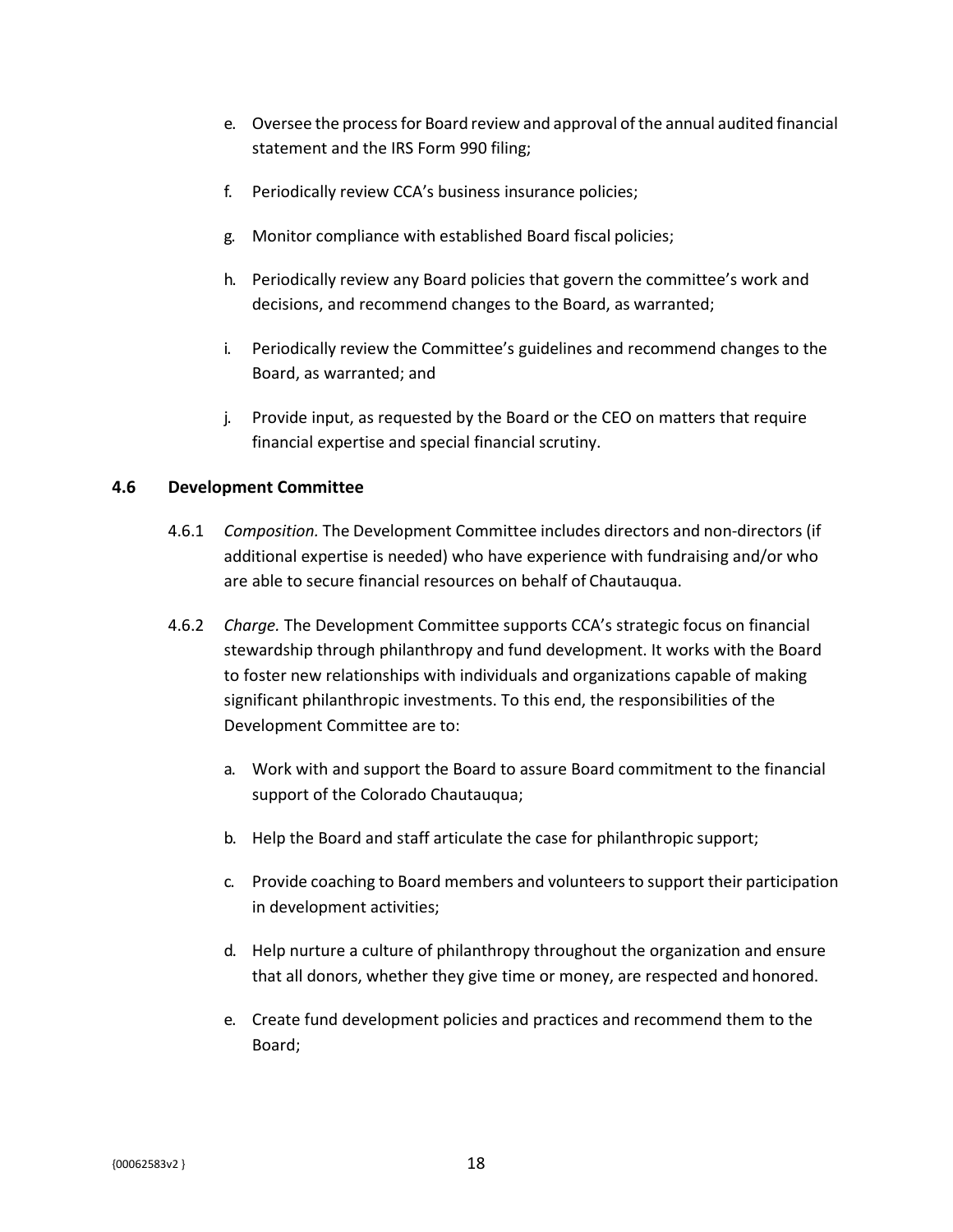- f. Provide input and monitor progress on the fund development plan designed to achieve revenue goals and target specific audiences, including major donors/prospects, foundations and corporations;
- g. Support and participate in annual fundraising activities, including developing prospects for individual contributions, sponsorships, memberships, in-kind contributions, and other CCA-related stewardship activities (e.g., tree steward and brick programs, raffles, etc.);
- h. Identify opportunities for using CCA programming as a vehicle for development activities and assist staff with special fund development activities such as donor events;
- i. Review results and evaluate return on investment of various development initiatives; and
- j. Administer the Gift Acceptance Policy.

### <span id="page-23-0"></span>**4.7 Buildings & Grounds Committee**

- 4.7.1 *Composition.* The Building & Grounds Committee includes directors and nondirector members, if additional expertise is needed (e.g., in architecture, historic preservation, planning, construction, and urban design).
- 4.7.2 *Charge.* The responsibilities of the Building & Grounds Committee are to:
	- a. Oversee and monitor any new building or grounds projects proposed or considered in the Chautauqua National Historic Landmark District;
	- b. Review Level 2 Applications for Landmark Alteration Certificates ("**LAC**") and make recommendations to the City's Landmarks Board's Design Review Committee ("**LBDRC**"). The Committee ensures that the full Board is notified of all Level 2 recommendations it makes to the City's LBDRC. Making a Level 2 recommendation to the City's LBDRC is the only capacity in which the Committee is authorized to act on behalf of the Board;
	- c. Review Level 3 LAC applications and make recommendations to the full Board, which in turn makes a recommendation to the City's full Landmarks Board;
	- d. Ensure that Level 2 and Level 3 reviews by the Committee are in accordancewith the Board-approved Protocol for CCA Review/Recommendation to Landmarks Board regarding applications for LAC;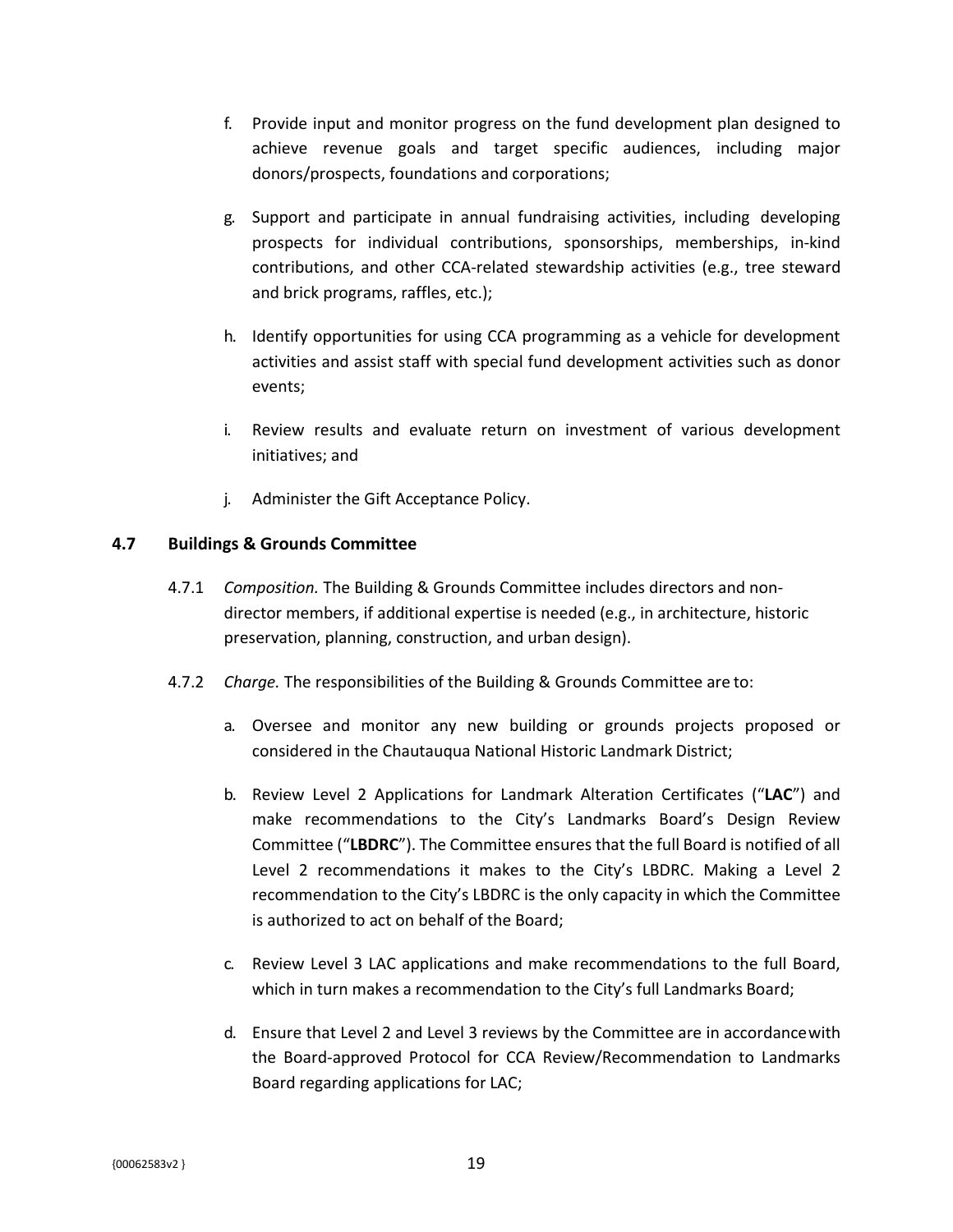- e. Review and make recommendations to the Board or to staff on other types of projects, as requested;
- f. Periodically review any Board policies that govern the Committee's activities and decisions, and recommend changes to the Board, as warranted;
- g. Periodically review the Committee's guidelines and recommend changes to the Board, as warranted;
- h. Oversee revisions to CCA master planning documents such as design guidelines and master plans for lighting, cultural landscape, signage, storm water management, undergrounding of utilities, planning for roads and walkways, and parking issues; and
- i. Provide input to the annual CCA capital budgeting process for items involving buildings and grounds.

### <span id="page-24-0"></span>**4.8 Sustainability Committee**

- 4.8.1 *Composition.* The Sustainability Committee includes directors and non-directors (if additional expertise is needed) who have experience with sustainability, environmental stewardship, and/or renewable energy systems.
- 4.8.2 *Charge.* The Sustainability Committee ensures that CCA continually improves its environmental sustainability. To this end, the responsibilities of the Sustainability Committee are to:
	- a. Seek out and promote the best practices in environmental stewardship;
	- b. Work with staff and CCA's various stakeholders to promote those practices at the CCA site;
	- c. Develop ideas and programs that enhance CCA's energy sustainability, increase its reliance on renewable energy sources, and reduce its overall environment impact; and
	- d. Help CCA serve as a model for other organizations in matters ofsustainability.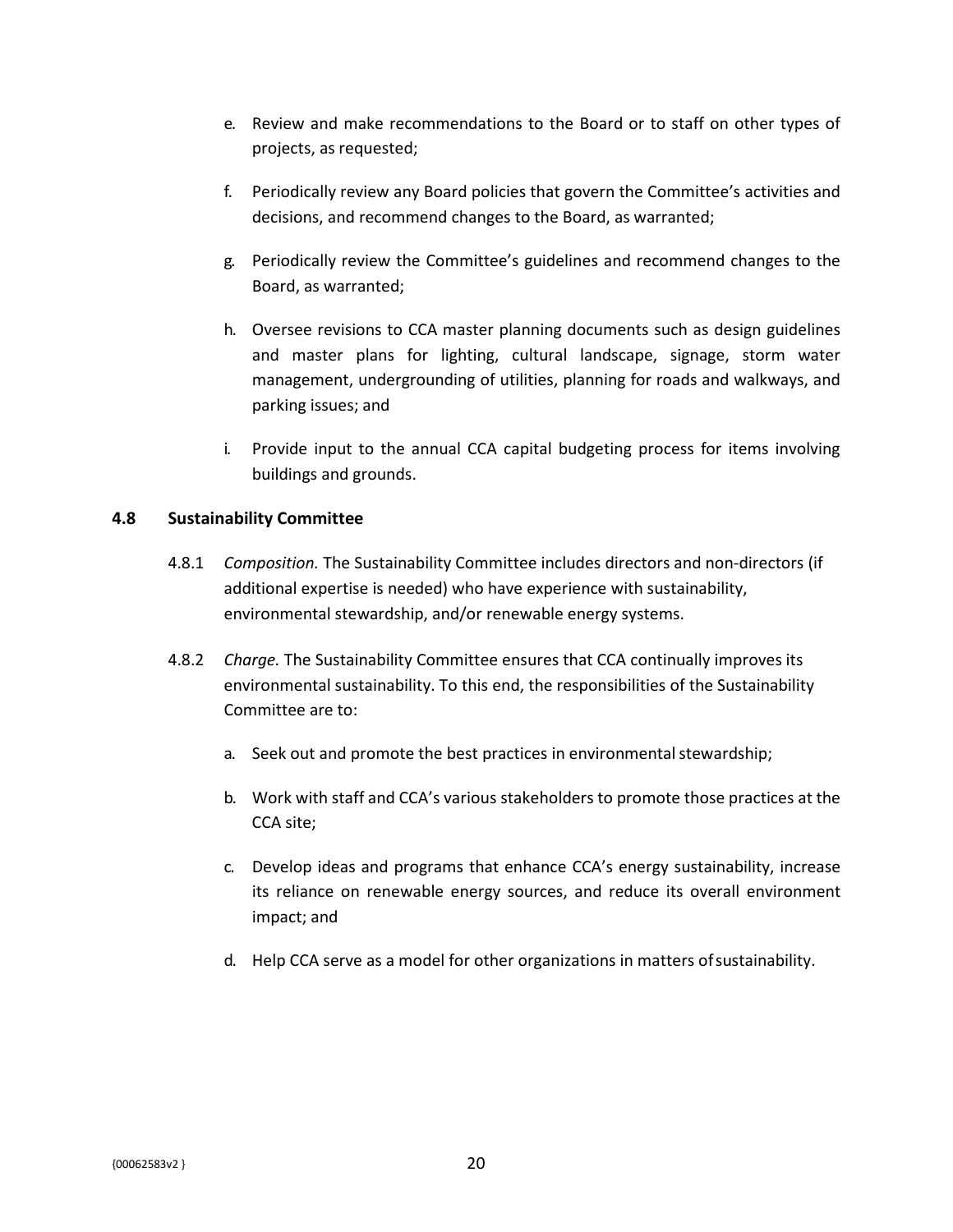### <span id="page-25-0"></span>**4.9 Community Connections Committee**

- 4.9.1 *Composition.* The Community Connections Committee includes directors andnondirectors (if additional expertise is needed) who are well connected in the community and are able to assist CCA in making connections, especially as they relate to outreach to diverse communities.
- 4.9.2 *Charge.* The Community Connection Committee cultivates communityconnections that enhance intellectual, educational, social, and recreational opportunities to realize Chautauqua's commitments to lifelong learning, cultural activities, love of nature, civil discourse, and cultural heritage. To this end, the responsibilities of the Community Connections Committee are to:
	- a. Promote awareness of the Colorado Chautauqua's history, Mission, Statement of Values, and role as a National Historic Landmark;
	- b. Recommend, and assist staff in developing relationships with, institutional partners, artists, speakers and sponsors that can provide meaningfulexperiences for broad Chautauqua audiences;
	- c. Help staff to identify and approach specific audiences not now being reached effectively, for the purpose of building access/diversity;
	- d. Provide connections, introductions and feedback that may be helpful to staff regarding marketing and communications capabilities;
	- e. Receive intermittent programming updates from staff to ensure measurable progress;
	- f. Acknowledge cultural residency traditions and support staff and residential community efforts to perpetuate related activities such as education sessions and social gatherings; and
	- g. Seek waysto join with other Chautauquas nationally to improve communications, share ideas related to community connections, programming, fundraising, operational initiatives, and generally increase awareness and open communications.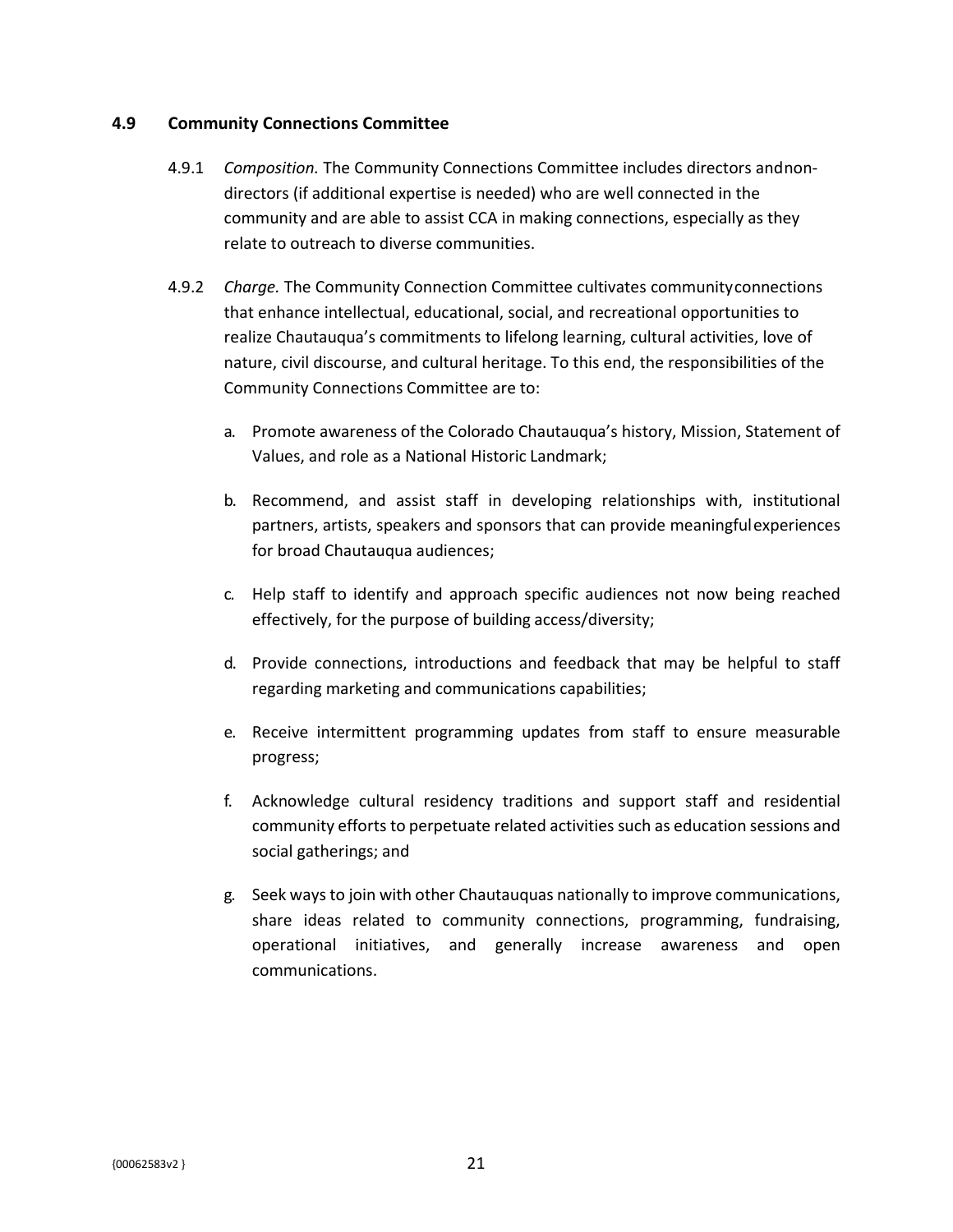## <span id="page-26-0"></span>**5 BOARD OFFICERS**

#### <span id="page-26-1"></span>**5.1 Designation**

The Bylaws designate the following Board officers:

- 1. Board Chair
- 2. Vice Chair
- 3. Secretary
- 4. Treasurer

### <span id="page-26-2"></span>**5.2 General Principles**

- 5.2.1 *Qualifications and Election.* Board officers must have served on the Board for at least one full year before taking office. In addition, the Treasurer must: a) have the ability to read, understand, and interpret financial statements; and b) preferably have served on the Finance Committee and participated in the annual budget process during any prior fiscal year.
- 5.2.2 *Term and Tenure.* The Bylaws provide that each Board officer is elected by the Board for a one-year term, renewable for no more than two more consecutive one-year terms, for a maximum of three consecutive terms. A partial term served by a Board officer filling a vacancy is treated as a full one-year term for this purpose.

### <span id="page-26-3"></span>**5.3 Board Chair**

- 5.3.1 *Responsibilities.* The Board Chair is responsible for:
	- a. Providing positive leadership, vision, and direction to the Board, including:
		- i. Creating and maintaining a spirit of unity on the Board, whileensuring effective and ethical decision-making;
		- ii. Assuring the integrity of the Board's process so that deliberation will befair, open, and thorough, but also timely, orderly, and to the point; and
		- iii. Serving as the Board's spokesperson to inside and outside stakeholders.
	- b. Convening regularly scheduled meetings of the Board and calling special meetings of the Board as necessary, including:
		- i. Preparing the agenda for all Board meetings; and
		- ii. Overseeing or arranging for another officer to oversee Board meetings.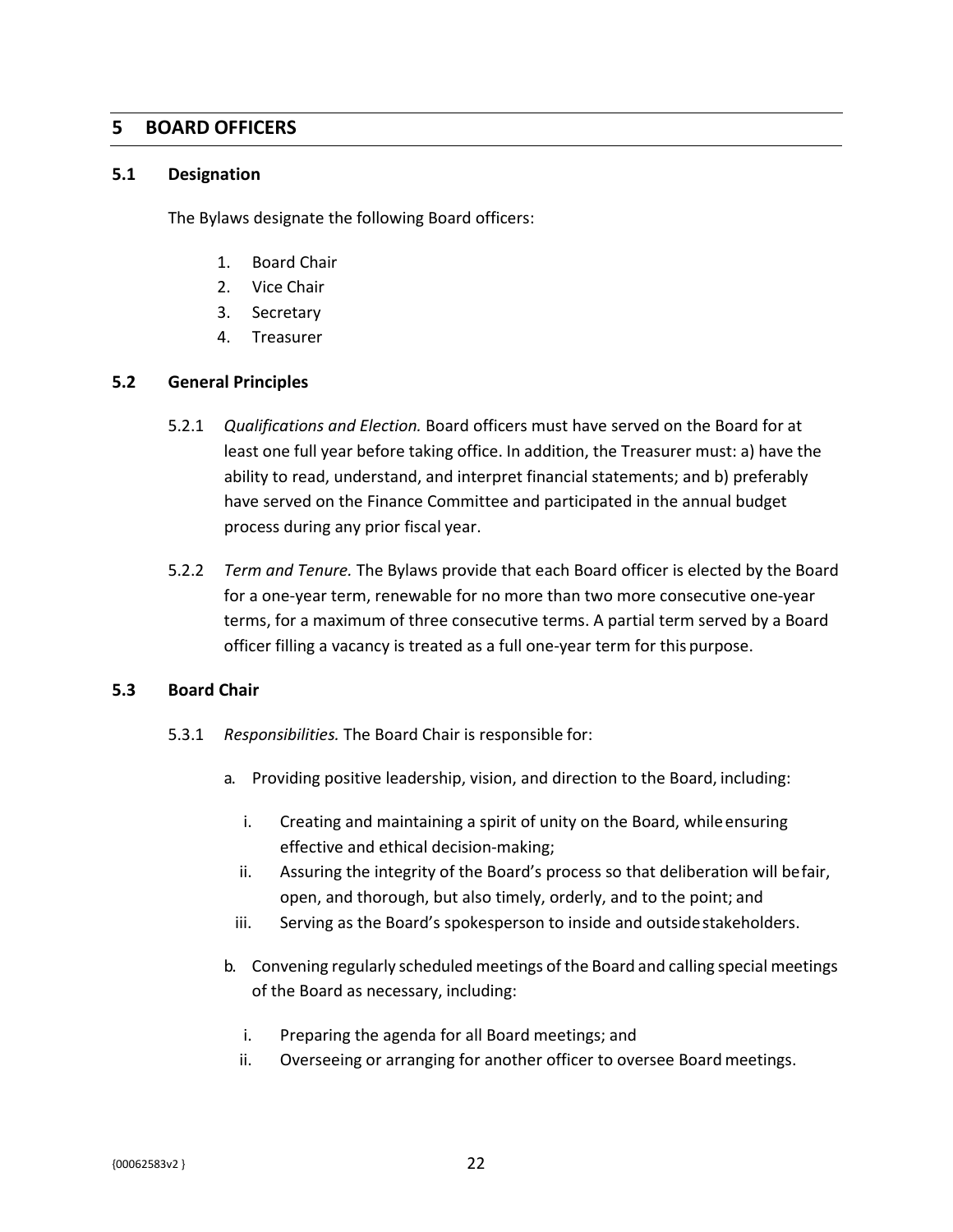- c. Working closely with the CEO to see that CCA's mission is achieved and all Board resolutions are carried into effect and to ensure organizational effectiveness.
- d. Overseeing the search for a new CEO, reviewing with the CEO any issues of concern to the Board, and coordinating the CEO's performance evaluation, including:
	- i. Meeting at least monthly with the CEO to discuss topics ofconcern/interest for CCA and ensuring those topics are brought to the Board's attention.
- e. Facilitating Board development and governance, including:
	- i. Working with the Governance Committee to recruit new Board members;
	- ii. Assisting the CEO in conducting new Board member orientation;
	- iii. Consulting with Board members on their roles and helping them assess their performance; and
	- iv. Assisting the CEO and the Governance Committee Chair in collecting and reviewing signed annual conflict-of-interest disclosure forms from each Board member.
- f. Ensuring adequate preparation of the Vice Chair to serve as Chair when the Board Chair is unavailable or unable to serve.
- g. Serving as Chair of the Executive Committee.
- h. Serving as an ex officio voting member of the Governance Committee.

### <span id="page-27-0"></span>**5.4 Vice Chair**

- 5.4.1 *Responsibilities.* The Vice Chair is responsible for:
	- a. Assisting the Board Chair.
	- b. Fulling any responsibilities of the Chair at the request of the Chair or in the event that the Chair is absent, unable to act, or refuses to act.
	- c. Preparing to become the Chair, if so elected, the following term.
	- d. Serving as an ex officio voting member of the Executive Committee.

### <span id="page-27-1"></span>**5.5 Secretary**

5.5.1 *Responsibilities.* The Secretary is responsible for: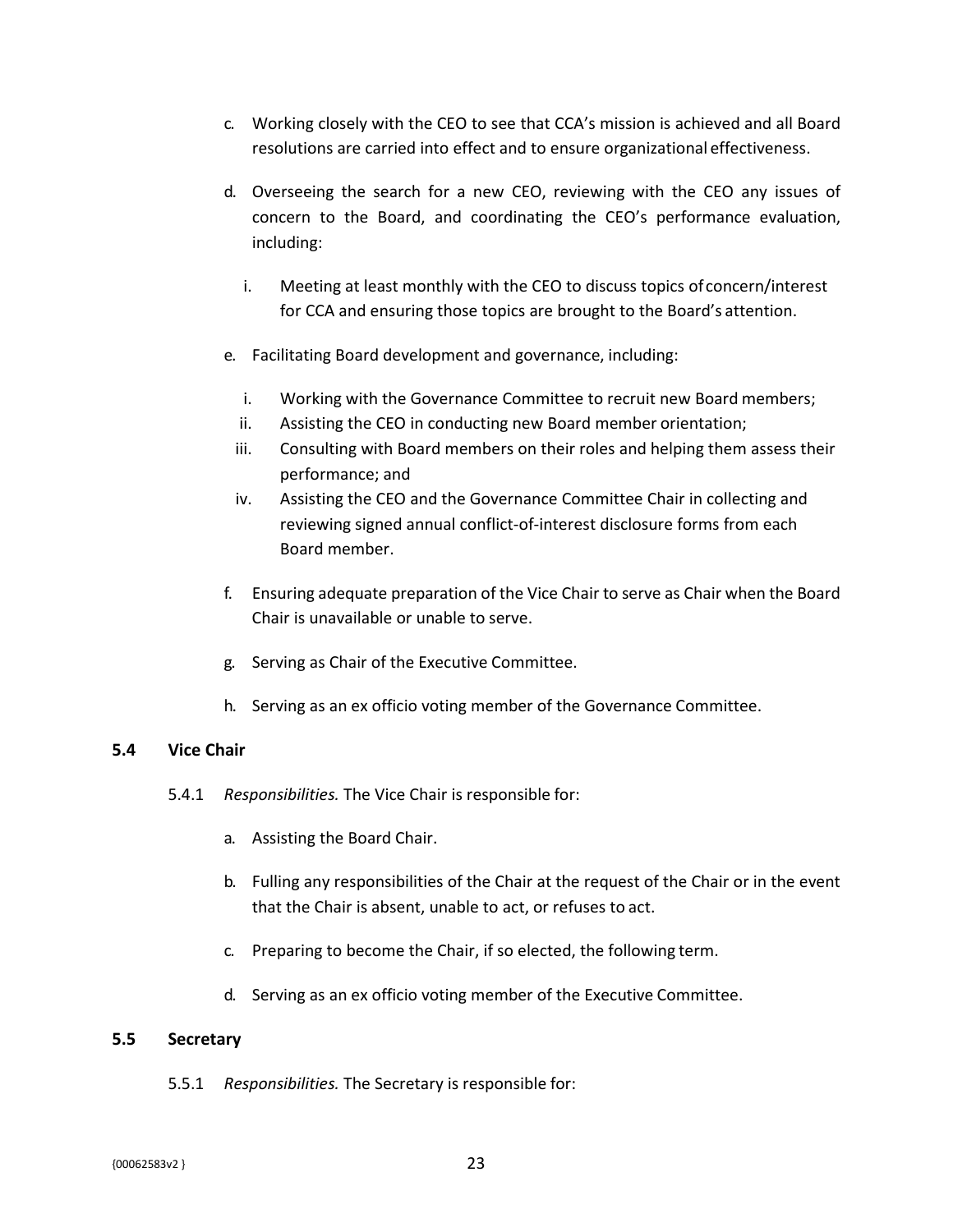- a. Seeing that notices of Board meetings, agendas, and Board materials are distributed to the Board members, posted on CCA's website, and sent to members of CCA who opt in, in advance of the meeting in accordance with the Bylaws.
- b. Seeing that a telephone or online conference/meeting platform is made available at Board meetings to allow for public participation, and that audio recordings are made and kept available for the public, in accordance with the Bylaws.
- c. Seeing that minutes of Board meetings are written and approved by the Board; signing the minutes approved by the Board; and making them available to the public.
- d. Serving as an ex officio voting member of the Executive Committee.

### <span id="page-28-0"></span>**5.6 Treasurer**

- 5.6.1 *Responsibilities.* The Treasurer is responsible for:
	- a. Serving as the Finance Committee Chair.
	- b. Overseeing the financial affairs of CCA, including:
		- i. Presenting financial reports to the Board as requested by the board;
		- ii. Seeing that unusual or noteworthy issues are brought to the Board's attention;
		- iii. Making the motion to the Board each year to appoint the independent auditor and seeing that the financials are audited annually by an independent auditor who has been approved by the Board; and
		- iv. Seeing that the annual budget, the annual audited financial statements,and federal information returns (IRS Form 990) are presented to the Board for approval.
	- c. Working with and supporting staff during the annual budget process, the annual independent audit, and preparation of tax filings and other governmentreports.
	- d. Educating Board members, as needed, on their financial responsibilities relative to CCA.
	- e. Serving as an ex officio voting member of the Executive Committee.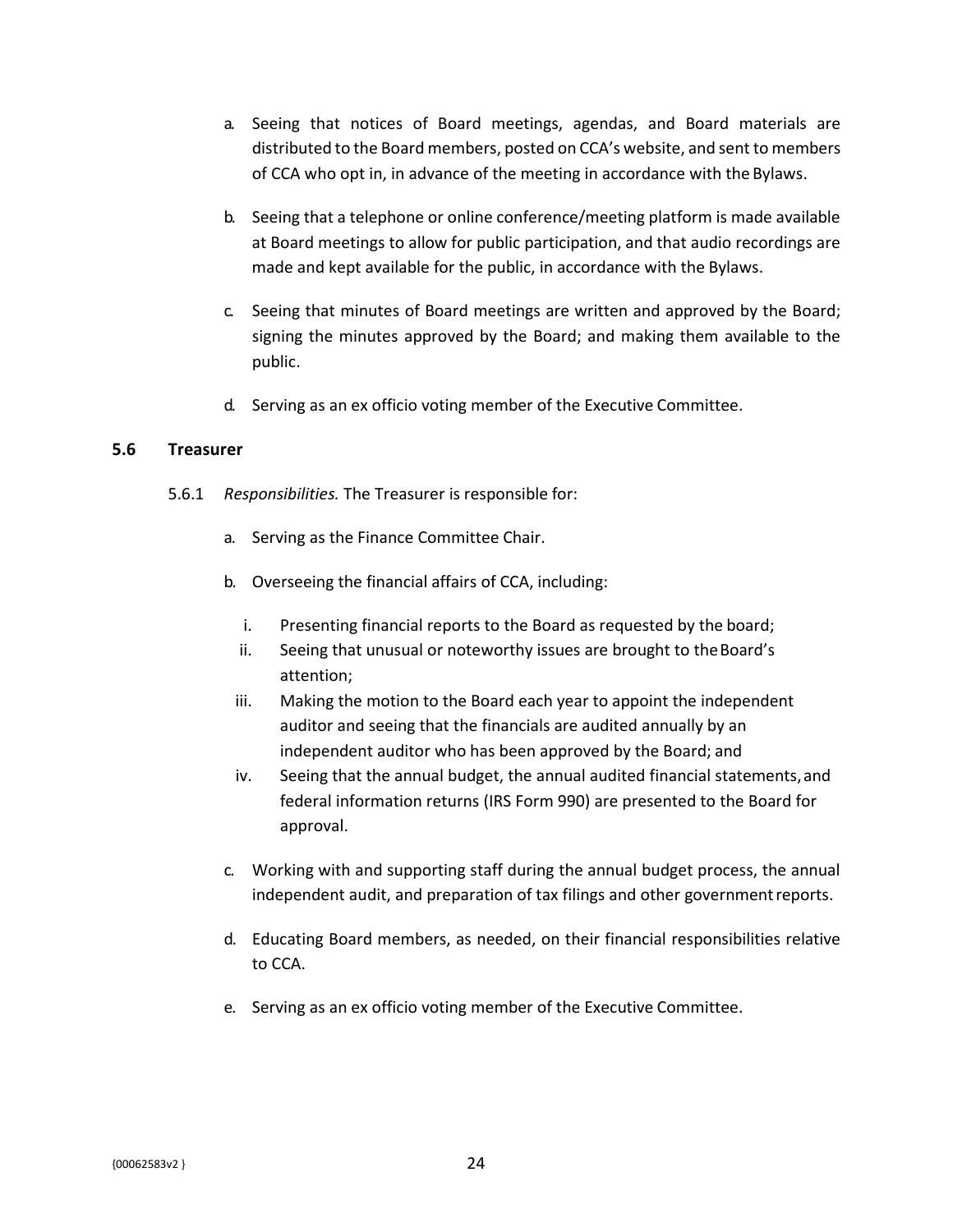## <span id="page-29-0"></span>**6 BOARD NOMINATION POLICY**

#### <span id="page-29-1"></span>**6.1 Purpose and Scope**

6.1.1 This Section of the Manual constitutes CCA's Board Nomination Policy. Its purpose is to guide and assist CCA in building and maintaining a diverse and dynamic Board that can help CCA best accomplish its charitable mission in manner that is consistent with its values.

### <span id="page-29-2"></span>**6.2 Board Composition**

- 6.2.1 CCA has a 15-member Board. Two directors are appointed by the City Council ofthe City of Boulder, and one director is appointed by Colorado Chautauqua Cottagers, Inc., so long as that entity is in good standing with the Colorado Secretary of State and the Internal Revenue Service. The remaining 12 directors are elected by the Board.
- 6.2.2 This Policy pertains to the composition of the 12 directors elected by the Board, after taking into account the skills and attributes already represented by the appointed directors. However, certain provisions of this Policy (e.g., personal giving and participation in fundraising) apply to all 15 directors.

### <span id="page-29-3"></span>**6.3 Desired Qualifications and Characteristics**

- 6.3.1 CCA requires all directors to have the highest professional and personal ethics; to have the ability to understand and fulfill their fiduciary obligations to CCA, in accordance with CCA's governing documents and policies and all applicable legal and regulatory requirements; to devote sufficient time to effectively carry out their duties; to develop a good working relationship with the other members of the Board and committees of the Board, and with officers and senior staff of CCA; and to provide insights and practical wisdom based on their experience and expertise. CCA requires all Board members to make an annual gift to CCA according to their individual means, and to support the fundraising efforts of CCA.
- 6.3.2 CCA will strive to have a diverse and inclusive Board, considering age, race, sex, gender identification, sexual orientation, and national origin; a Board that is broadly representative of the many groups and interests CCA serves; and a Board with a variety of experiences, talents, community connections, and skill sets that areuseful to CCA.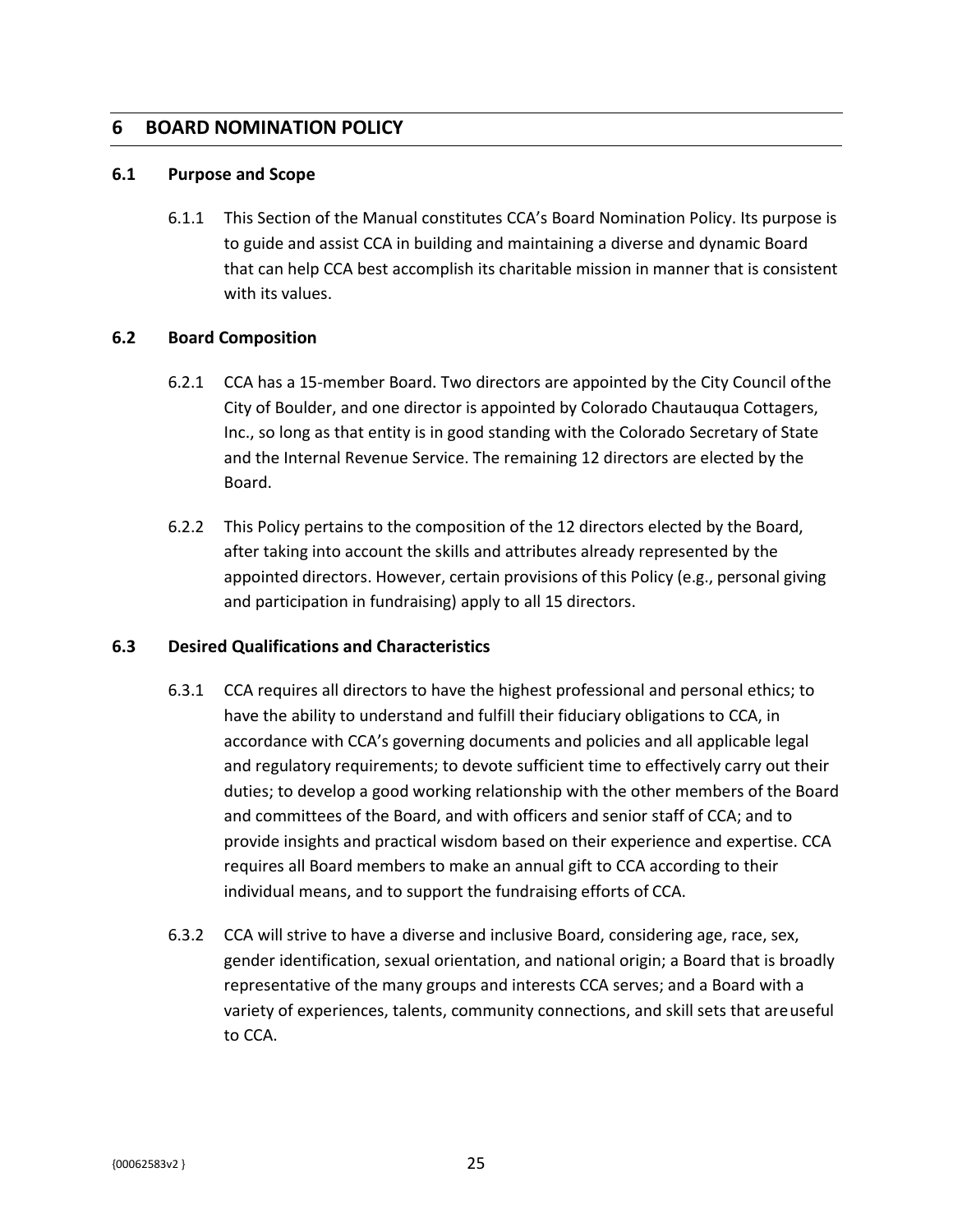### <span id="page-30-0"></span>**6.4 Nominee Recruitment and Evaluation Process**

- 6.4.1 *Recruitment Generally.* All directors, officers, and staff of CCA should maintain a continuing awareness of the need to cultivate and identify potential directors both for the long-term and more immediate timeframe. However, the Governance Committee will take the lead in recruitment efforts.
- 6.4.2 *Board Nomination Assessment Criteria.* The Governance Committee will develop, maintain, and continuously refine the Board Nomination Assessment Criteria, in substantially the form of Appendix B, that both assesses the composition of the Board at a particular point in time, and assists the Board in identifying gaps in that composition where recruitment efforts should be targeted.
- 6.4.3 *Public Call.* In accordance with Section 3.04 of CCA's Bylaws, the Governance Committee will make a public call for nominations, including self-nominations, for interested persons to serve on the Board prior to each annual meeting of the Board and prior to any meeting at which a vacancy on the Board will be filled. This public call will be made at least three months before the annual meeting and at least one month before any meeting at which a vacancy will be filled. This public call will be listed on CCA's website and will require interested individuals to submit a standard application that includes information on their background, experience, and interests. It will also be publicized through local traditional and social media, as well as distributed to area chambers of commerce, arts and culture nonprofits, and multi-cultural organizations.
- 6.4.4 *Evaluation of Candidates.* The Governance Committee will review and consider all nominations that come in through the public call process, as well as nominations that come in through other channels. The Governance Committee will use the Board Nomination Assessment Criteria to assess current Board composition and needs, and will review all nominees against that Board Nomination Assessment Criteria. A maximum of eight nominees who possess the desired skills and attributes will be invited to attend a public forum to address the community and answer questions. The Governance Committee will then recommend a slate of nominees for the Board to consider at the annual meeting or any meeting at which a vacancy is to be filled. In addition to presenting the slate, the Governance Committee will share all nominations with the Board. The Board will have the option of discussing other public nominations, including those not included on the slate.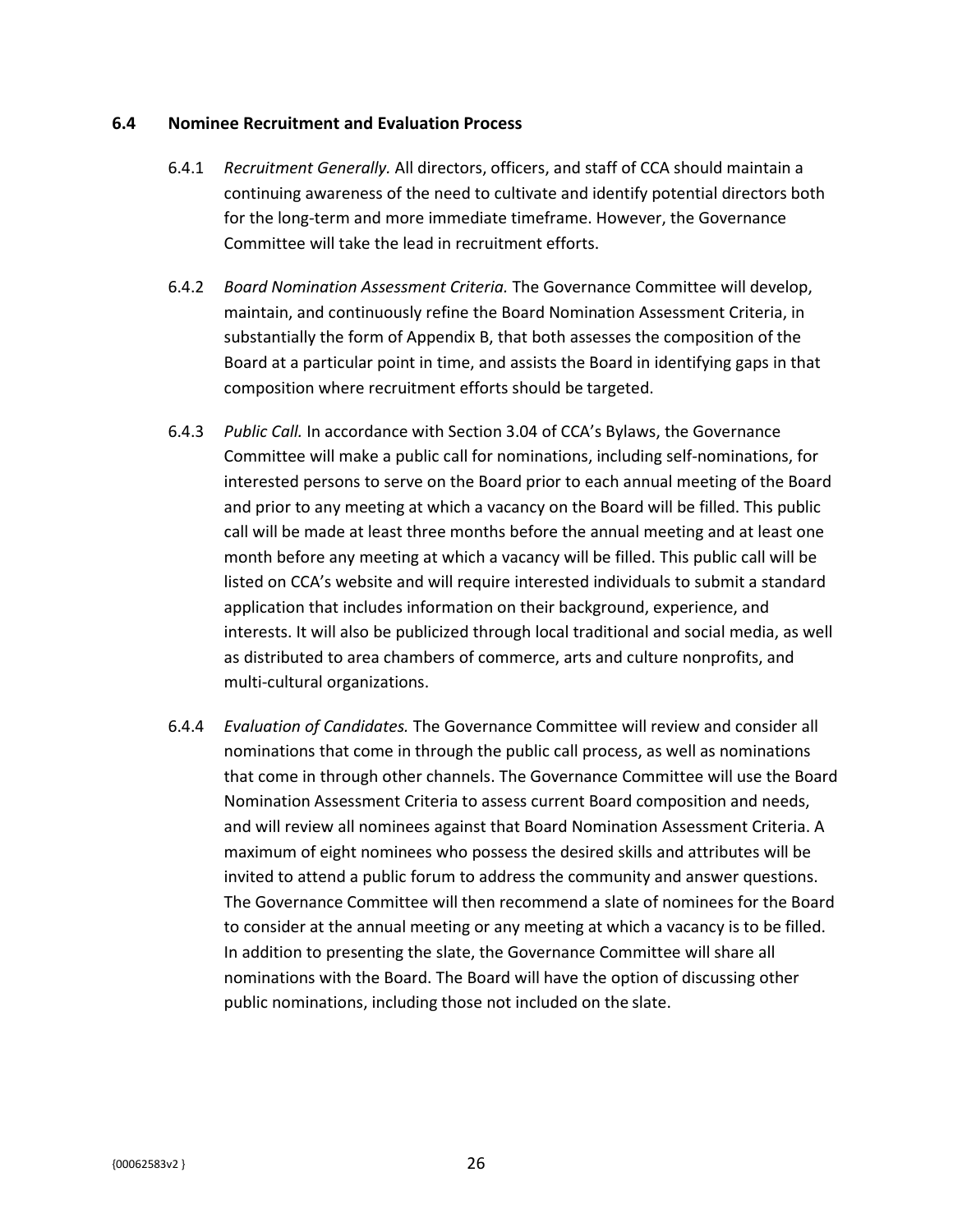## <span id="page-31-0"></span>**7 CONFLICT OF INTEREST POLICY**

### <span id="page-31-1"></span>**7.1 Purpose and Scope**

- 7.1.1 This Section of the Manual constitutes CCA's Conflict of Interest Policy. Its purpose is to provide guidance to the Board and senior staff on handling situations involving an actual or potential conflict of interest between CCA and those holding positions of authority within CCA, to ensure CCA's interests are adequately protected.
- 7.1.2 This Policy supplements, but does not replace, federal and state laws governing conflicts of interest applicable to tax-exempt nonprofit corporations. Nothing in this Policy will cause a transaction or other action of CCA to become void or voidable if the transaction or action is not otherwise void or voidable under those laws.
- 7.1.3 This Policy applies to the following persons ("**Covered Persons**"):
	- a. Directors and officers of the Board;
	- b. Members of both standing and ad hoc committees of the Board; and
	- c. The CEO and CFO.
- 7.1.4 Conflicts of interest involving other CCA staff are governed by CCA's personnel policies.

### <span id="page-31-2"></span>**7.2 Conflict of Interest Defined**

7.2.1 A "**Conflict of Interest**" occurs when a Covered Person's private interest interferes in any way with CCA's interest. The conflict can arise directly, as is the case when the Covered Person's own private interest is involved, or indirectly, as is the case when the private interest of a Related Person (as defined in Section 7.2.2) is involved. Either way, the private interest may make it more difficult for the Covered Person to perform their work for CCA objectively and effectively, even if there is no improper personal benefit to the Covered Person or Related Person.

The following are examples of conflicts of interest, though not exhaustive:

- a. A contract, transaction, or financial relationship of any kind between CCA and a Covered Person or Related Person (e.g., supply of goods or services, purchase or lease of property, loan or other extension of credit);
- b. Acceptance of gifts, entertainment, or other favors by a Covered Person or Related Person, given by reason of a Covered Person's position with CCA, from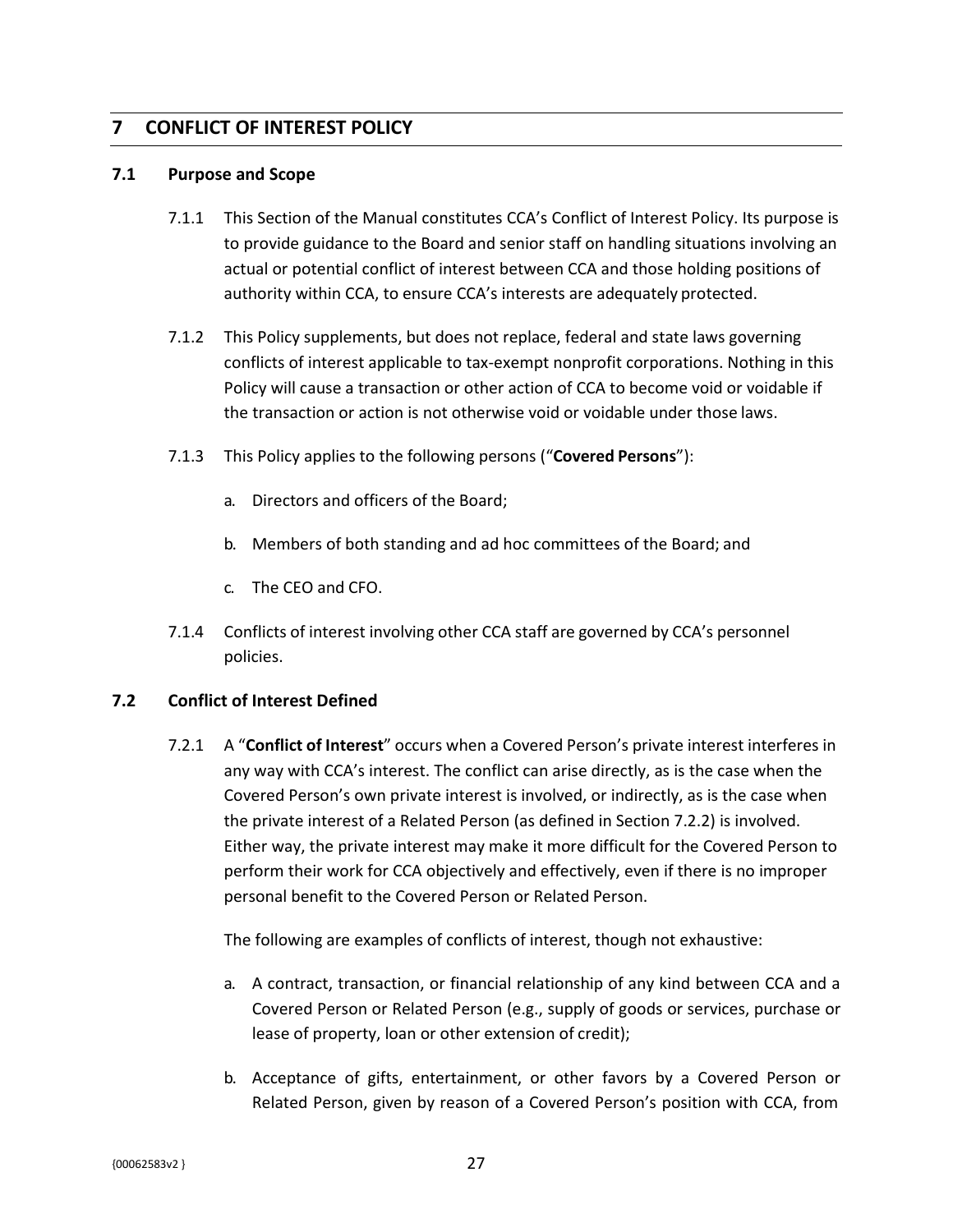anyone doing or seeking to do business with CCA or receiving or seeking some benefit from CCA in return. This does not include, however, accepting items of nominal or insignificant value consistent with good business ethics; and

- c. Receipt of a non-financial benefit by a Covered Person or Related Person that would not be available but for the Covered Person's position with CCA (e.g., preferential treatment, access to or use of nonpublic information for personal benefit, adoption of a policy that provides significant personal benefits).
- 7.2.2 "**Related Person**" includes a person that has one of the following relationshipswith a Covered Person:
	- a. "**Family Member,**" defined as a spouse or domestic partner; descendant and their spouse or domestic partner; ancestor and their spouse or domestic partner; and sibling and their spouse or domestic partner and descendants; in each case, whether by blood, marriage, or adoption;
	- b. "**Related Organization,**" defined as an organization (for-profit or nonprofit) in which the Covered Person or a Family Member either serves as an officer, director, trustee, or general partner or in similar capacity (whether paid or volunteer); or has a business or financial relationship that, in view of all the circumstances, could call into question the objectivity of the Covered Person with respect to the matter to be decided;
	- c. "**Related Trust or Estate,**" defined as a trust or estate in which a Covered Person or Related Person has a beneficial interest; and
	- d. "**Other Close Personal Relationship,**" defined as interpersonal relationship that in frequency and intimacy of interaction consistently exceeds that which would normally be considered typical of a casual acquaintance, and that in view of all the circumstances could call into question the objectivity of the Covered Person with respect to the matter to be decided.

### <span id="page-32-0"></span>**7.3 Disclosure and Evaluation of Potential Conflicts of Interest**

7.3.1 *Duty to Disclose.* Each Covered Person is obligated to: a) scrutinize on an ongoing basis, their interests, positions, and relationships, and those of Related Persons, to identify potential Conflicts of Interest; and b) promptly disclose any situation that might reasonably be viewed as a potential Conflict of Interest, including all facts material to the Conflict of Interest from the standpoint of CCA. This disclosure is required in connection with any Board or committee meeting, including any portion of the meeting held in executive session.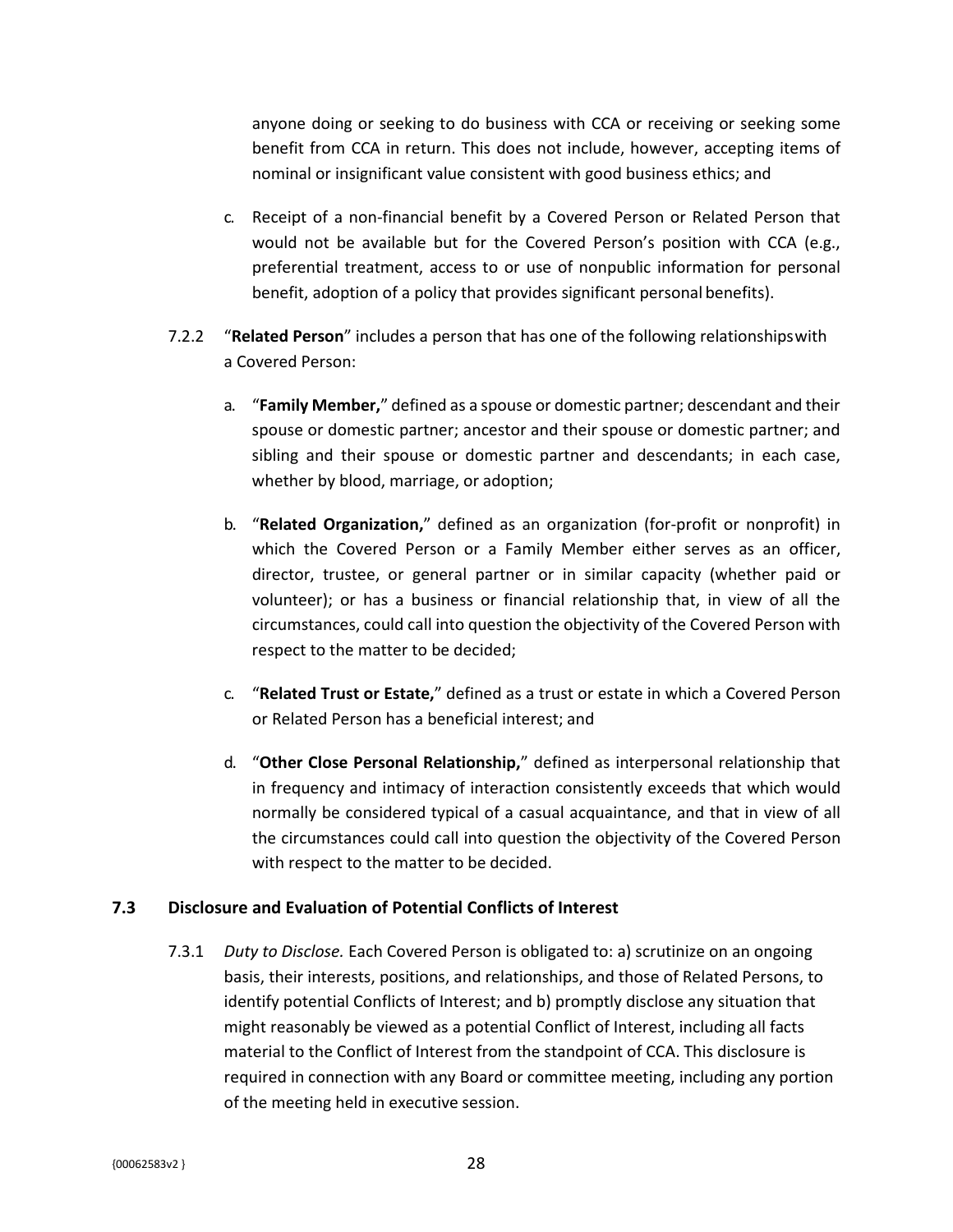Disclosure is required even if the Covered Person does not believe that a potential Conflict of Interest constitutes an actual Conflict of Interest. Further, if one Covered Person has reason to believe another Covered Person has failed to disclose a potential Conflict of Interest, such Covered Person has a duty to report the potential Conflict of Interest.

The Board prefers that potential Conflicts of Interest be disclosed and evaluated by the Governance Committee in advance of any meeting of the Board or a Board committee at which a matter involving a Conflict of Interest is to be considered. However, sometimes potential Conflicts of Interest will not become known until the actual meeting. Therefore, this Policy establishes a process for disclosing and evaluating potential Conflicts of Interest for each situation.

7.3.2 *Advance Disclosure and Evaluation.* If a potential Conflict of Interest is known in advance of a Board or Board committee meeting at which a matter involving a Conflict of Interest is to be voted upon, the Conflict of Interest disclosure should be made to the Governance Committee. The Governance Committee will be responsible for determining whether the potential Conflict of Interest constitutes an actual Conflict of Interest by the affirmative vote of a majority of all of disinterested Governance Committee members at a meeting at which a quorum is present, even though the disinterested Governance Committee members are less than a quorum. The Governance Committee may elect instead to refer the potential Conflict of Interest to the Board for evaluation. If practicable, the conflicted Covered Person will be given an opportunity to make a presentation to the Governance Committee and respond to questions regarding the potential Conflict of Interest, but they must be absent from actual deliberation and voting as to whether the potential Conflict of Interest is an actual Conflict of Interest, and they must not attempt to exert personal influence with respect to the vote, either during or outside the meeting.

If the Governance Committee determines that a potential Conflict of Interest is not an actual Conflict of Interest, the Governance Committee must report that finding to the Board at the next regularly scheduled Board meeting. However, no further special action is required as to the matter involving the potential Conflict of Interest. If the Governance Committee determines that a potential Conflict of Interest is an actual Conflict of Interest, the matter involving the actual Conflict of Interest should proceed as set forth in Section 7.4.

7.3.3 *Disclosure and Evaluation During a Meeting.* If a potential Conflict of Interest becomes known during a Board or Board committee meeting at which a matter involving a Conflict of Interest is to be voted upon, the disclosure must bemade directly to the Board or Board committee, as applicable. The Board or Board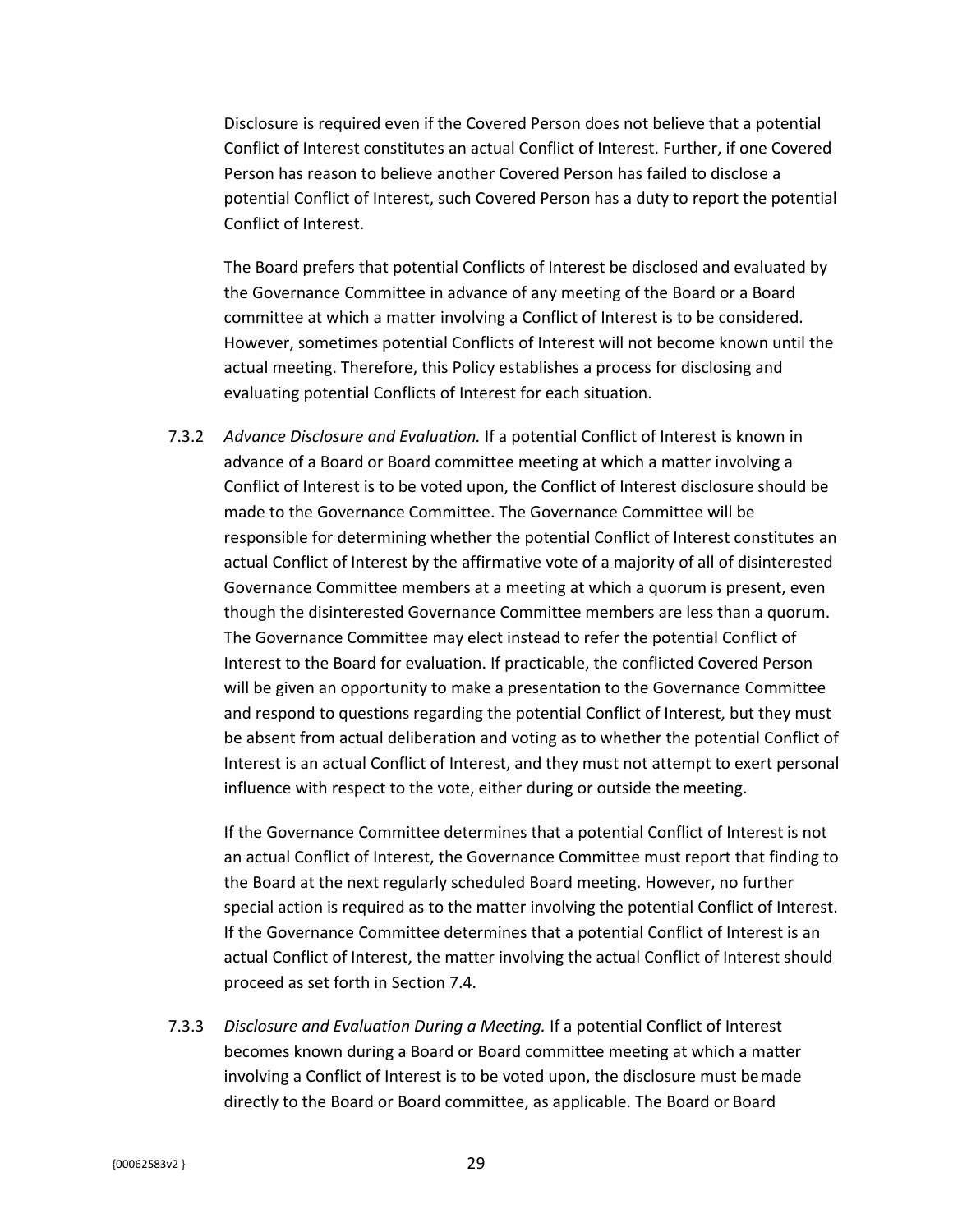committee, as applicable, will be responsible for determining whether the potential Conflict of Interest constitutes an actual Conflict of Interest by the affirmative vote of a majority of all of disinterested directors or committee members at a meeting at which a quorum is present, even though the disinterested directors or committee members are less than a quorum. If the disclosure is made in a Board committee meeting, the Board committee may refer the matter to the Board for evaluation. If practicable, the conflicted Covered Person will be given an opportunity to make a presentation to the Board or Board committee, as applicable, and respond to questions regarding the potential Conflict of Interest, but they must be absent from actual deliberation and voting as to whether the potential Conflict of Interest is an actual Conflict of Interest, and they must not attempt to exert personal influence with respect to the vote, either during or outside the meeting.

If the Board or a Board committee, as applicable, determines that a potential Conflict of Interest is not an actual Conflict of Interest, that finding must be recorded in the minutes of the meeting, in the case of a Board determination, or must be reported to the Board at the next regularly scheduled Board meeting, in the case of a Board committee determination. However, no further special action is required as to the matter involving the potential Conflict of Interest. If the Board or a Board committee determines that a potential Conflict of Interest is an actual Conflict of Interest, the matter involving the actual Conflict of Interest should proceed as set forth in Section 7.4.

### <span id="page-34-0"></span>**7.4 Corporate Action on Matters Involving Actual Conflicts of Interest**

- 7.4.1 *Decision-Making.* If a potential Conflict of Interest is determined to be an actual Conflict of Interest as set forth in Section 7.3, CCA may nevertheless approvethe matter involving the Conflict of Interest so long as:
	- a. All facts material to the Conflict of Interest from the standpoint of CCA have been disclosed or are otherwise known to the Board or the Board committee approving the matter, in advance of the decision (in some cases, the disclosure will have already been made pursuant to Section 7.3); and
	- b. The Board or the Board committee approving the matter in good faith authorizes, approves, or ratifies the matter by the affirmative vote of a majority of all of disinterested directors or committee members at a meeting at which a quorum is present, even though the disinterested directors or committee members are less than a quorum.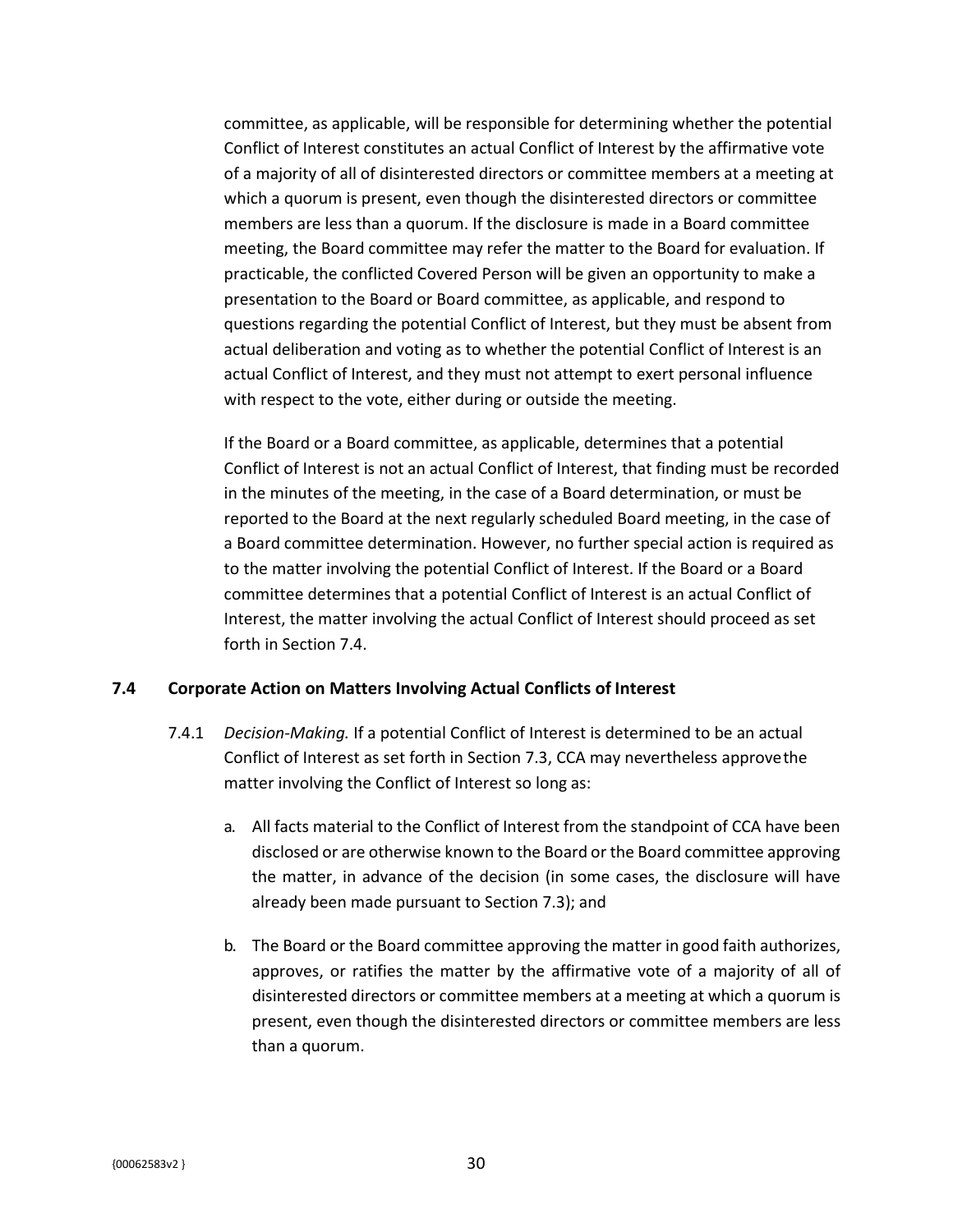Although the conflicted Covered Person may make a presentation at any Board or Board committee meeting at which matter involving a Conflict of Interest is to be taken, and respond to questions, they must be absent from actual deliberation and voting on the matter and must not attempt to exert personal influence with respect to the matter, either during or outside the meeting.

If the matter involving a Conflict of Interest is not of the type that is normally voted upon by the Board or a Board committee, it should be acted upon by the CEO in a similar manner as set forth above, unless the Conflict of Interest involves the CEO, in which case the matter must be voted on by the Board.

Arrangements involving an actual Conflict of Interest that provide for ongoing or continuing services or sales on an as-needed basis should be reviewed and approved by the Board or the Board committee with authority to approve the matter periodically, but do not require a transaction-by-transaction approval.

- 7.4.2 *Documentation of Decision.* The following information is to be documented in the corporate records with respect to any vote by the Board or a Board committee on a matter involving an actual Conflict of Interest:
	- a. The name of the Covered Person having an actual Conflict of Interest;
	- b. The Covered Person's disclosure of material facts relating to the Conflict of Interest;
	- c. Thefact of the Covered Person's departure from the meeting during deliberation and voting on the matter involving the Conflict of Interest;
	- d. The names of persons who were present for deliberation and voting on the matter involving the Conflict of Interest; and
	- e. If applicable, a statement to the effect that the Board or Board committee decided to proceed with the matter involving the Conflict of Interest for CCA's benefit, despite the Conflict of Interest, and that the Board or Board committee determined the matter was fair and reasonable to CCA.

If a matter involving a Conflict of Interest is approved by a Board committee rather than the Board, the committee must report that approval and how it handled the Conflict of Interest to the Board at the next regularly scheduled Board meeting.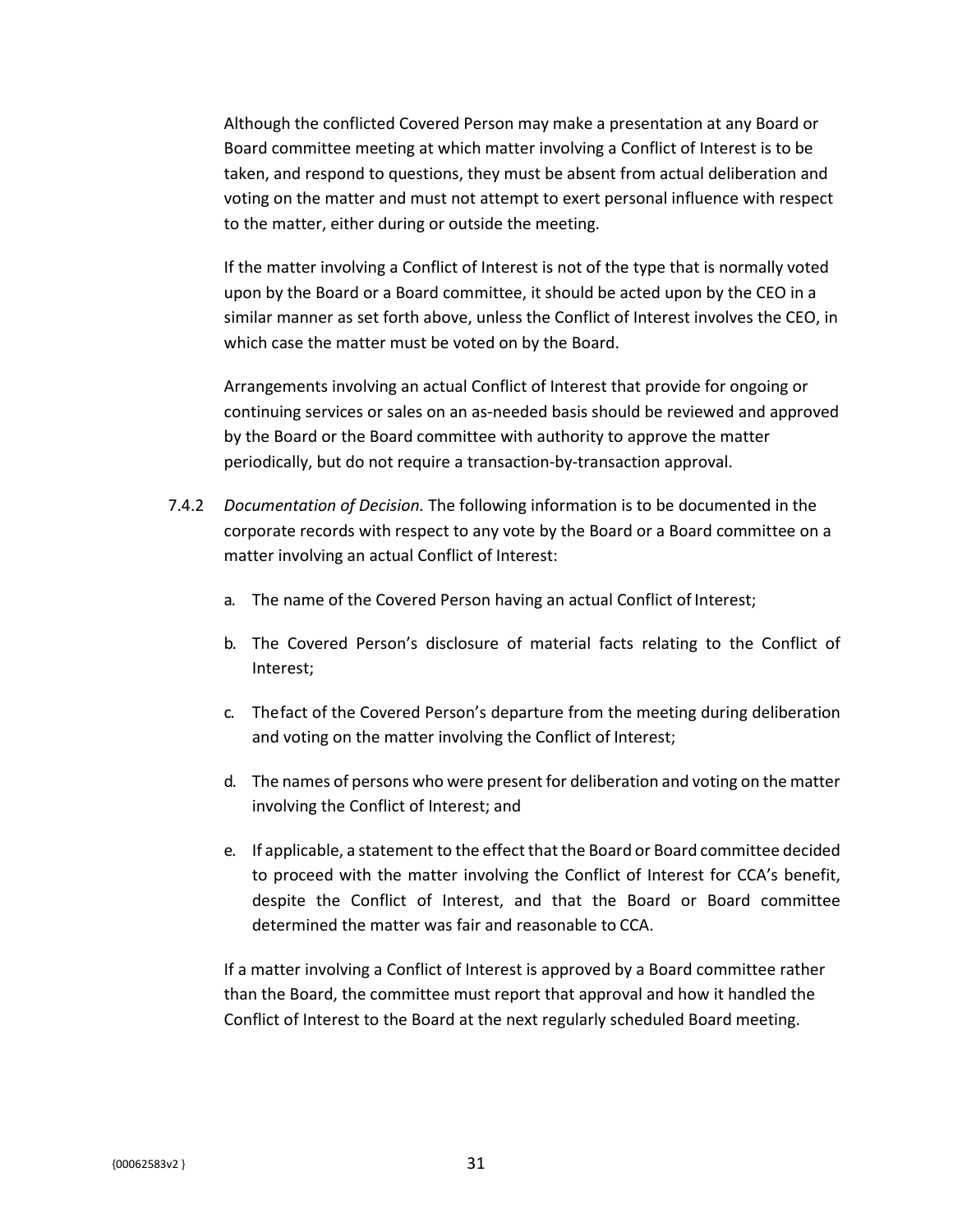#### **7.5 Annual Disclosure**

- 7.5.1 To facilitate compliance with this Policy, including the advance disclosure and evaluation of potential Conflicts of Interest by the Governance Committee, Covered Persons are required to answer the Annual Questionnaire attached as Appendix C upon their election or appointment, and at least annually thereafter so long as they remain in office.
- 7.5.2 The Governance Committee, together with the Board Chair and the CEO, are responsible for collecting and reviewing the Questionnaires. They are authorized and directed to follow-up with a Covered Person if additional information is needed or they have questions about the information provided.
- 7.5.3 Questionnaires and related follow-up information will remain on file in CCA's corporate records for the period specified in CCA's Document RetentionPolicy.

### **7.6 Violations**

7.6.1 Material, repeated, or intentional failure of a Covered Person to make the disclosures required under this Policy is subject to disciplinary and correctiveaction at the discretion of the Board.

### **7.7 Compliance with "Intermediate Sanctions" Rules**

- 7.7.1 *Prohibition on Excess Benefit Transactions.* As a 501(c)(3) organization, CCA is subject to the "intermediate sanctions" rules under Section 4958 of the Internal Revenue Code. These rules prohibit CCA from engaging in an "excess benefit transaction" with anyone who is considered a "disqualified person."
	- a. An "**excess benefit transaction**" is defined in Treas. Reg. § 53.4958-3, and generally includes any transaction or arrangement that is not at fair market value.
	- b. A "**disqualified person**" is defined in Treas. Reg. § 53.4958-3, and generally includes any person who is, or during the last five years was, in a position to exercise substantial influence over the affairs of CCA, along with their related persons. Disqualified personsinclude, but are by no meanslimited to, officers and directors of CCA and their related persons.

*Importantly, conflict of interest and excess benefit transactions are overlapping but not identical concepts, and should not be confused. Conflicts of Interest, as defined in this Policy, cover more than just excess benefit transactions. Likewise, not all Covered Persons are disqualified persons, and vice versa. Whereas Conflicts of Interest with*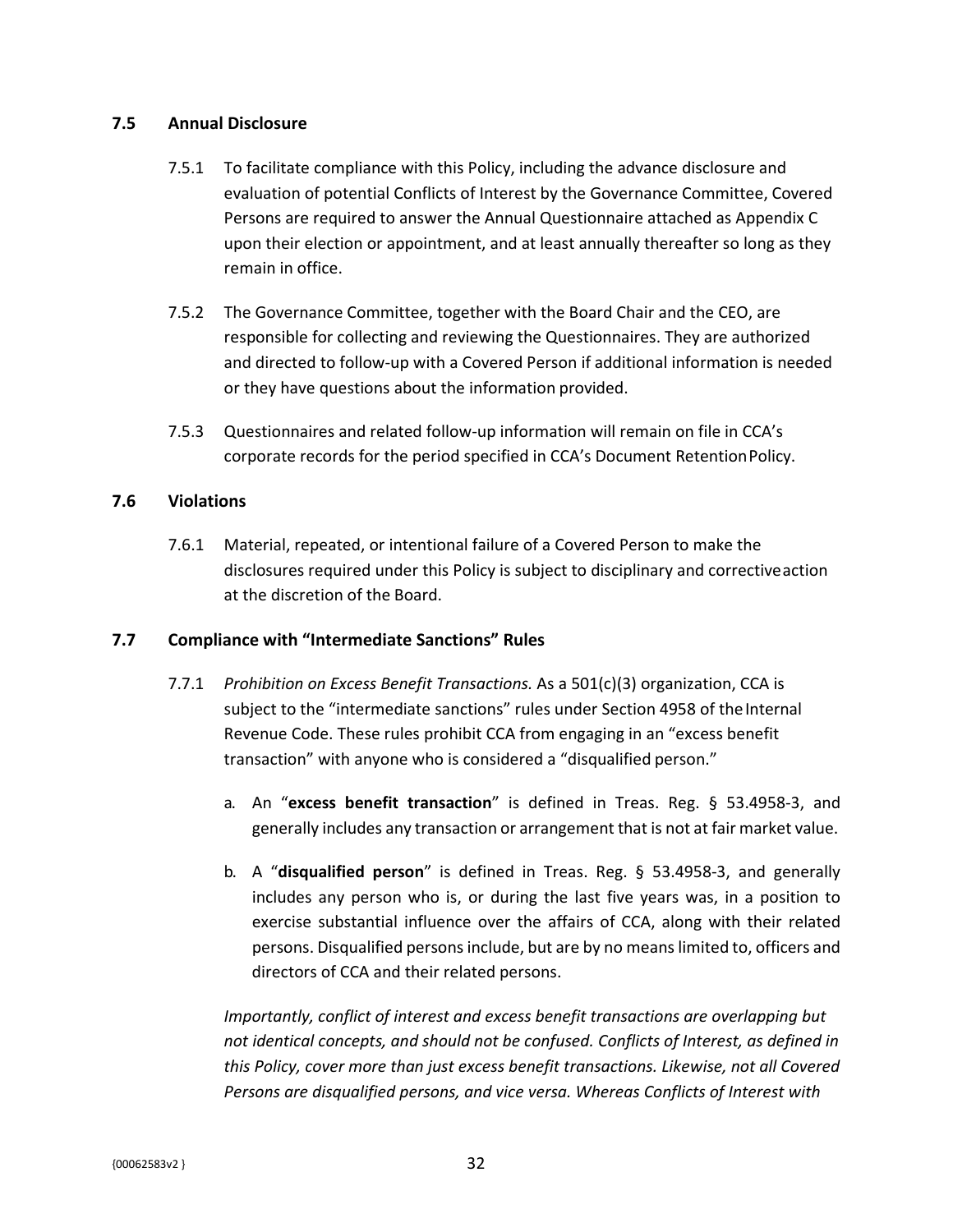*Covered Persons can be managed under this Policy, excess benefit transactions with disqualified persons are prohibited.*

For an overview from the perspective of the IRS of what constitutes an excess benefit transaction, ref[er to www.irs.gov/charities-non-profits/charitable](http://www.irs.gov/charities-non-profits/charitable-)organizations/intermediate-sanctions. For more in-depth information, refer to the following CPE articles written by the IRS for its agents: 1) Intermediate Sanctions (IRC 4958) Update (2002)[, www.irs.gov/pub/irs-tege/eotopice03.pdf; a](http://www.irs.gov/pub/irs-tege/eotopice03.pdf%3B)nd 2) "Automatic" Excess Benefits Transactions Under IRC 4958 (2004), [www.irs.gov/pub/irs-tege/eotopice04.pdf.](http://www.irs.gov/pub/irs-tege/eotopice04.pdf)

- 7.7.2 *Imposition of Penalties.* The prohibition on excess benefits is enforced through sanctions—i.e., a 25 percent penalty—imposed by the IRS on the persons who improperly benefit from the transaction, and in some cases, those who approvethe transaction. Persons who improperly benefit must also "correct" the transaction, which generally means repaying the full amount of the excess benefit to CCA, with interest.
- 7.7.3 *Rebuttable Presumption.* Any transaction or arrangement between CCA and a disqualified person (whether or not a Covered Person) must be handled in a manner that satisfies the intermediate sanction rules under Section 4958 of the Internal Revenue Code. Treas. Reg. § 53.4958-6 sets forth certain procedures that, if followed by CCA, allow it to create a "rebuttable presumption" that the transaction or arrangement is reasonable. Following these procedures is not required, but is considered highly advantageous. Therefore, to the extent practicable, any transaction or arrangement between CCA and a disqualified person should be approved in accordance with these procedures. The procedures are summarized in an article written by a senior IRS official, "Rebuttable Presumption Procedure is Key to Intermediate Sanctions Compliance," Steven T. Miller, Director Exempt Organizations, which can be found at [https://www.pgdc.com/pgdc/irs-of](http://www.pgdc.com/pgdc/irs-official-gives-)fi[cial-gives](http://www.pgdc.com/pgdc/irs-official-gives-)practical-advice-avoiding-intermediate-sanctions. The checklist attached as Appendix D-1 is a tool that should be used to ensure the procedures arefollowed.
- 7.7.4 *Legal Counsel.* CCA should confer with legal counsel on any transaction or arrangement involving a disqualified person to ensure compliance with the intermediate sanction rules under Section 4958, and if advised to do so, howto invoke the rebuttable presumption of reasonableness.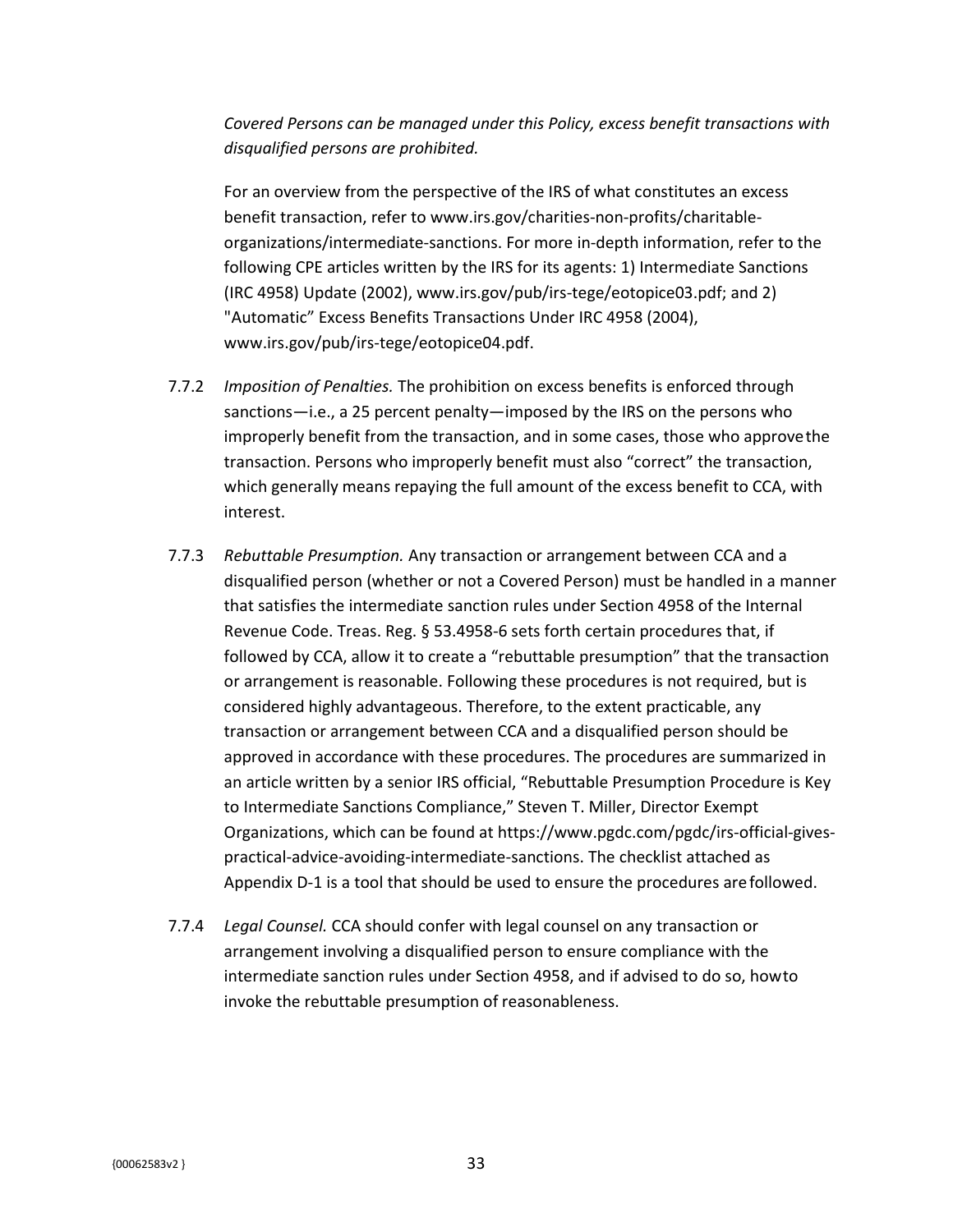### **8 EXECUTIVE SESSION POLICY**

#### **8.1 Purpose and Scope**

8.1.1 This Section of the Manual constitutes CCA's Executive Session Policy. Its purpose is to guide the Board on the appropriate use and conduct of executive sessions, with the goal of balancing the desire for transparency with the need to provide the Board with an appropriate venue to handle issues that are best discussed in private.

#### **8.2 Executive Session Topics**

- 8.2.1 An executive session of the Board, including the CEO, may be called to consider the following topics:
	- a. Sensitive business or crisis management issues;
	- b. Operational transactions, such as the acquisition, disposition, or lease of property, a strategic alliance, or a competitive funding opportunity;
	- c. Legal matters, including conferences with CCA attorneys or determining positions related to matters that may be subject to negotiation or litigation;
	- d. Personnel matters unrelated to the CEO;
	- e. Matters required by law or contract to be kept confidential; and
	- f. Such other matters as the Board determines to be more appropriate to discuss in private with the CEO.
- 8.2.2 An executive session of the Board, without the CEO, may be called to consider the following topics:
	- a. Audit matters, including meeting with the Auditor;
	- b. Legal matters related to the CEO;
	- c. CEO performance, compensation, and/or succession planning;
	- d. Board and individual director performance and/or behavior; and
	- e. Such other matters as the Board determines to be more appropriate to discuss in private without the CEO.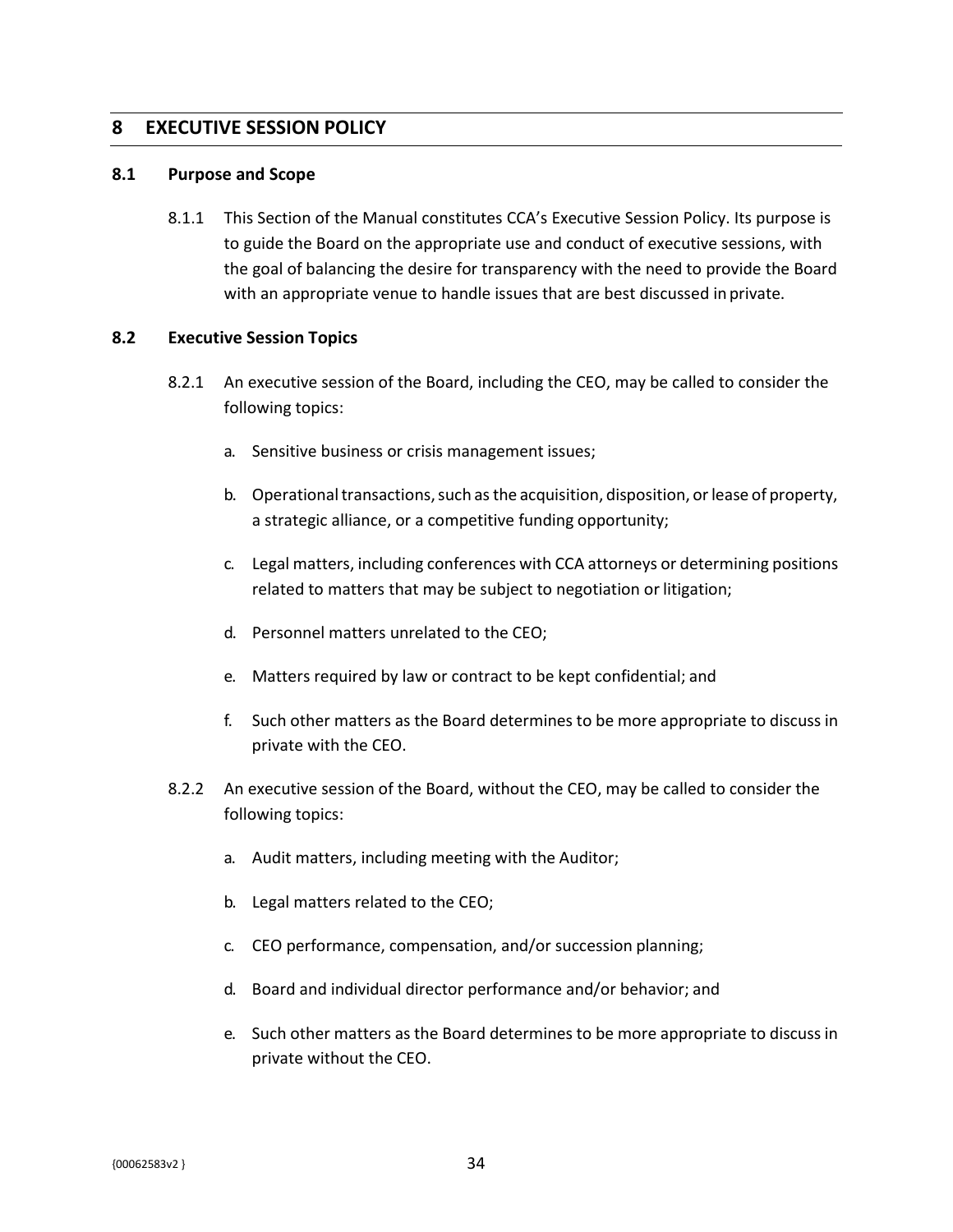#### **8.3 Calling an Executive Session**

- 8.3.1 An executive session will be listed on the agenda of every regular Boardmeeting.
- 8.3.2 The Board may go into an unplanned executive session at any regular or special meeting upon the call of the Chair or based on a motion duly made and approved with a majority vote of the Board, in either case, stating the topic of the executive session.

#### **8.4 Conducting an Executive Session**

- 8.4.1 The Chair is responsible for ensuring that executive session discussions areconfined to the topics set forth in Section 8.2.
- 8.4.2 Only directors, the CEO, and individuals invited by the Chair may be presentduring executive session. At the option of the Chair, the CEO may be excused for an executive session held to consider the topics set forth in Section 8.2.2. No public participation is permitted in executive session.
- 8.4.3 No formal action may be taken during executive session unless it is ratified during open session.
- 8.4.4 The Chair is responsible for summarizing to the CEO the topics covered and the outcomes of any executive session held without the CEO promptly after the Board meeting.

### **8.5 Documentation**

- 8.5.1 Minutes of the Board meeting should indicate when the Board went into an executive session, the high-level topics covered as set forth in Section 8.2, when the Board came out of executive session, and any formal action taken or ratified after the executive session, but not the details of the discussions.
- 8.5.2 Executive sessions are not recorded and minutes are not taken. Any confidential documents distributed for an executive session should be clearly marked as confidential and maintained by the Chair or CEO.

### **8.6 Confidentiality**

8.6.1 All executive session deliberations and minutes/notes are subject to the strictest confidentiality on the part of those present.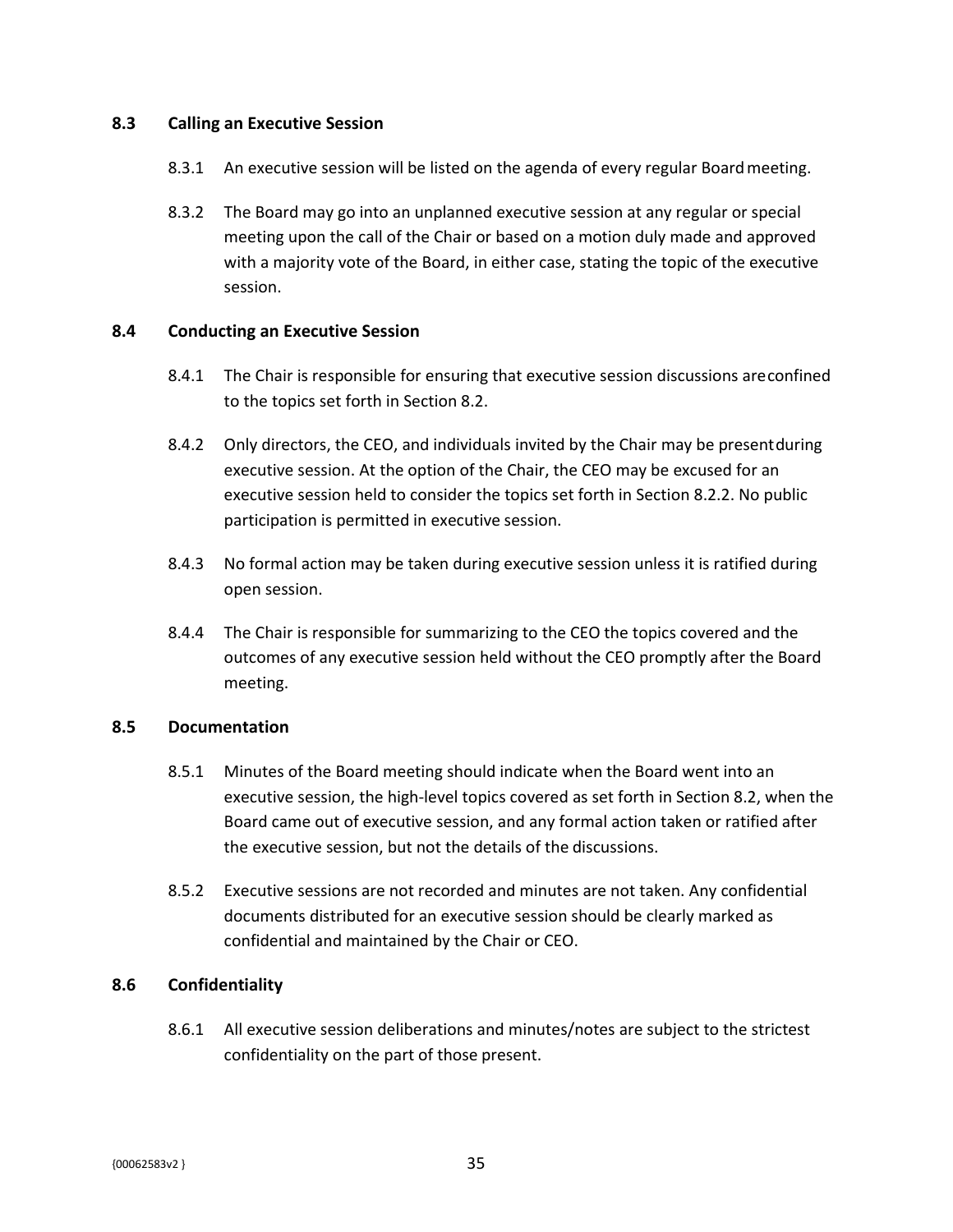- 8.6.2 Directors may discuss the business conducted in executive session only with other directors (whether they were present or not) and persons present in the executive session by invitation of the Chair, and others upon advice of counsel.
- 8.6.3 Any violation of these confidentiality provisions is subject to disciplinary and corrective action at the discretion of the Board. If any director, officer, or committee member has reason to believe another director, officer, or committee member has violated these confidentiality provisions, they have a duty to report the potential violation to the Governance Committee and/or the Board Chair.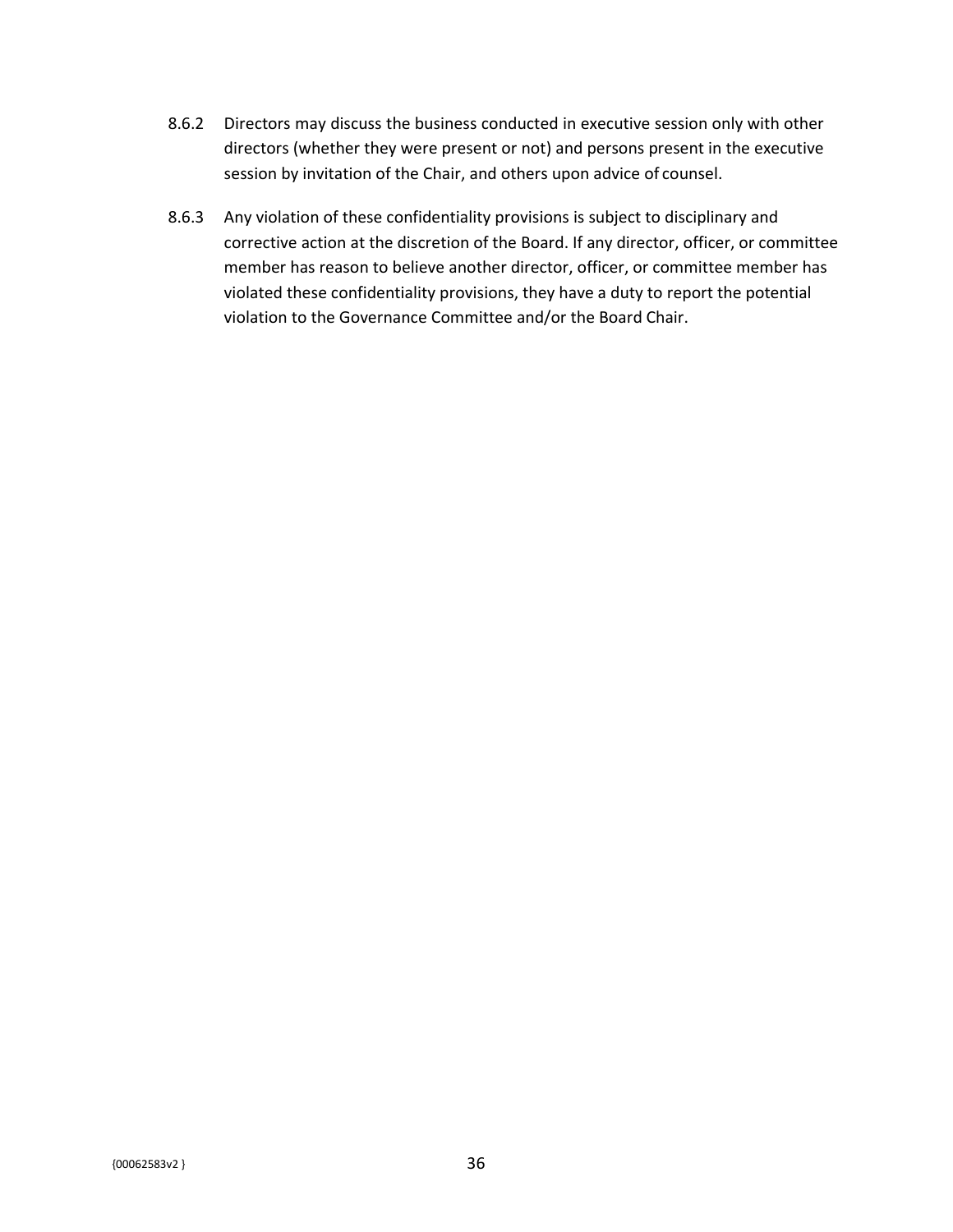# **9 COMPENSATION AND PERFORMANCE EVALUATION POLICY (SENIOR MANAGEMENT)**

#### **9.1 Purpose and Scope**

9.1.1 This Section constitutes CCA's Compensation and Performance Evaluation Policy for Senior Management. This Policy provide guidelines for determining the compensation of and conducting the performance evaluation of the CEO, and for overseeing the CEO's determination of compensation of senior staff, which will assist CCA in recruiting and retaining talented individuals to serve in those positions while complying with applicable law.

#### **9.2 Reasonable Compensation**

- 9.2.1 Compensation paid to the CEO must be consistent with CCA's charitable mission and values. In addition, it must not exceed what is "reasonable" within the meaning of Section 4958 of the Internal Revenue Code, which is the amount that would ordinarily be paid for like services by like enterprises (whether taxable or taxexempt) under like circumstances. In determining the reasonableness of compensation, the CEO's total compensation, including salary, benefits, deferred compensation, bonuses, perks, and incentives, must be taken into account.
- 9.2.2 In determining the reasonableness of compensation, the persons charged with responsibility for the determination should consider, among relevant factors, the following: (1) the compensation paid by organizations (both taxable and tax-exempt) doing the same or similar types of work on the same or a similar scope (based on, for example, the amount of income or assets of CCA and the number of its employees) for functionally comparable positions; (2) the cost of living in Boulder; (3) the geographic scope in which CCA must compete for talent; (4) the specific requirements and any special needs for the position; (5) the relation of the CEO's compensation to that of other CCA employees; (6) the background, education, training, length of service, experience, and responsibilities of the CEO; (7) any additional duties assumed by and the performance history of the CEO, including their current performance evaluation; and (8) amount of time the CEO devotes to CCA.

### **9.3 Compensation Determination**

9.3.1 The Executive Committee will review and make recommendations as to the total compensation package of the CEO, for consideration and approval of the Board.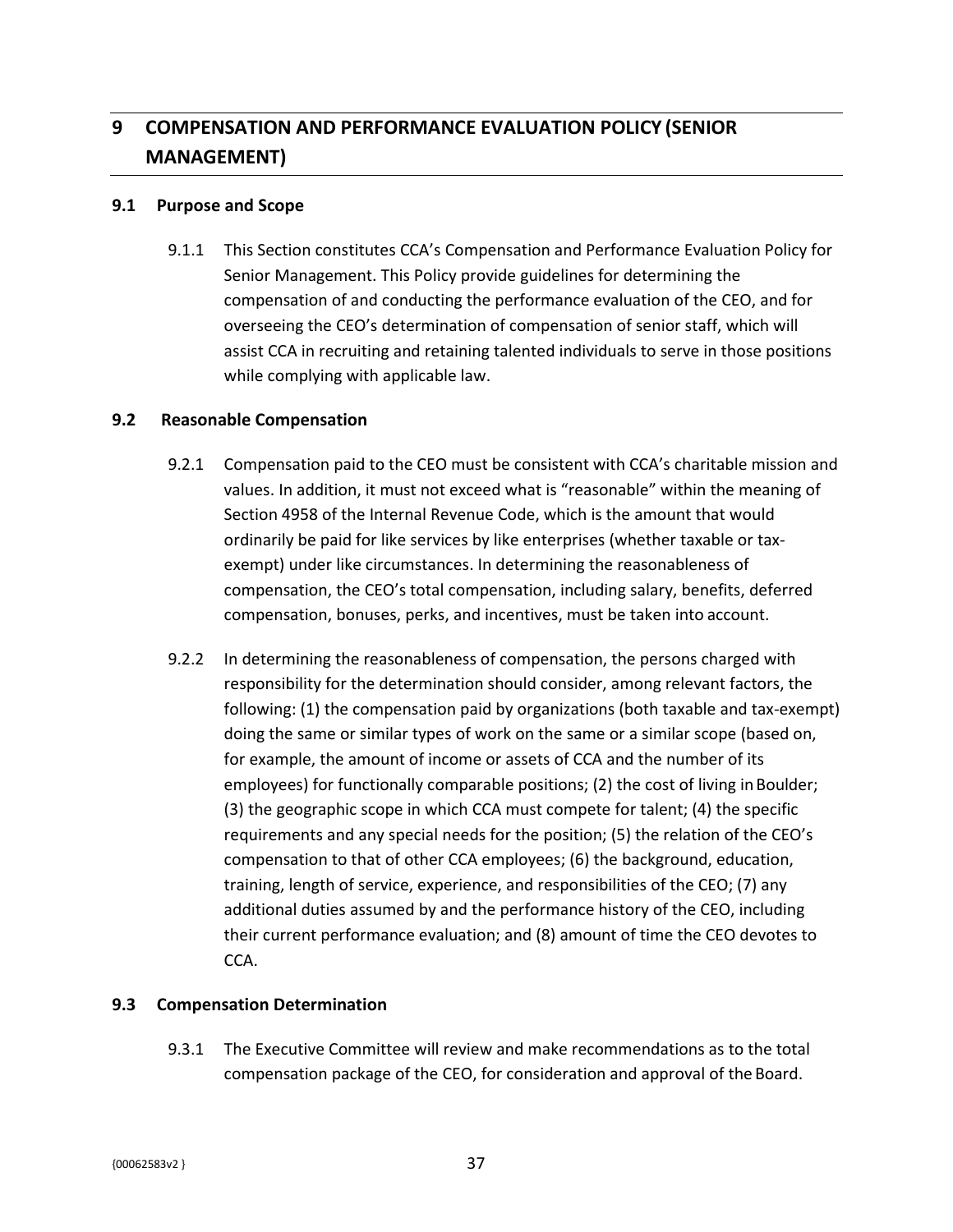- 9.3.2 The review and approval of compensation should take place upon contract initiation, and annually in connection with the CEO's performance evaluation. Any modifications to compensation should be reflected as an amendment to the employment contract, if any.
- 9.3.3 The CEO's compensation constitutes a transaction that is subject to the "intermediate sanctions" rules of Section 4958 of the Internal Revenue Code, described in Section 7.7. Therefore, as provided in Section 7.7.3, to the extent practicable, the CEO's compensation should be determined in accordance with the procedures necessary to create a "rebuttable presumption" that the compensation is reasonable. The checklist attached as Appendix D-2 is a tool that should be used to ensure the procedures are followed. These rules prohibit CCA from engaging in an "excess benefit transaction" with anyone who is considered a "disqualified person."

#### **9.4 Performance Evaluation**

- 9.4.1 The Board Chair will conduct the performance evaluation of the CEO with input from all directors, with both the performance evaluation process and the report being subject to the approval of the Executive Committee. The Executive Committee will review and consider the performance evaluation report when making its compensation recommendation and determination for the CEO.
- 9.4.2 Performance evaluations should be conducted annually, separate and apart and prior to the compensation approval process, and should be documented inwriting. The performance evaluation should take into account the job description and requirements, the extent to which the individual has met their performance objectives and goals and other relevant factors deemed appropriate by the person(s) conducting the evaluation. The evaluation should also include a selfassessment by the CEO of their own performance.
- 9.4.3 In addition to annual performance evaluations, the Board Chair should conduct less formal mid-year evaluations to provide substantive and constructive feedback to the CEO, guided by their performance goals and objectives.

### **9.5 Senior Staff**

9.5.1 Annually, in connection with staff performance evaluations, the CEO will provide a confidential report to the Executive Committee identifying each employee holding a director position, a summary of their job duties, their new compensation, and the process followed by the CEO in determining their compensation. The CEOwill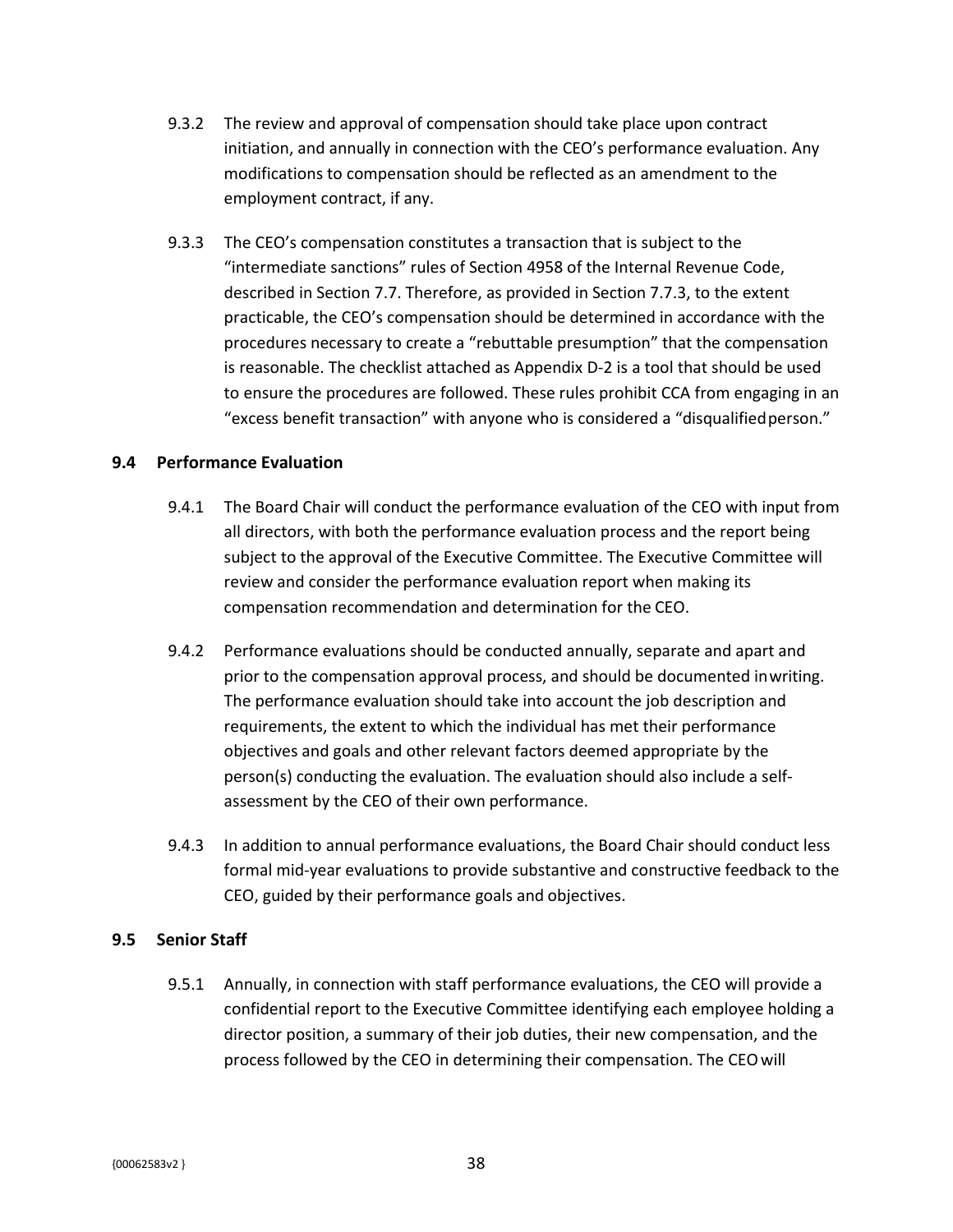include an update on senior staff accomplishments as part of the mid-year evaluation meeting with the Board Chair.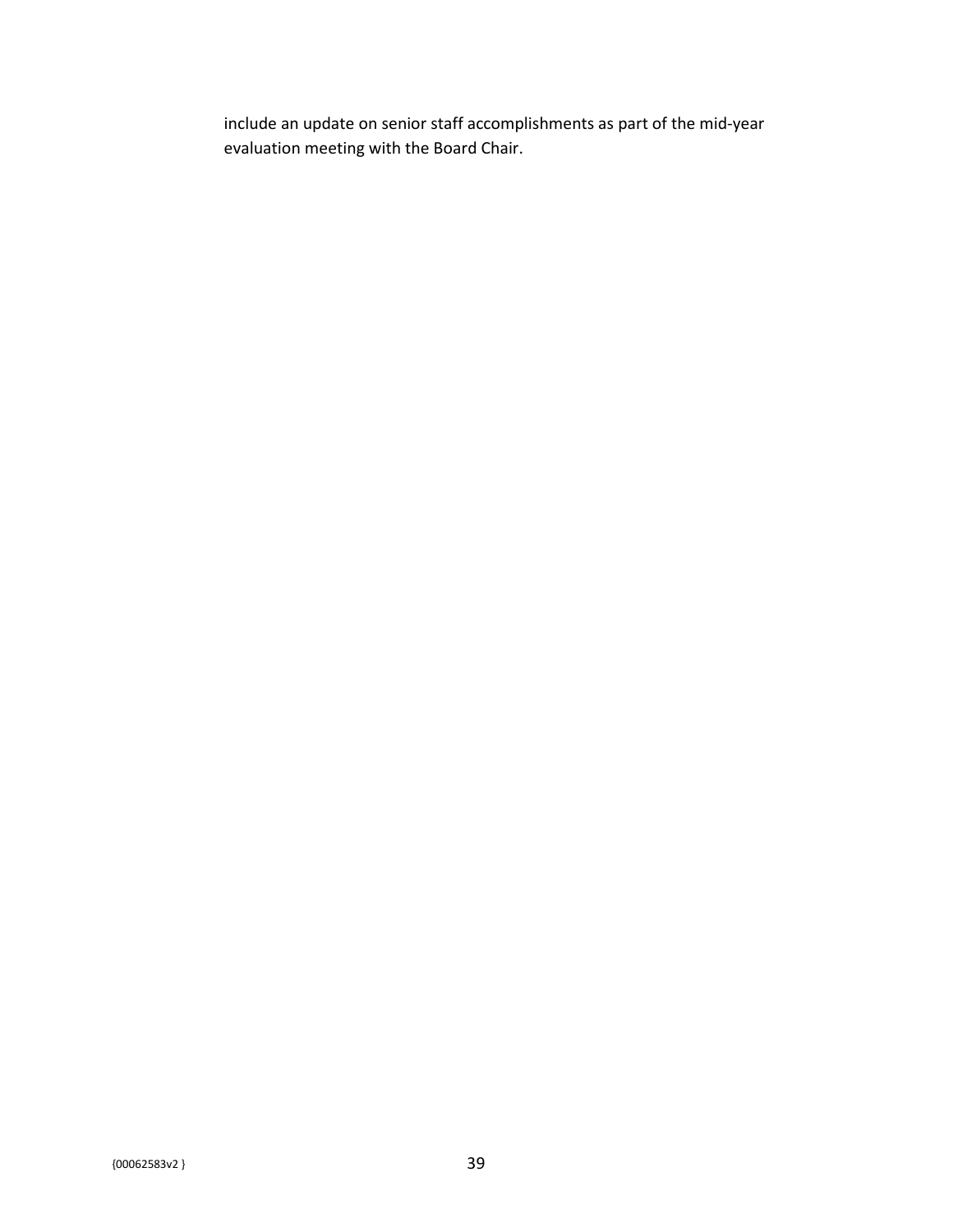## **10 FINANCIAL PLANNING AND ASSET MANAGEMENT POLICY**

#### **10.1 Purpose and Scope**

- 10.1.1 This Section constitutes CCA's Financial Planning and Asset Management Policy. Its purpose is to provide guidance from the Board to the CEO on matters relating to budgeting, financial planning, and asset management and protection, and to set certain limits on the CEO's authority.
- 10.1.2 This Policy is meant to complement any related staff policies and the separate Investment Management Policy.

#### **10.2 Financial Planning and Budgeting**

- 10.2.1 *Financial Planning.* The CEO shall ensure that financial planning and execution for each fiscal year substantially complies with the Board's strategic objectives and approved annual budgets and priorities, avoids risk of fiscal jeopardy, and isbased on a multi-year plan.
- 10.2.2 *Budgeting.* Budgeting shall be based on realistic projections of revenues and expenses, with separation of capital and operational items, cash flow projections, and disclosure and agreement of planning assumptions and alternative scenarios, when appropriate. Budgets shall contain appropriate allocations for timelypayment of any outstanding debt.

#### **10.3 Capital Improvement Plan (CIP)**

10.3.1 In addition to the annual capital budget, the CEO shall periodically present to the Board for approval, and shall thereafter implement, a multi-year plan for repair and maintenance, capital additions, and capital replacement of CCA's assets. Such CIP shall be based upon anticipated needs to prioritize, sequence, and financially manage substantial expenditures. Industry standards shall be used in determining routine and preventive maintenance schedules, the useful life of assets, and best practices in cultural resources management.

#### **10.4 Risk Management and Insurance**

The CEO shall ensure that CCA's assets are protected and adequately maintained and shall avoid unnecessary risk. Accordingly:

10.4.1 *Risk Management Program.* The CEO shall develop and implement a risk management program to appropriately minimize damage, loss, or injury totangible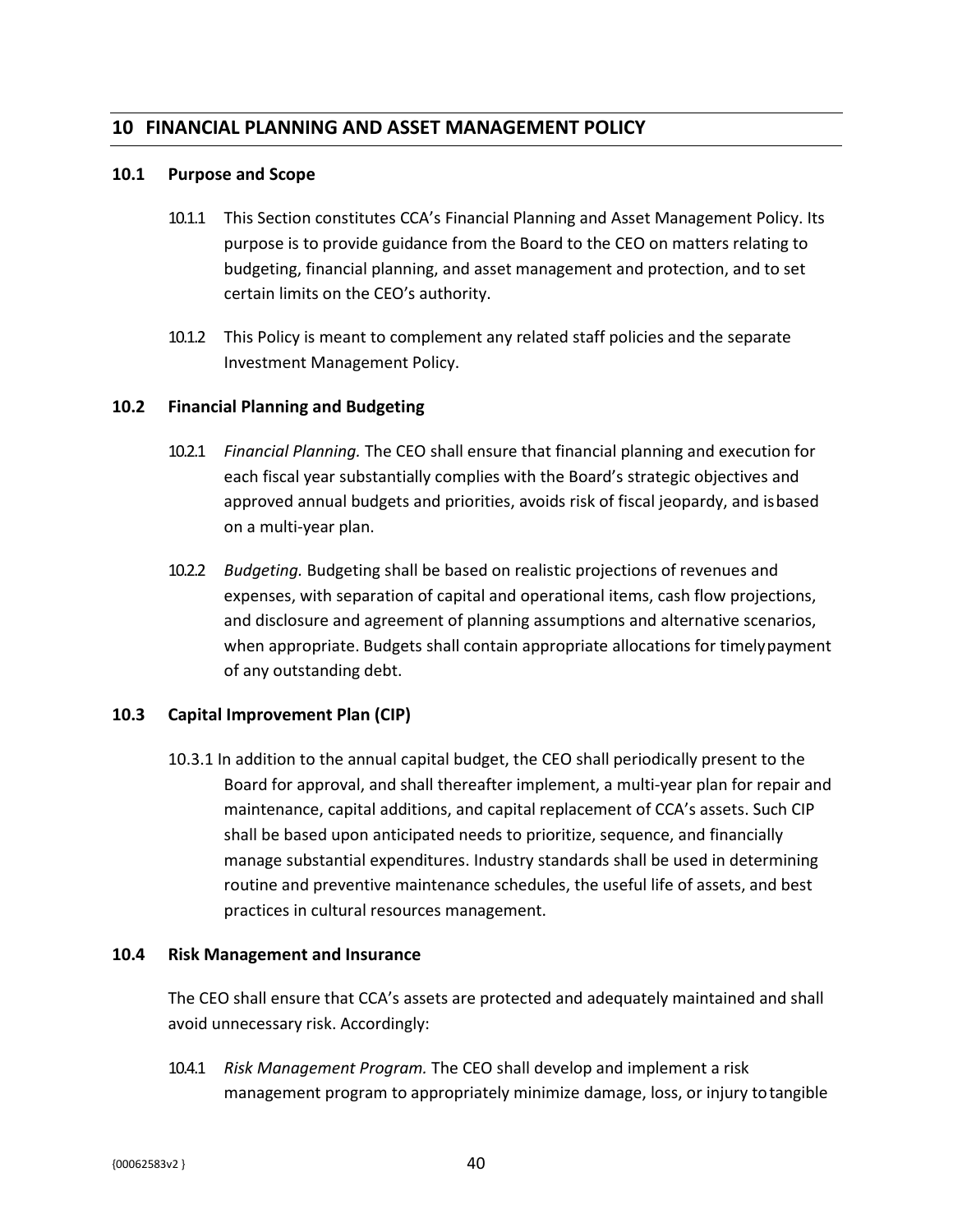and intangible assets; to mitigate business interruption; and to reduce exposure of CCA, its Board, or its staff to claims of liability.

10.4.2 *Insurance Program.* The CEO shall procure insurance against: a) loss of income and loss, damage or theft of assets; and b) claims for liability of, and errors and omissions by, Board members, staff, and CCA, all in such amounts and under such terms as determined by the Finance Committee. The Finance Committee shall review such insurance coverage periodically to confirm adequacy and appropriateness and the Finance Committee shall obtain the approval of the Board prior to implementing any material changes.

### **10.5 Board Approval**

- 10.5.1 Without the express prior approval of the Board, the CEO shall not:
	- a. Encumber assets, borrow funds, or access any revolving line of credit, except for regular use of credit cards for incidental expenses, consistent with pastpractice;
	- b. Use any Board-designated restricted funds, investments, or endowment, except for their designated purposes;
	- c. Make single or related purchases in amounts more than \$25,000 without obtaining competitive prices;
	- d. Purchase or sell real estate; or
	- e. Enter into leases or other material agreements of duration longer than oneyear.

#### **10.6 Administration**

10.6.1 The Finance Committee is responsible for periodically reviewing this policy and recommending changes to the Board, as appropriate, after presentation to and review by the Governance Committee.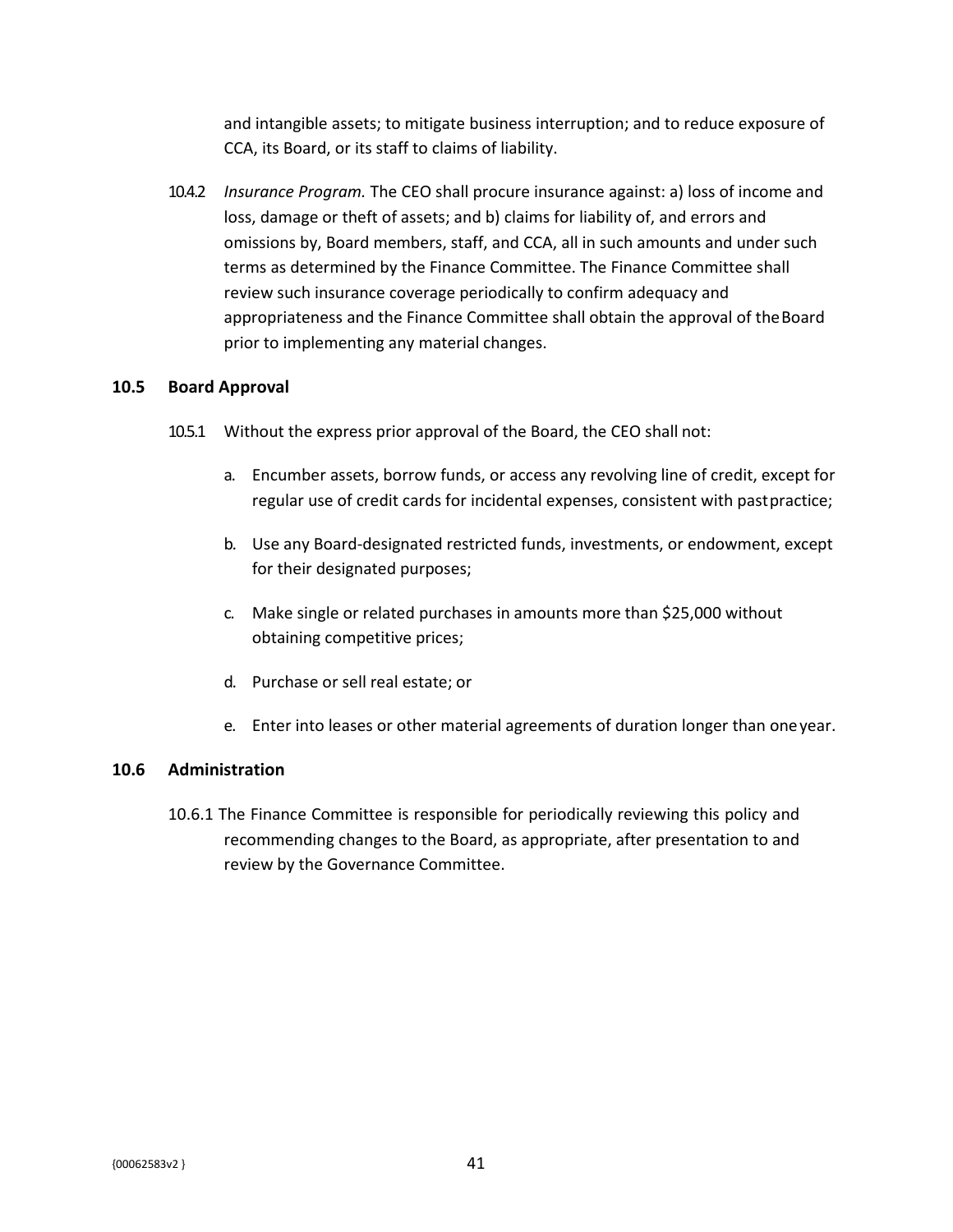## **11 INVESTMENT MANAGEMENT POLICY**

RESERVED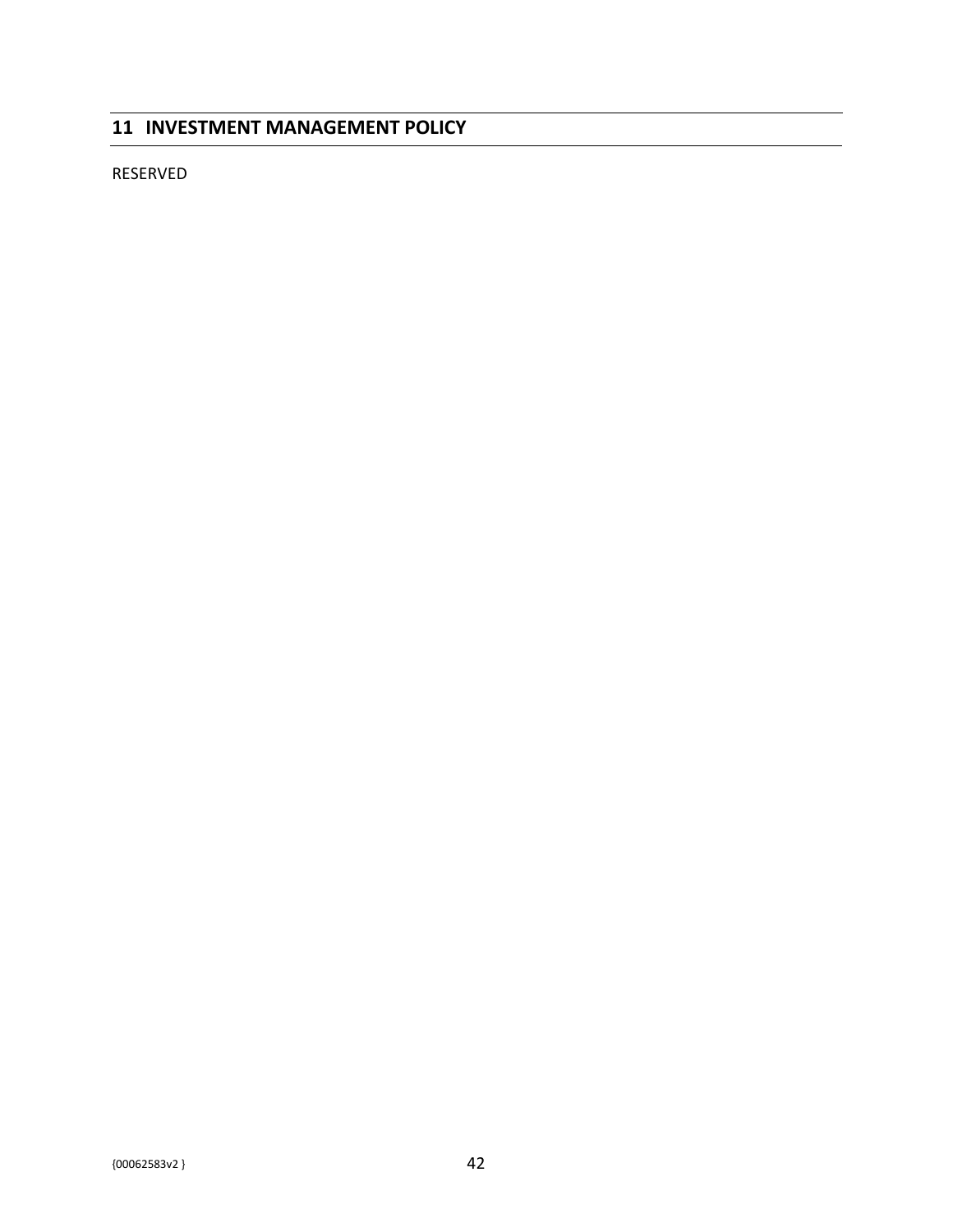### **12 GIFT ACCEPTANCE POLICY**

#### **12.1 Purpose and Scope of Policy**

- 12.1.1 This Section constitutes CCA's Gift Acceptance Policy. CCA solicits gifts from individuals, businesses, foundations and governmental agencies to secure the future growth and mission of CCA. Certain types of gifts, however, pose special issues and risks to CCA and must be reviewed prior to acceptance. The purpose of this Policy is to provide guidance as to the types of gifts that can be accepted without review, those that require review by the Development Committee, the Board, or legal counsel, and those that CCA is not in a position to accept.
- 12.1.2 This Policy applies to all gifts received by CCA for programs, services,and/or operating expenses.

#### **12.2 Definition of Gift and Related Terms**

- 12.2.1 **Gifts** to CCA may come in a variety of forms, including cash, securities, products and services, real property, and tangible personal property.
- 12.2.2 Gifts may be **current** or **deferred**. The most common types of deferred giftsare bequests and multi-year-pledges.
- 12.2.3 Gifts received by CCA may be **unrestricted** as to purpose or use, or they may be **restricted** for a particular program or activity to which the funds or resources must be directed.
- 12.2.4 In all cases, a gift is an **irrevocable transfer** of money or property to CCA.

### **12.3 Standards of Conduct**

- 12.3.1 CCA holds itself to a high standard of ethical conduct and will abide by its Conflict of Interest Policy in accepting any gift. Staff at all levels of CCA are expected to adhere to the Model Standards of Practice for the Charitable Gift Planner adopted by the American Council on Gift Annuities and the Partnership for Philanthropic Planning, or similar guidelines. [\(http://www.pppnet.org/ethics/model\\_standards.html\)](http://www.pppnet.org/ethics/model_standards.html))
- 12.3.2 CCA urges prospective donors to consult with personal legal and financial advisors in matters relating to their gifts and the resulting tax and estate planning consequences.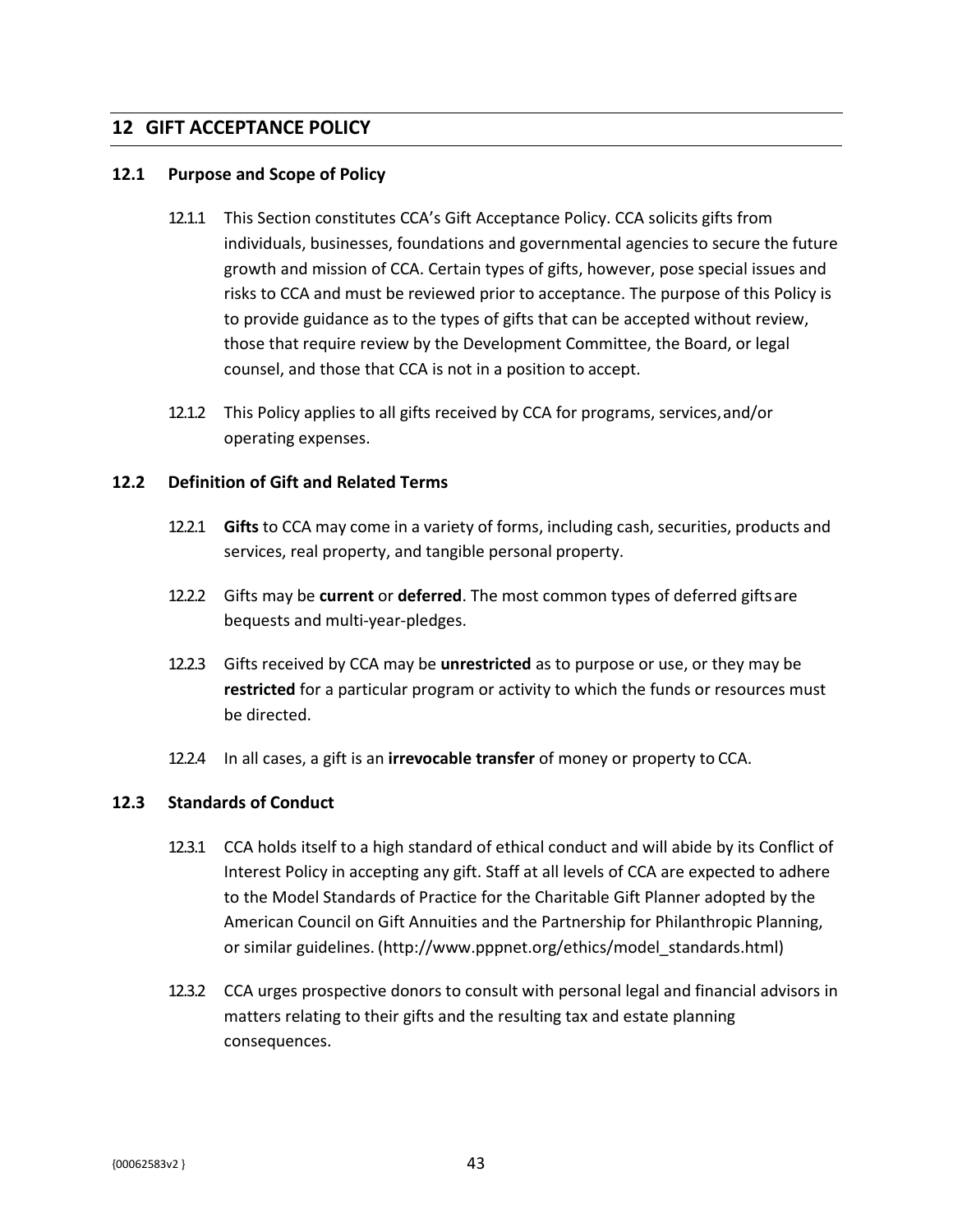#### **12.4 Types of Gifts Accepted**

- 12.4.1 **Cash gifts**, in any form (e.g., cash, check, money order, wire transfer, or creditcard), will be accepted without review unless the CEO, in their judgment, determines that the gift involves special circumstances requiring review by the Development Committee. All checks should be made payable to the Colorado Chautauqua Association. In no event should a check be made payable to an employee, agent, or volunteer for the credit of CCA.
- 12.4.2 **Marketable securities**, such as publicly traded securities, commercial paper, Treasury bills, and other money market instruments, will be accepted without review unless the CEO, in their judgment, determines that the gift involves special circumstances requiring review by the Development Committee. Such securities may be transferred to an account maintained by CCA at one or more brokerage firms or may be delivered physically with the donor's signature or stock power attached. As a rule, all publicly traded securities and commodities will be sold upon receipt unless otherwise directed by the Development Committee.

In some cases, marketable securities may be restricted by applicable securities laws. The Development Committee will review and approve these types of gifts prior to acceptance, unless the Development Committee determines the matter should be referred to the Board. These securities will be sold at the first available opportunity, unless otherwise directed by the Development Committee.

12.4.3 **Non-marketable securities** and **closely-held business interests**, such as debt and equity positions in non-publicly traded companies, and interests in sole proprietorship, partnerships, limited partnerships, limited liability companies, and S corporations, will only be accepted upon review and approval of the Development Committee, unless the Development Committee determines the matter should be referred to the Board. In any case, if the gift involves CCA taking on a material obligation, it will be accepted only upon approval by the Board with the Development Committee's recommendation. CCA will not accept any general partnership interest.

CCA will not accept any such security or business interest without evaluating whether the gift:

- a. has an ascertainable value;
- b. contains restrictions that would prevent it from being sold or assigned for cash;
- c. is marketable; and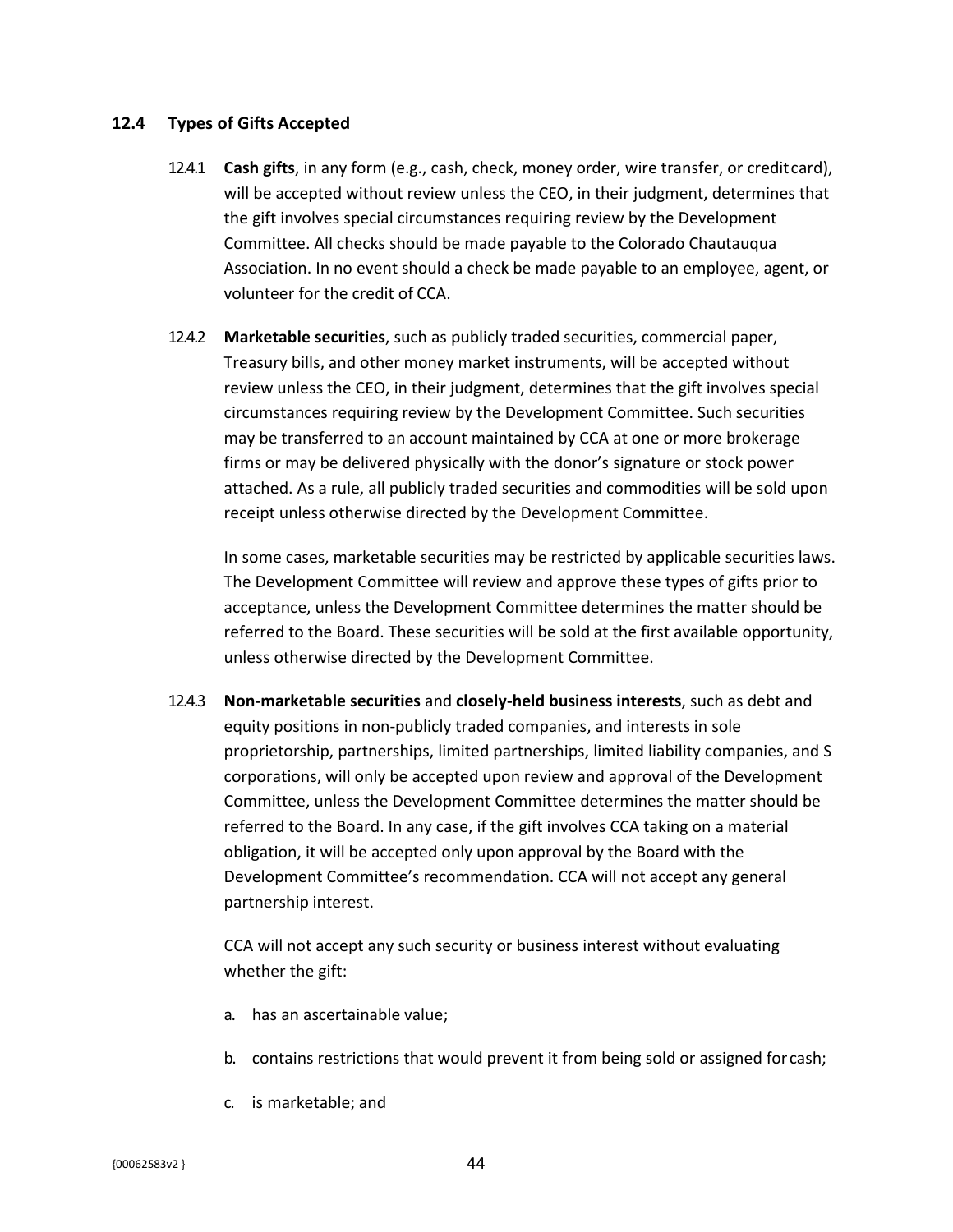d. will generate any undesirable tax consequences for CCA (e.g. unrelated business taxable income).

If the initial evaluation reveals concerns, the Development Committee may seek further review and recommendation by outside professionals prior to acceptance of the gift. If accepted, every effort will be made to sell security or business interest as quickly as possible.

- 12.4.4 **Real property gifts**, including developed property, undeveloped property andgifts subject to a prior life interest, will only be accepted upon recommendation by the Development Committee and approval of the Board. CCA generally will not accept any real estate without the following:
	- a. evaluation of whether the property is marketable or could be useful to CCA in carrying out its mission;
	- b. on-site inspection by the CEO and/or a member of the Development Committee;
	- c. evaluation of any carrying costs associated with the property (e.g., real estate taxes and insurance);
	- d. review of any restrictions, easements, or other limitations to which the property is subject;
	- e. an environmental inspection or audit performed by qualified inspection firm; and
	- f. title search and title policy.

The donor should bear the cost of any appraisal, title policy, or environmental inspection or audit. The Development Committee may waive the requirement of an environmental inspection or audit if, after evaluating the environmental history and condition of the property, it determines that it is not warranted (erring on the side of caution). The Association will not accept, under any circumstances, a gift that would expose CCA to expenses related to environmental cleanup or litigation that could result from such acceptance.

12.4.5 **Tangible and intangible personal property**, including auction items donated for fundraising events, art and collectibles, motor vehicles, copyrights, and other intellectual property, may be accepted by the CEO without further review unless,in their judgment, the gift involves special circumstances requiring review by the Development Committee. In considering whether to accept property, the following criteria will be used: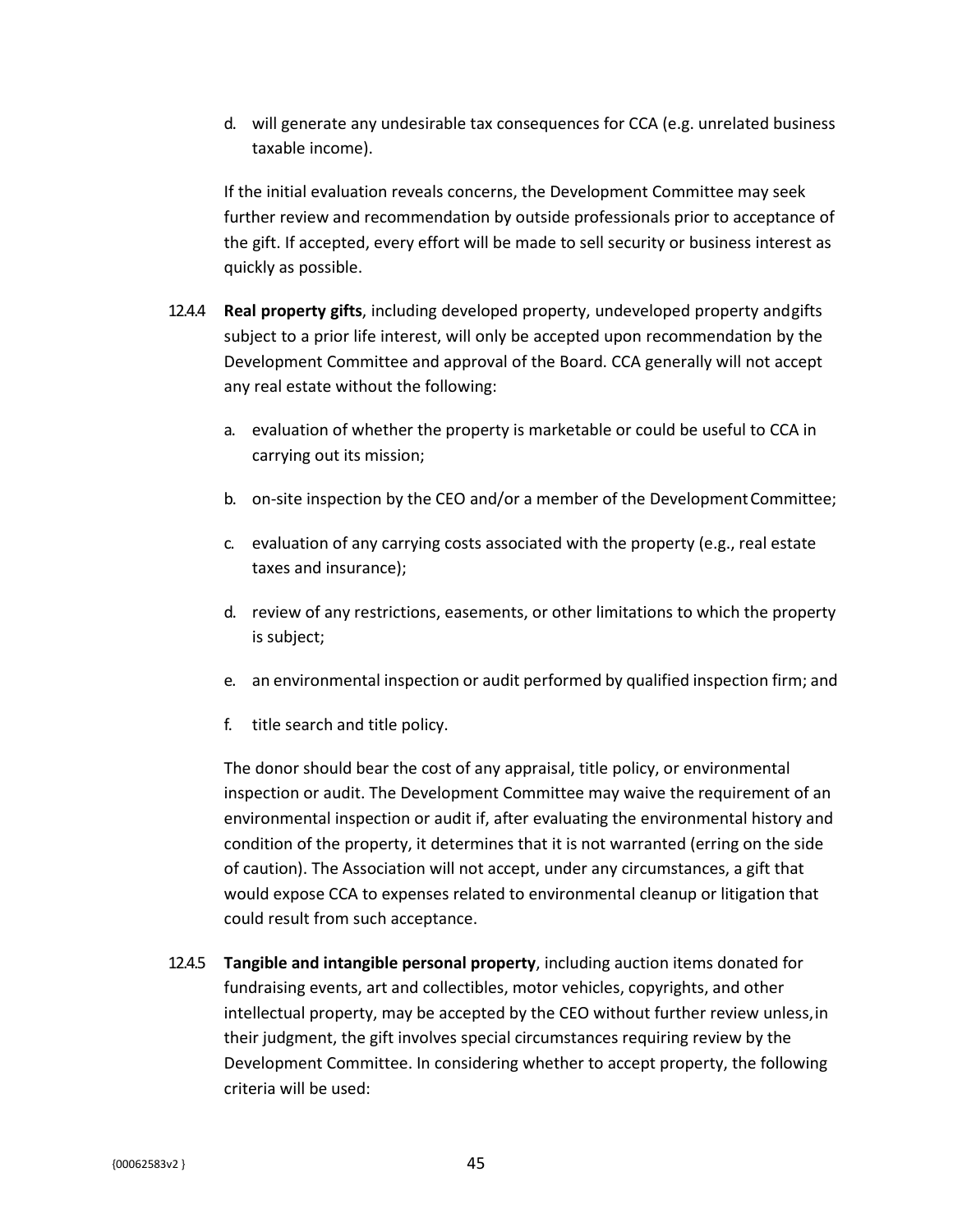- a. the property's relationship to CCA's mission;
- b. its marketability or potential use in CCA's activities or fundraising;
- c. any restrictions imposed on the property's use, display, orsale;
- d. its carrying costs and costs of sale; and
- e. any special reporting requirements imposed by the IRS (in the case of gifts of motor vehicles and intellectual property).

As a rule, CCA will sell all tangible and intangible property that it cannot readily use in its exempt activities or for fundraising as soon as reasonably practical, unless otherwise directed by the Development Committee. Such property will generally not be accepted unless there is reason to believe the property can be used by CCA or easily sold.

A historical object offered for CCA's permanent collection will be considered for acceptance in accordance with CCA's Collection Management Policy.

CCA does not accept donations of statues, benches, or other tangible items meant to be placed on CCA grounds for memorialization or other similar purposes.

- 12.4.6 **Bargain sales** are transfers of property partially by gift and partially by sale. The sale component can arise by virtue of CCA assuming debt or an obligation on the property. Bargain sales will be reviewed and accepted in the same manner and using the same criteria applicable under this Policy to outright gifts of the same type of property. In addition, CCA generally will not enter into a bargain sale without an independent appraisal substantiating the value of the property and, if debt is to be incurred or an obligation assumed by CCA, a debt ratio of less than 50% of the appraised market value of the property.
- 12.4.7 **Restricted gifts** impose a legal obligation on CCA to use the gift for a particular program or purpose directed by the donor. To provide CCA with maximum flexibility in the pursuit of its mission, donors will typically be encouraged to make unrestricted gifts to CCA. Restricted gifts may be accepted by the CEO if they are under \$25,000. Restricted gifts over \$25,000 must be reviewed and approved by the Development Committee and, in the case of particularly significant restriction, by the Board with the recommendation of the Development Committee, to ensure the restrictions do not hamper the usefulness or desirability of the gift. If a gift is deemed too restrictive to be useful or desirable, the donor will be counseledto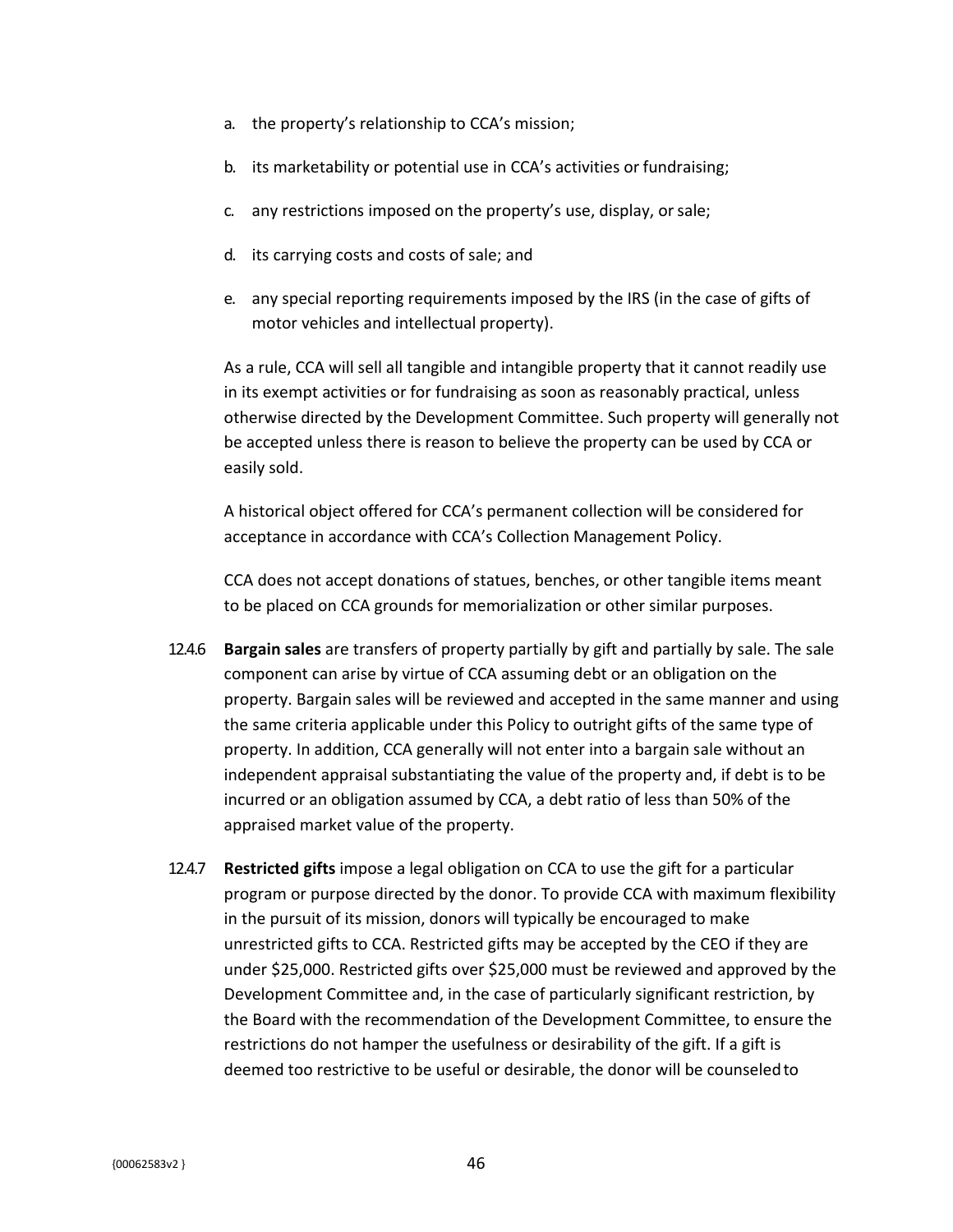remove or modify the restrictions. If no agreement can be reached, the gift will be declined.

**Gifts "in memory of"** or **"in honor of"** persons by name will be treated as unrestricted unless the donor requests otherwise.

- 12.4.8 **In-kind gifts of goods and services** may be accepted by the CEO without further review unless, in their judgment, the gift involves special circumstances requiring review by the Development Committee.
- 12.4.9 **Other gifts** not discussed above will be reviewed and approved by the Development Committee, unless the Development Committee determines the matter should be referred to the Board.

### **12.5 Types of Gifts Not Accepted**

12.5.1 CCA reserves the right to refuse any gift that: 1) is contrary to CCA's Articles of Incorporation or Bylaws; 2) would result in CCA losing its  $501(c)(3)$  status; 3) is too difficult or expensive to administer in relation to its value; 4) is for a purpose outside CCA's mission; or 5) would result in any unacceptable consequences to CCA. The decision to decline a gift for any reason may occur at any level, i.e., by the CEO, by the Development Committee or by the Board.

### **12.6 Legal Counsel**

- 12.6.1 CCA will seek the advice of legal counsel in matters relating to gift acceptance when appropriate. Review by counsel is generally recommended for the following gifts:
	- a. closely held business interests;
	- b. securities subject to restrictions or buy/sell agreements;
	- c. real property, motor vehicles or intellectual property;
	- d. arrangements that require CCA to act in a fiduciary capacity, such astrustee;
	- e. bargain sales or other arrangements that require CCA take on or assume a significant legal or financial obligation;
	- f. gifts of a life insurance policy in which CCA continues to pay the premium for the insured; or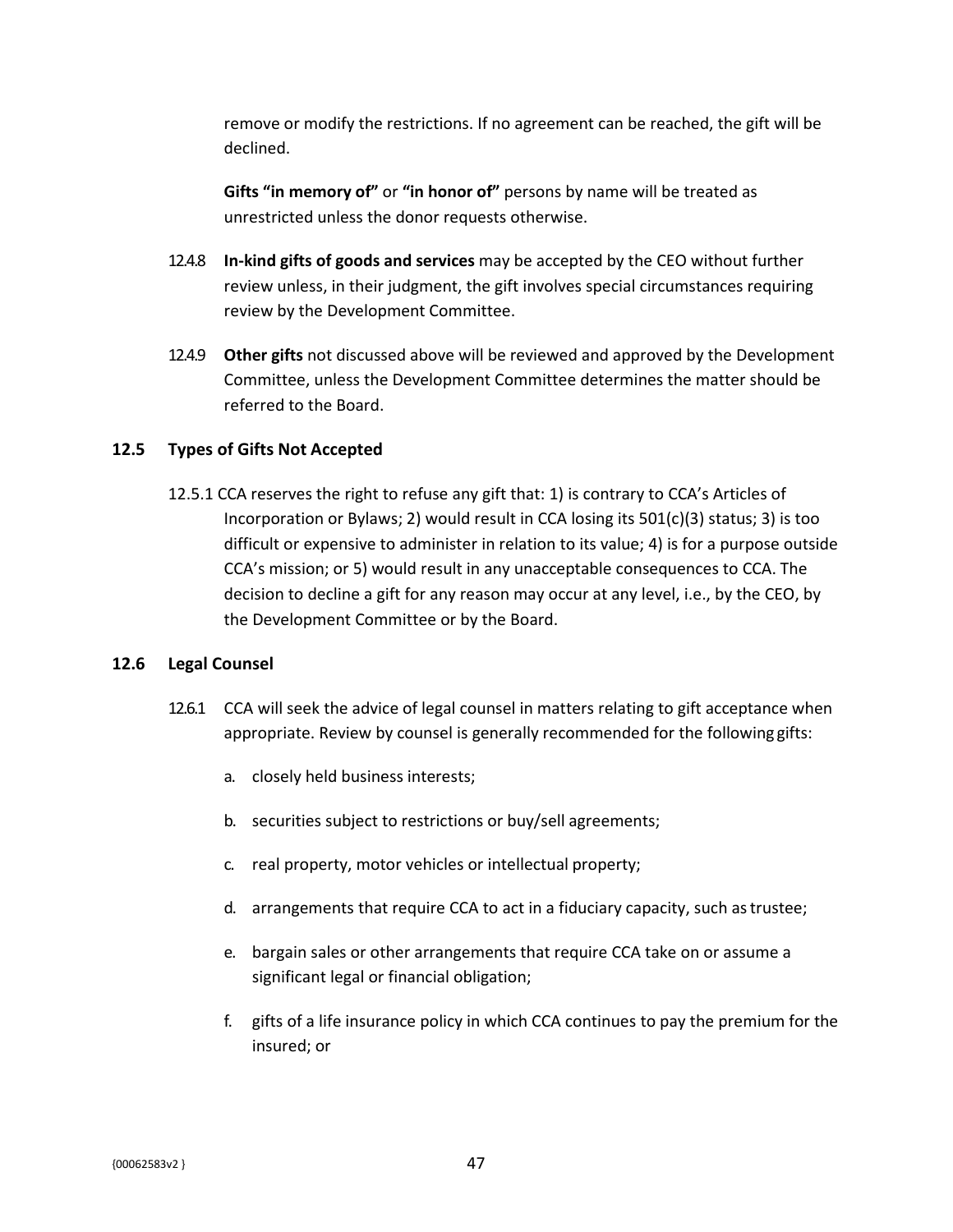g. gifts involving a significant use/purpose restriction, to assist the Board in determining the restrictions do not hamper the usefulness or desirability of the gift; and other gifts in which use of counsel is deemed appropriate by the CEO, the Development Committee, or the Board.

#### **12.7 Acknowledging, Reporting and Recognizing Gifts**

- 12.7.1 *Acknowledgement/Receipts.* To provide donors with the supporting documentation needed to claim a charitable contribution for their gift, CCA will provide donorswith written acknowledgement of any gift. The CEO is responsible for this task. For acknowledgement purposes, CCA will follow the following guidelines:
	- a. *For cash gifts* of at least \$250, acknowledgement will include the amount of the gift, the date of receipt, if no goods or services were provided by CCA to the donor in exchange for the gift, a statement to that effect, and if goods or services were provided by CCA, a good faith estimate of the value of such goods or services provided by CCA;
	- b. *For non-cash gifts*, acknowledgement will include a description of the gift property *(but not an indication as to its value)*, the date of receipt, if no goods or services were provided by CCA to the donor in exchange for the gift, a statement to that effect, and if goods or services were provided by CCA, a good faith estimate of the value of such goods or services provided by CCA; and
	- c. *For quid pro quo gifts of cash or property* over \$75 in value, which are payments or transfers that are part charitable contribution, part payment for goods or services, acknowledgement will follow the appropriate format listed above, and also will include (i) a statement that the amount of the contribution that is deductible for federal tax purposes is limited to the excess amount of the contribution over the value of the goods or services provided by CCA; and (ii) a good faith estimate of such goods or services provided by CCA.
- 12.7.2 *Reporting.* For reporting purposes, CCA will follow the following guidelines:
	- a. *Valuation of gifts* for internal bookkeeping purposes only *(as CCA does not indicate value of gifts received by CCA for gift acknowledgement purposes)* will occur as of the date the donor relinquished control of the asset to CCA. The amount reported on CCA's books should be arrived at without regard to the donor's personal estimation of the gift's value, the worth and date of the gift reported by the donor to the IRS, or the value placed on it by the IRS in reference to the individual's personal tax liability. CCA may, but is not be required to, use the Partnership for Philanthropic Planning Guidelines for Reporting andCounting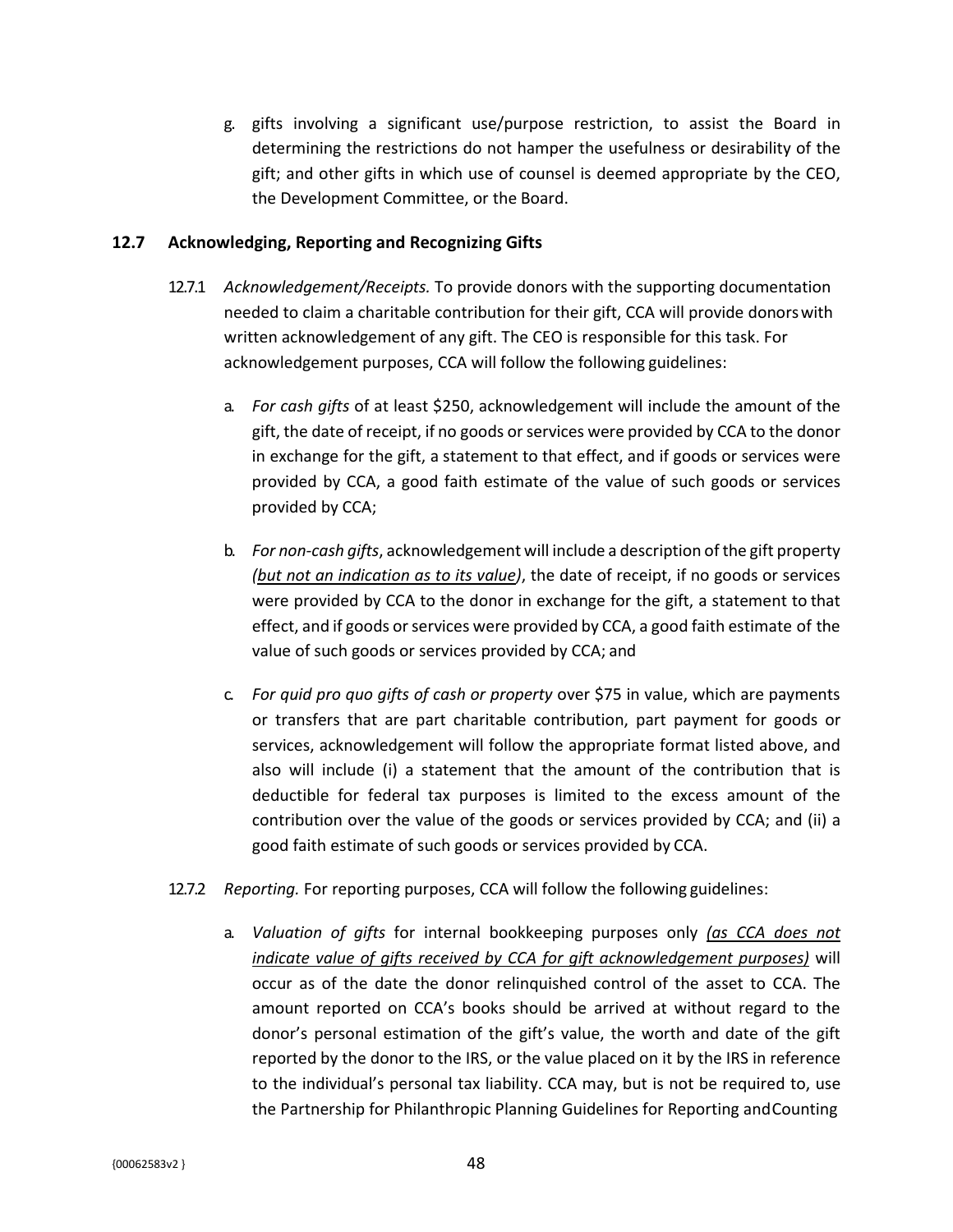Charitable Gifts, IRS Publication 526 Charitable Contributions, IRS Publication 561 Determining the Value of Donated Property, or similar guidelines;

- b. The *gift's date* will be defined as the date the donor irrevocably relinquished control of the property to CCA;
- c. *Appraisals* of property are the responsibility of the donor; and
- d. *IRS filings* must be made with respect to certain non-cash gifts. CCA will make all such filings within the specified time frame. Specifically, if a donor makes a gift of property (other than certain publicly traded securities) valued at more than \$5,000, CCA must acknowledge that gift *(but not indicate agreement as to the value of the gift claimed by the donor)* on IRS Form 8283, which the donor is responsible for preparing and filing. If CCA disposes of such property within three years of receipt, CCA is responsible for preparing and filing IRS Form 8282. Special filing requirements also apply for gifts of intellectual property that produce income during any given year (see Form 8899) and gifts of motor vehicles, boats and airplanes valued at more than \$500 (see Form 1098-C).
- 12.7.3 *Recognition.* Suitable recognition for major gifts, including mention in the Annual Report, will be given to donors at the discretion of the Board, subject to relevant guidelines. CCA will respect the wishes of donors wishing to support CCA anonymously and will take reasonable steps to safeguard those donors' identity, subject to applicable law.

### **12.8 Administration**

12.8.1 The Development Committee is responsible for periodically reviewing this Policy and recommending changes to the Board, as appropriate, after presentation to and review by the Governance Committee.

### **12.9 Resources**

IRS Form 8282 and Instructions IRS Publication 561 (Determining the Value of Donated Property) IRS Publication 526 (Charitable Contributions)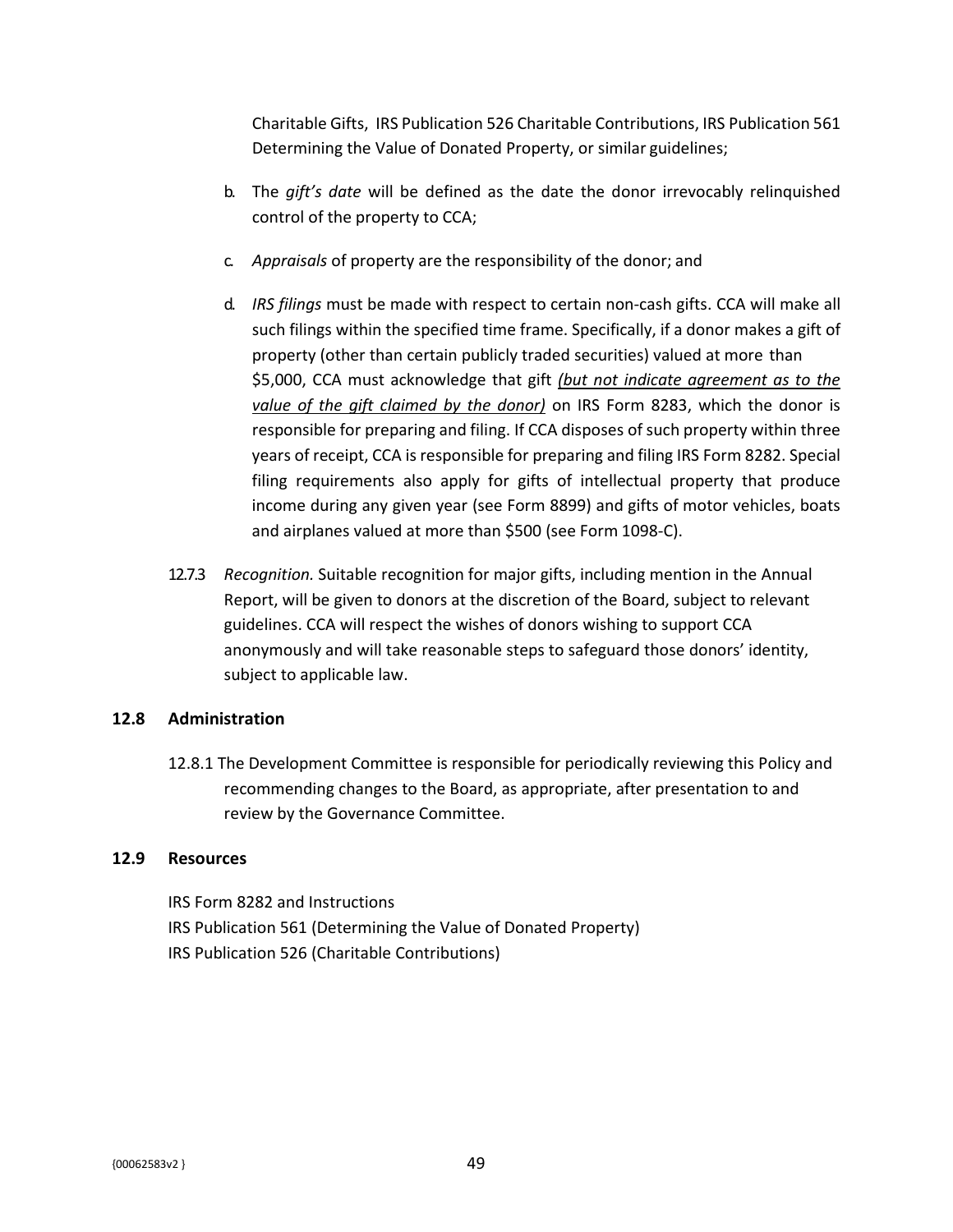## **13 NAMING POLICY**

#### **13.1 Purpose and Scope of Policy**

13.1.1 This Section constitutes CCA's Naming Policy. CCA recognizes the importance of naming opportunities for its buildings outdoor and interior areas, spaces, features, and objects ("**Facility**" or "**Facilities**"), and their potential for helping raise private philanthropy to support the organization and its mission. This Policy does not apply to event sponsorships, but rather applies to gifts and contributions associated with Facilities.

#### **13.2 Standards of Conduct**

- 13.2.1 Naming rights must not detract from CCA's values, dignity, integrity, or reputation, nor may any such rights create a conflict of interest, or the appearance of a conflict of interest, or confer special privileges other than the naming rights themselves. CCA may refuse any offered donation if it is deemed to not be in the best interests of CCA.
- 13.2.2 The Board has sole responsibility for naming or re-naming CCA's Facilities, upon receiving a recommendation from the CEO.

#### **13.3 Naming Considerations**

- 13.3.1 Factors to be taken into account when considering and valuing a naming opportunity must include, but will not be limited to, capital costs, annualoperating and maintenance costs, desirability and marketability of the opportunity, and relative value as compared with other assets that have naming rights associated with them. However, the Board reserves the right to name Facilities for an individual, group, event or place of historical significance without an associated financial contribution, after consideration of the factors in thissection.
- 13.3.2 Any named area within a Facility will bear commemorative signage provided by CCA and in accordance with CCA's recognition protocol. The size, configuration, andtone of the recognition will be determined by CCA.
- 13.3.3 Renovations or modifications to named Facilities are made entirely at the discretion of CCA. Donor names on all signage will reflect the name of the donor at the time of the gift and will not be changed in the event that the donor's name changes unless a routine updating of the signs is taking place.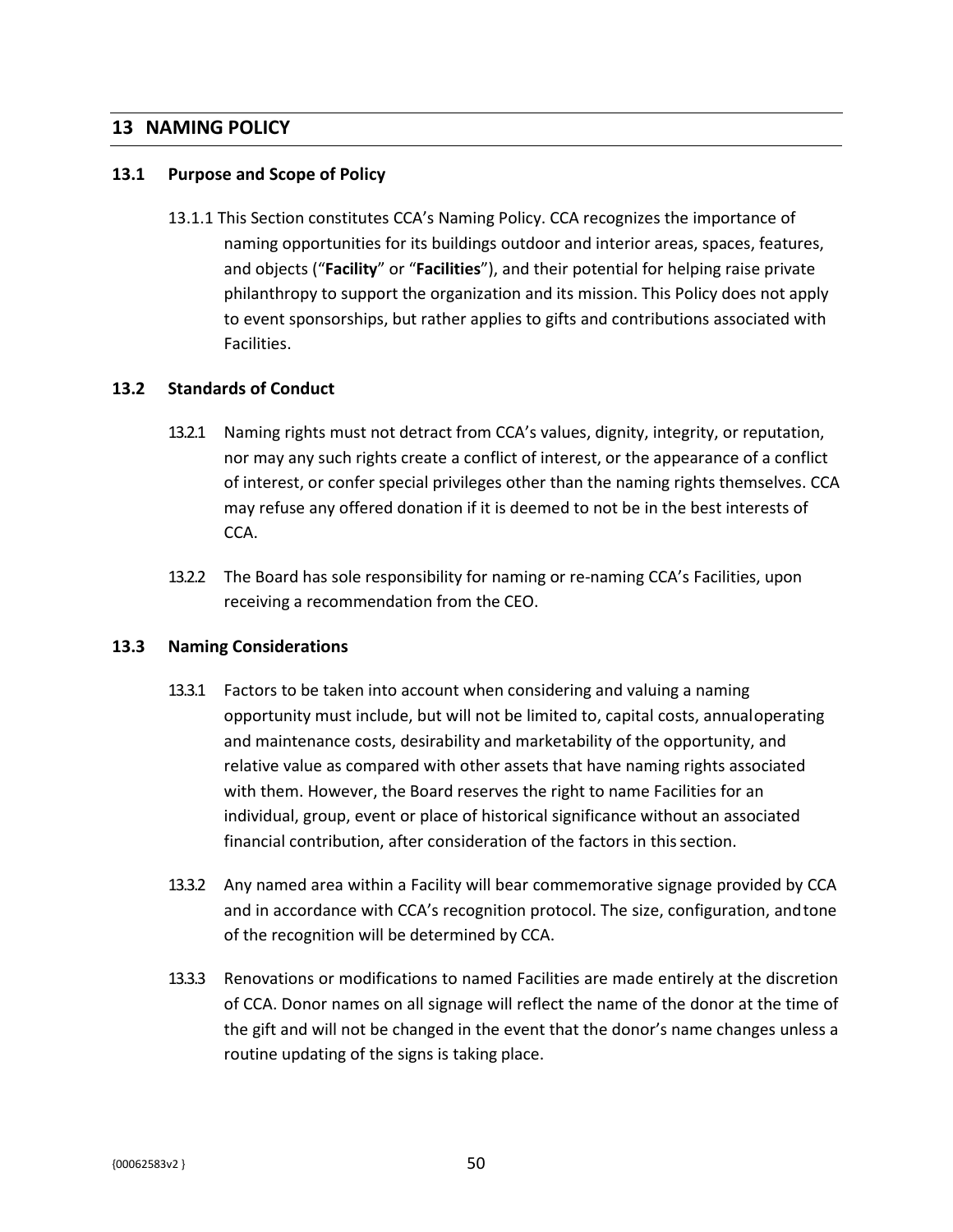#### **13.4 Naming Term and Termination**

- 13.4.1 All naming rights must be approved for a specific term, which may not be longer than the useful life of the Facility named, and generally should not exceed 30 years. Upon the recommendation of the Development Committee, each naming right must be described in a written gift agreement executed by donor and CCA's CEO and Board Chair. This gift agreement will be kept on permanent file by CCA, and must specify the number of years during which the Facility will be named, and include a provision that any name changes during that period will be at the Board's sole discretion.
- 13.4.2 Once CCA receives payment for a naming right under a gift agreement, the gift agreement will be a binding contract between CCA and the donor. CCA may terminate a gift agreement and naming right prior to expiration of the applicable term (1) in the event of any default in payment, if required by a particular gift agreement; or (2) in the unlikely event the Board determines in its reasonable and good faith opinion that circumstances have changed such that the naming right would adversely impact the reputation, image, mission, or integrity of CCA. No refunds will be given if CCA terminates the naming right under the above conditions, or if the donor requests termination of the naming right.
- 13.4.3 Upon any such termination of a gift agreement and naming right, CCA will have the right to re-name the applicable Facility, will have no further obligation or liability to donor, and will not be required to return any portion of a gift already paid. The Board, however, may in its sole discretion determine an alternative recognition for the portion of a gift already received.

#### **13.5 Permanent Donor Recognition Space**

13.5.1 CCA will designate a permanent physical space to recognize individual gifts above \$50,000, which will remain in place even after named spaces are gone or changed. This offers an opportunity to recognize donors truly "in perpetuity." However, CCA retains the right to modify or change the permanent physical space's location or appearance in its sole discretion.

### **13.6 Administration**

13.6.1 The Development Committee is responsible for periodically reviewing this Policy and recommending changes to the Board, as appropriate, after presentation to and review by the Governance Committee.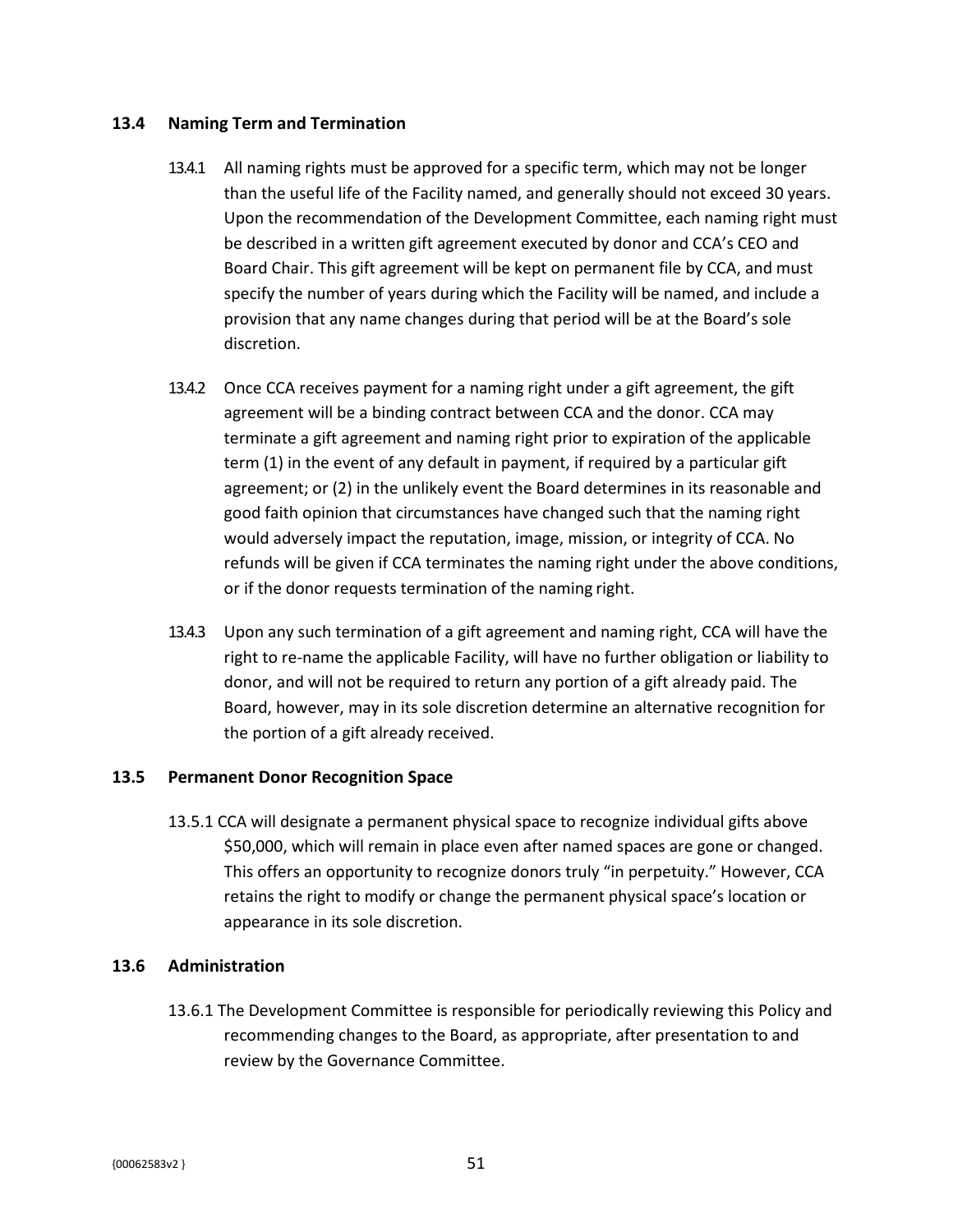## **14 COLLECTION MANAGEMENT POLICY**

#### **14.1 Purpose and Scope**

14.1.1 This Section constitutes CCA's Collection Management Policy. This Policy establishes policies and guidelines for identifying and acquiring materials for CCA's Permanent Collection, removing materials from the Permanent Collection; granting research access to the Permanent Collection; and ensuring that standards of documentation and collections management for materials meet current standards for professional associations. It also affirms that the highest ethical standards continue to be met by CCA and its Board and staff in all transactions regarding the Permanent Collection.

#### **14.2 Collections**

- 14.2.1 *Permanent Collection - Colorado Chautauqua Provenance Materials.* CCA collectsthe history of the Colorado Chautauqua as part of its mission to preserve the spirit of Chautauqua. To this end, CCA maintains a Permanent Collection of materials that were made or used at the Colorado Chautauqua in Boulder, and have a clear, specific, and significant association (provenance) with some aspect of its history, as determined on a case-by-case basis by the Archivist, or staff member designated by the CEO, such as the following.
	- a. The Chautauqua Movement prior to the founding of the Colorado Chautauqua in 1898;
	- b. Founding and development of the Colorado Chautauqua, including early incorporation of the association and its early governance. This includes elements such as founders, early leaders, support of the City of Boulder, and transportation to the Colorado Chautauqua;
	- c. Buildings, facilities, and services associated with Chautauqua life, including design and construction of the Auditorium, the Dining Hall, the Academic Hall, the Community House, and the cottages; and the early 20th century growth of Colorado Chautauqua, including the conversion of tents and seasonal quartersto more permanent and year-round structures;
	- d. Economic activities in Colorado Chautauqua, including its development, funding, and support;
	- e. Social and cultural development of the Colorado Chautauqua, including lectures, concerts, films, speeches, religious activities, education, social activities, and traditions;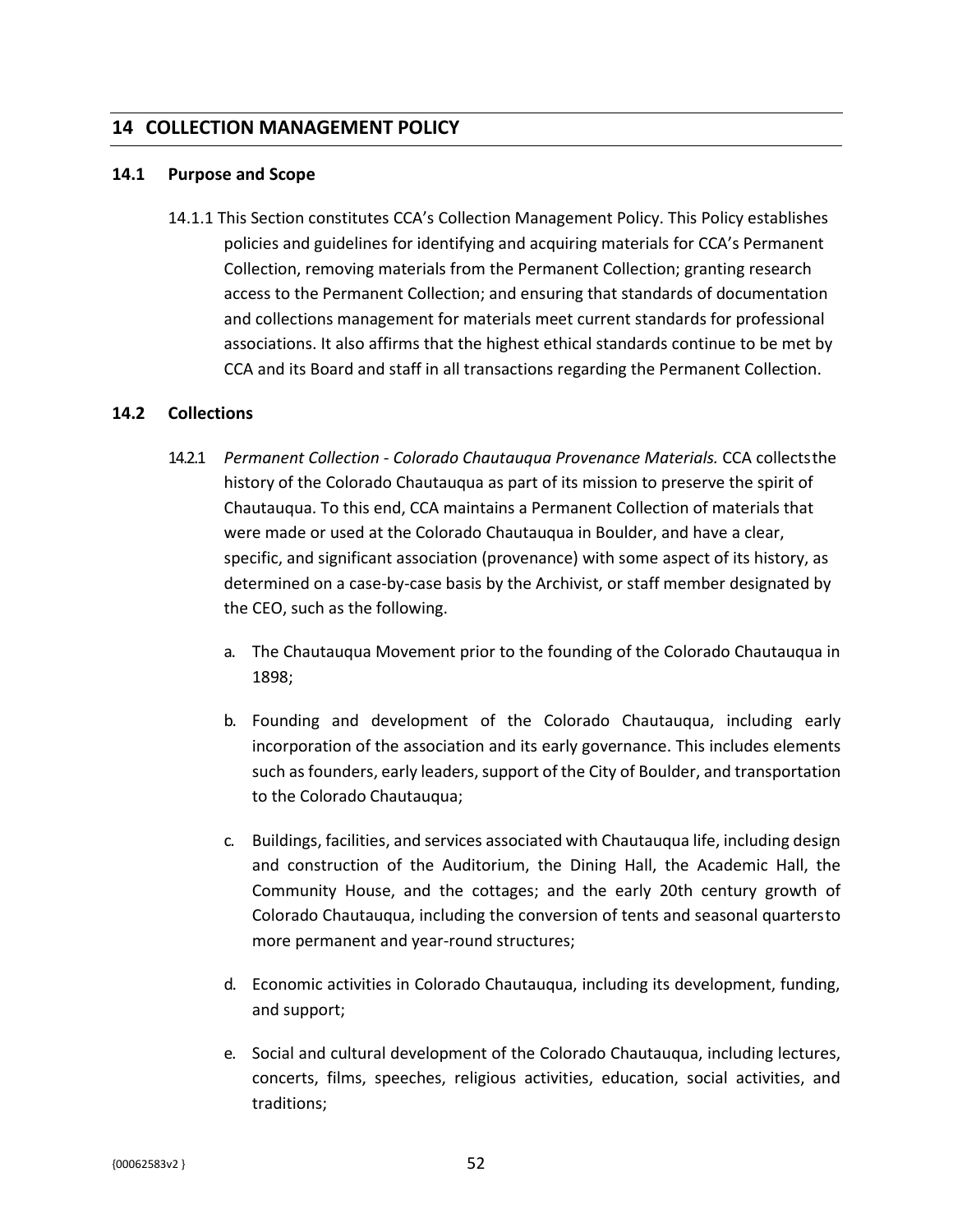- f. Individuals and families who have made personal contributions to the development of the Colorado Chautauqua; and
- g. Photographs, posters, artifacts, and written and oral histories documenting significant aspects of Colorado Chautauqua history.
- 14.2.2 *Non-Permanent Collection - Reference Library Materials.* CCA also maintainsa collection of materials used by researchers and staff to assist in both the researcher's study and the staff's management of the archives.

#### **14.3 Acquisitions**

- *14.3.1 Permanent Collection – Accession of Materials.*
	- a. Only materials that have potential use in the research and interpretation of the Colorado Chautauqua history and warrant a long-term commitment towardtheir storage and preservation should be accessioned into the Permanent Collection. Accessioning is undertaken to fulfill the responsibilities of holding materials in public trust. It insures proper documentation and management of thematerials.
	- b. When a privately owned cottage changes hands, CCA staff will contact the seller and/or the purchaser regarding possible donation to the CCA Archives of documents, photographs, or art having a significant association with Colorado Chautauqua history as per Section 14.2.1 and this Section 14.3.1.
	- c. The Archivist and/or a staff member designated by the CEO must review and approve any materials being considered for accession to the Permanent Collection. To be considered, an item must be eligible for accession as provided in Section 14.2.1, and must also meet all the following criteria:
		- i. Contribute to the interpretation and understanding of the history of the Colorado Chautauqua;
		- ii. Be in reasonably good physical condition or suitable for conservation within CCA's resources;
		- iii. Be sufficiently complete to convey historical information;
		- iv. Have historical significance as a Colorado Chautauqua provenance artifact, otherwise be sufficiently useful for research orinterpretive purposes; and
		- v. Have free and clear title and be offered without restrictionsimposed by the transferor.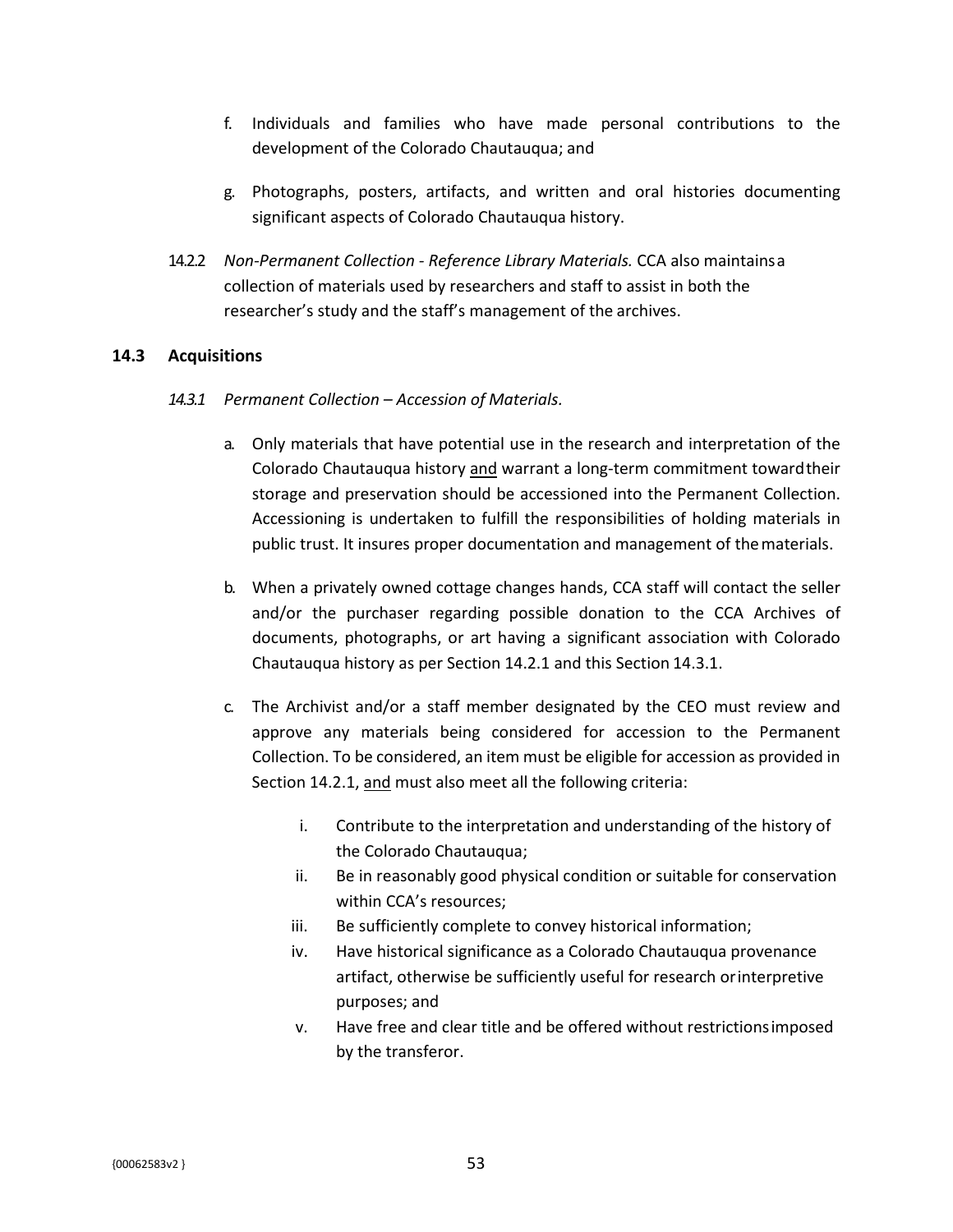- d. No materials may be knowingly accepted or acquired that have been illegally imported into, or collected in, the United States contrary to any applicable law, regulation, treaty, or convention.
- e. Any person donating materials to the Permanent Collection must make the transfer pursuant to a Deed of Gift form transferring unconditional title to CCA. Otherwise, such gifts will be handled in accordance with CCA's Gift Acceptance Policy.
- f. CCA will not accession materials into the Permanent Collection unless CCA can provide documentation, storage, protection, and recording preservation of the materials under conditions that ensure their physical integrity, history, and availability, in keeping with professional standards.
- g. CCA staff and Board members must abide by the AAM Code of Ethics www.aamus.org/Associationresources/ethics/coe.cfm with regard to personal collecting and shall avoid any apparent conflicts of interest in collecting. All potential conflicts of interest should be declared to the CEO and the Board.

#### *14.3.2 Permanent Collection - Materials Found in the Collection.*

- a. Unaccessioned materials found in the Permanent Collection with insufficient documentation to indicate CCA's ownership constitute materials "Found in the Collection." Materials Found in the Collection that are considered appropriate by the Archivist and/or staff member designated by the CEO will be considered by the Archivist, or staff member designated by the CEO, on a case-by-case basis for accessioning with the notation that the source is "Found in Collection."
- b. Materials Found in the Collection that are considered inappropriate for the Permanent Collection will be itemized by the Archivist and/or staff member designated by the CEO in a report containing all pertinent information and recommendations for their disposition.
- c. The Archivist, or staff member designated by the CEO, Board of Directors, and counsel to CCA on legal issues will consider claims by third parties for materials Found in the Collection. The Board's decision constitutes the official position of CCA.
- 14.3.3 *Non-Permanent Collection – Accession of Materials.* Materials and books to beused in the Reference Library Collection will be catalogued and accessioned in the same manner as materials in the Permanent Collection.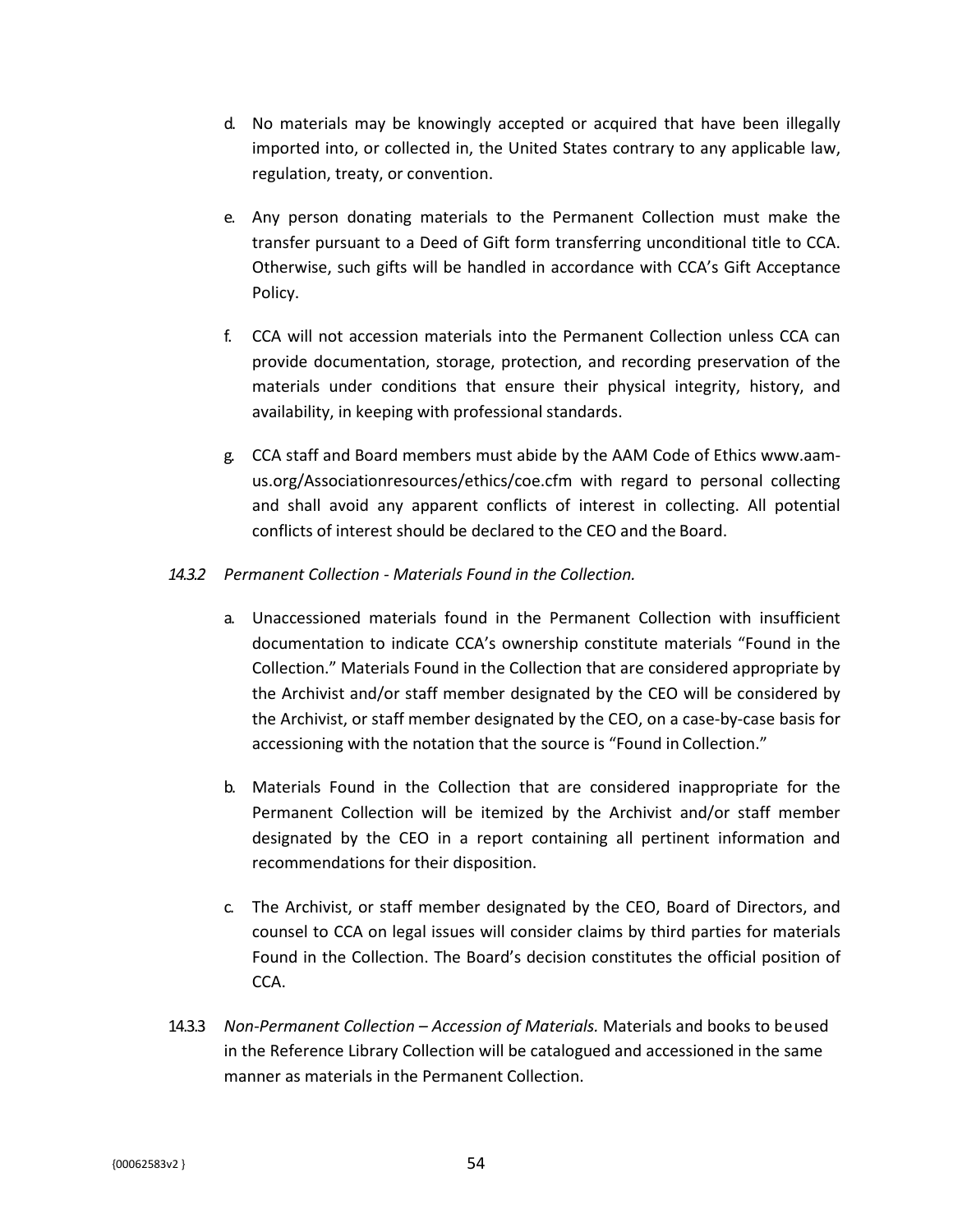#### **14.4 Deaccessions**

#### *14.4.1 Deaccession of Permanent Collection Materials.*

- a. Removal of materials from the Permanent Collection will be undertaken only after careful consideration. The objectives of the deaccessioning process are to ensure that the Permanent Collection isrepresentative of CCA's mission; to safeguard the Permanent Collection, the staff, and public; to reflect changes in CCA's mission or this Policy; and to maintain sound collection management practices including care of collections in storage and on exhibit, conservation, and preservation treatments.
- b. The Archivist and/or a staff member designated by the CEO must review and approve any materials being considered for removal from the Permanent Collection. To be considered for removal, an item must meet any one of the following criteria:
	- i. It does not fall within the scope of CCA's accession policy under Section 14.3.1 or cannot serve a foreseeable purpose as part of the Permanent Collection;
	- ii. It is determined to be significantly more useful and relevant to the collection or program of another association, institution, museum,or Chautauqua than to those of the Colorado Chautauqua;
	- iii. It is found to be a clear forgery, replica, or reproduction that lacks historic significance;
	- iv. It is potentially hazardous to other objects or to human health orthe environment;
	- v. It is a duplicate of other materials in the Collection, which are of higher quality, are in better condition, or are more representative of materials used in the Colorado Chautauqua;
	- vi. It is in imminent danger of deterioration or destruction and is beyond the resources of CCA to stabilize or conserve at that time;
	- vii. It has deteriorated to the point no longer restorable and has limited or no research value or does not warrant long-term care; or
	- viii. It is found not to have had free and clear title at the time of donation,or was not offered without restriction, and obtaining good title or unrestricted use would not be economically feasible given its value to the CCA mission.
- c. CCA will not remove items from the Permanent Collection without a deaccession form filled out for each item or set of items falling under the same general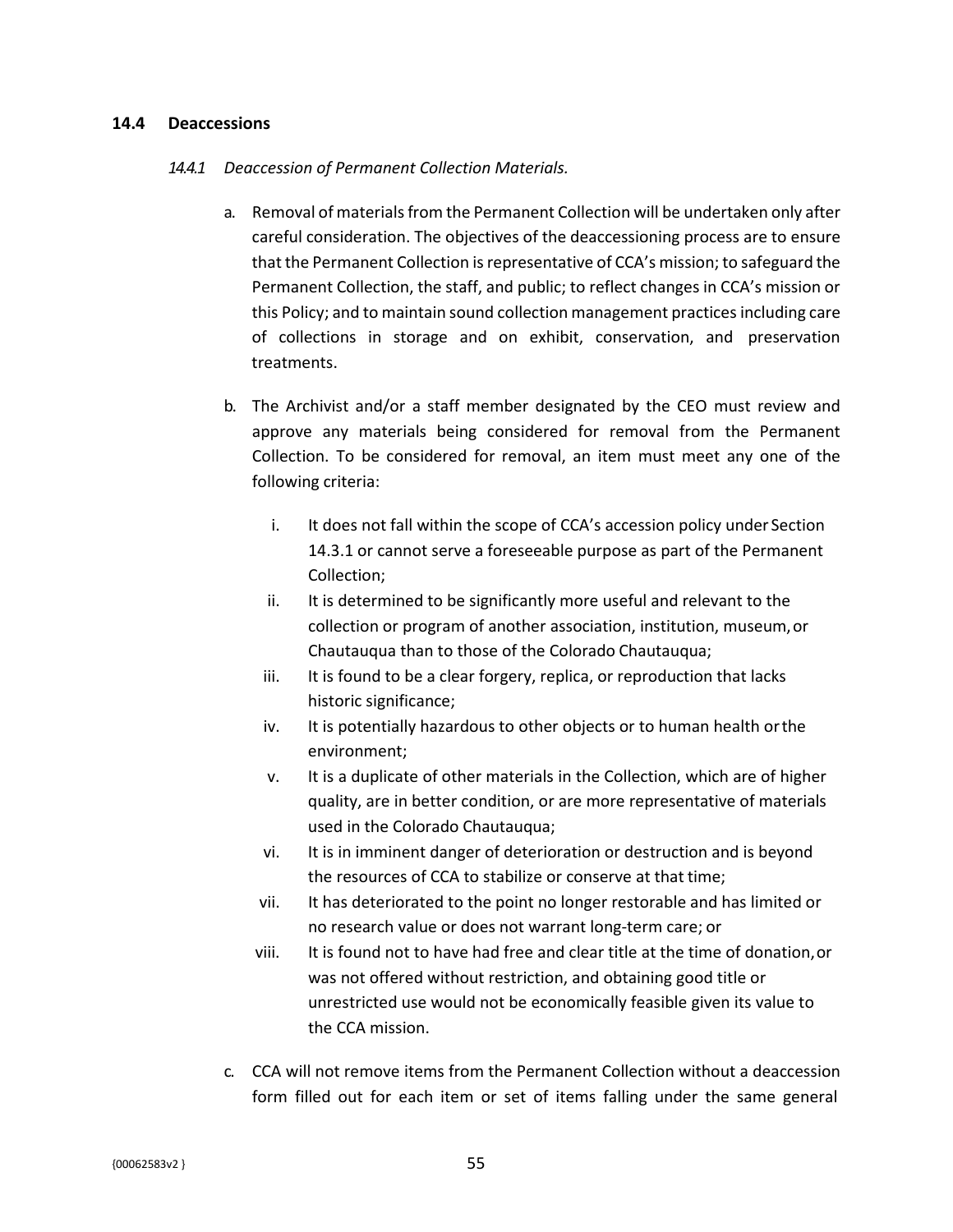description, signed by the Archivist and/or a staff member designated by the CEO making the recommendation, and without Board approval.

- d. Unless approved by the Board, no CCA staff or Board members may purchase or acquire materials deaccessioned from CCA.
- 14.4.2 *Disposition of Deaccessioned Permanent Collection Materials.* The following methods of disposition of deaccessioned materials will be considered:
	- a. Use as a resource material for CCA education, research, programs, or interpretive, so long as there is a plan for storage and conservation.
	- b. Transfer or sale to or trade with cultural, or educational institutions, with priority given to other Chautauquas or to museums in the State of Colorado.
	- c. Return to donor if so designated in the original deed of gift, with the donor being allowed three months following receipt of a letter of notification ofdeaccession.
	- d. Sale to commercial dealers or private individuals, preferably at a public auction or sale.
	- e. Disposal or destruction if no other method is reasonable orfeasible.
- *14.4.3 Deaccession and Disposition of Non-Permanent Collection Materials.*
	- a. The Reference Library Collection does not carry the weight and importance of the Permanent Collection.
	- b. For these materials, reasonable efforts will be made to keep the materials in useable form. For those found to be too fragile to handle often, attempts will be made to make a useable copy, be it physical or digital.

## **14.5 Research Access**

14.5.1 *Access to Permanent Collection.* Access to the Permanent Collection may be granted through a research request, subject to the restrictions imposed by the Archivist, and/or staff member designated by the CEO, for the preservation, safety and security of the Collection and subject to staff availability.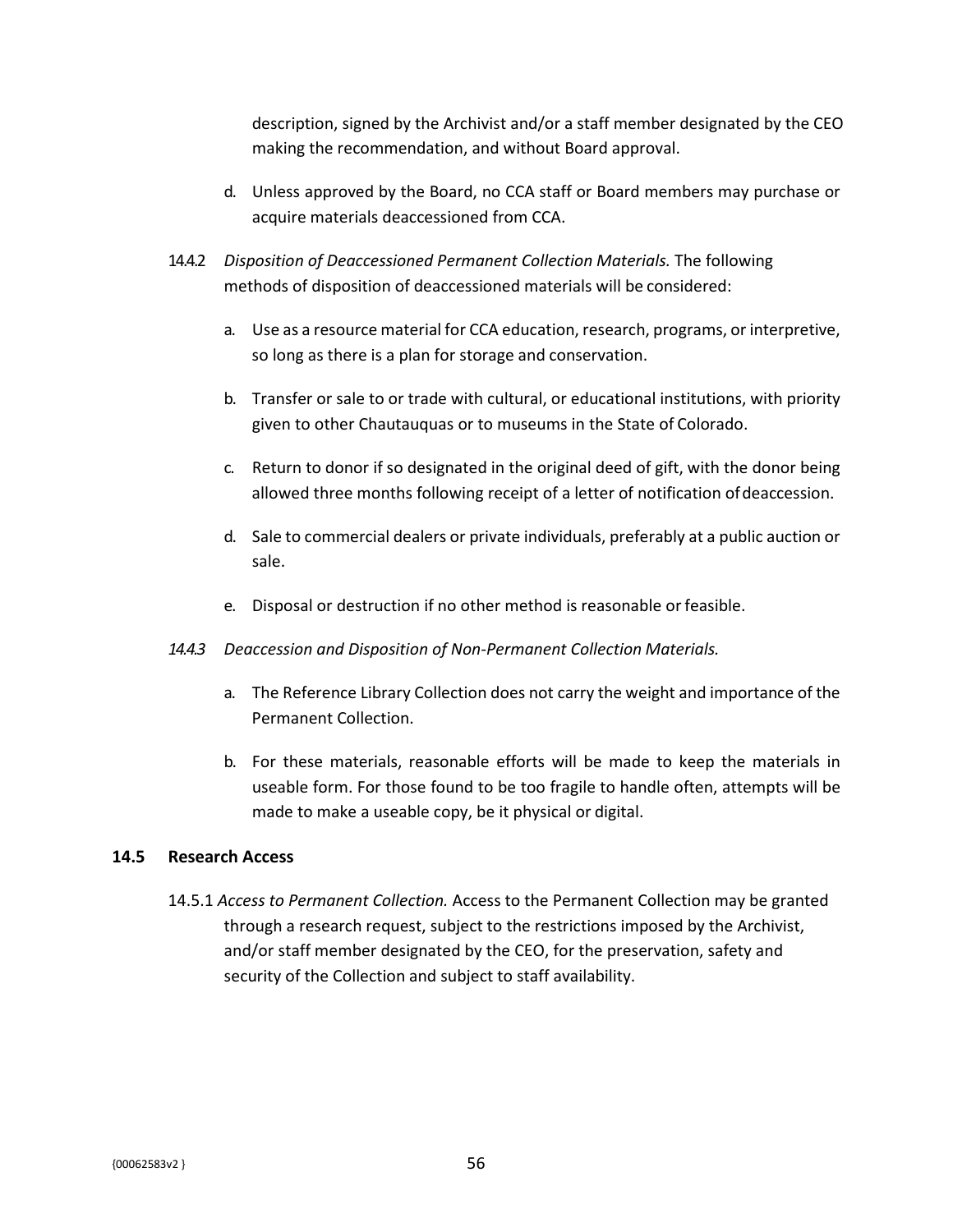#### **14.6 Collection Management**

- 14.6.1 *Record Keeping.* CCA will maintain permanent records of accession, acquisition, inventory, known history of object, conservation, deaccession, storage location, and other records relating to its Permanent Collection.
- 14.6.2 *Finding Aids.* CCA will provide appropriate finding aids to enable researchers to identify materials in the Permanent Collection relevant to their research. CCA will make every effort to update these finding aids as materials are accessioned into the Collection.
- 14.6.3 *Physical Care of Collection.* CCA will preserve the Permanent Collection through a program of maintenance, documentation, and conservation in accordance with accepted CCA practices. CCA will ensure the physical safety of materials in the Permanent Collection and store objects in appropriate environments. CCA will protect materials in the Permanent Collection from theft, fire, or other loss or damage in accordance with accepted CCA practices.
- 14.6.4 *Legal Protection/Insurance.* Materials in the Permanent Collection will be insured against damage, theft, or destruction at a level determined by the Board.

### **14.7 Standards of Conduct and Ethics**

- 14.7.1 *Personal Acquisition of Materials.* CCA staff and Board members shall avoid acquiring materials in direct competition with collecting activities associated with the Permanent Collection. Direct competition exists when an individual knows or has reason to believe that CCA would desire the material for the Permanent Collection if aware of the opportunity to acquire it. In such cases, the individual shall first discuss the matter with the CEO (in the case of staff) or the Governance Committee (in the case of the CEO or Board members). In cases where the conflict cannot be resolved in other ways, the individual shall provide CCA the opportunity to purchase or otherwise acquire the material, or if already acquired by the employee, a reasonable time for the Board to decide whether to obtain the material from the employee upon payment of their costs of acquisition. CCA staff must not store personal collections on CCA property or research or conserve their personal collections on CCA time without permission of the CEO.
- 14.7.2 *Dealings In CCA Materials.* CCA staff who are responsible for acquiring materials for CCA's Permanent Collection shall not deal (buy or sell for profit on a regular basis or maintain an interest in any dealership) in objects, materials, or specimens similar to those collected by CCA under this Policy. Any dealing by CCA employees inmaterials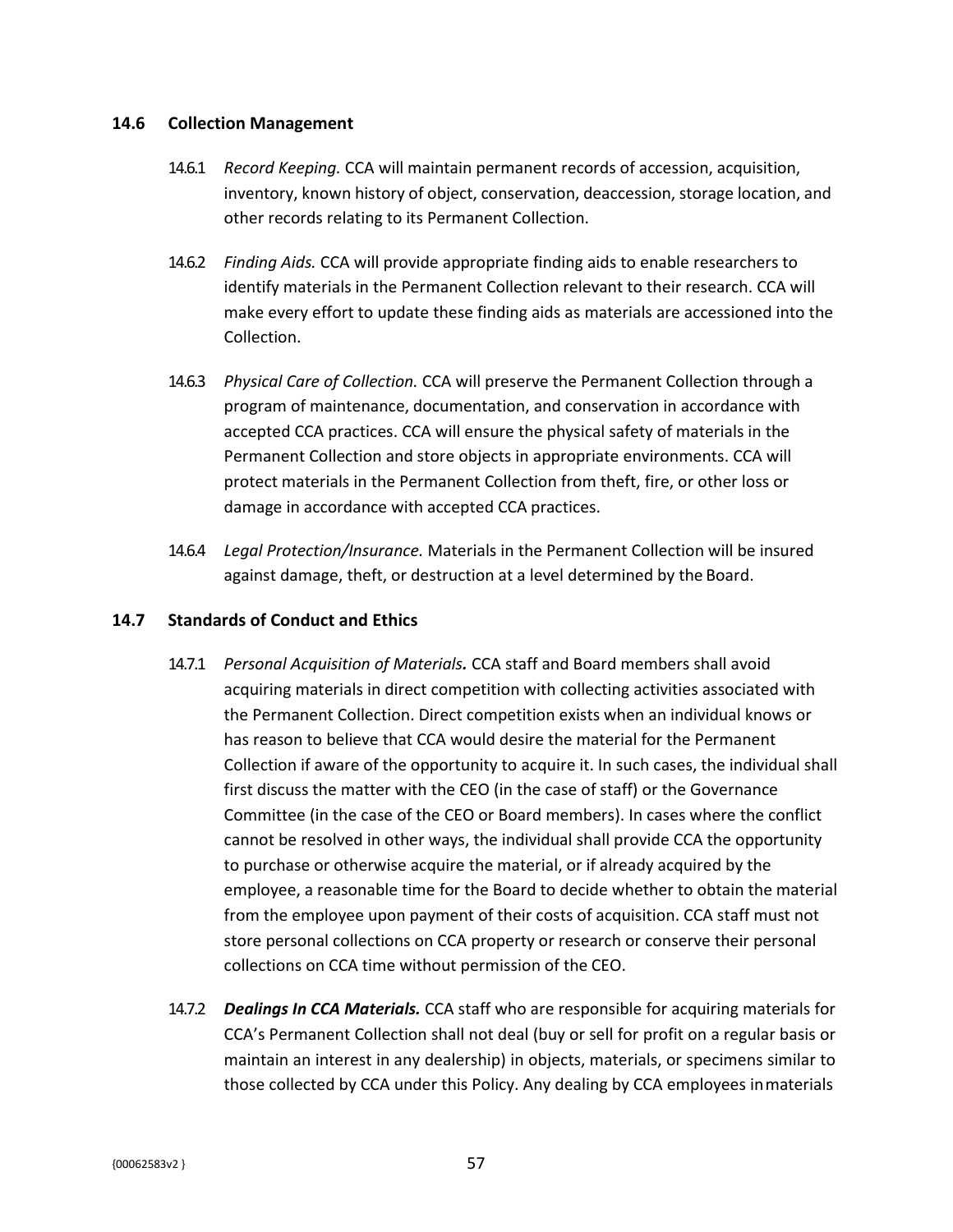of the type collected by CCA requires prior approval of the CEO with advice of the Governance Committee.

No Board member shall interfere with the collection activities of CCA under this Policy. If a potential conflict of interest arises, the director shall consult with the Governance Committee to determine a course of action.

14.7.3 *Cultural Objects.* CCA shall abide by the principles of the UNESCO Convention onthe Means of Prohibiting and Preventing the Illicit Import, Export, and Transfer of Ownership of Cultural Property. With regard to ethnographic and archaeological objects, CCA shall not acquire or borrow objects collected in violation of law or which it has reason to believe were unethically removed.

### **14.8 Administration**

14.8.1 The Archivist, and/or staff member designated by the CEO, is responsible for periodically reviewing this Policy and recommending changes to the Board, as appropriate, after presentation to and review by the Governance Committee.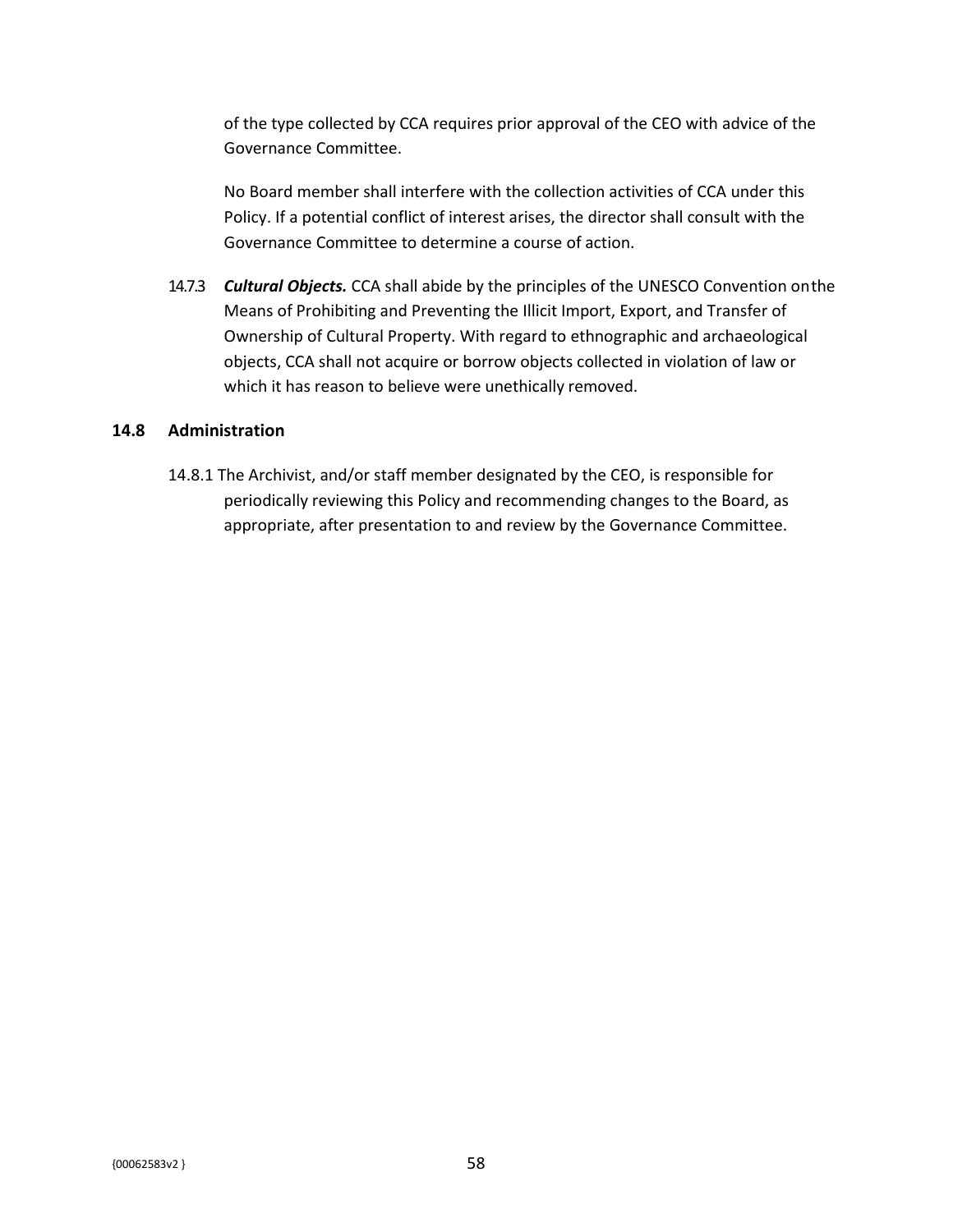## **15 MEMBERSHIP LIST POLICY**

#### **15.1 Purpose**

This Section of the Manual constitutes CCA's Membership List Policy. The use and distribution of CCA's membership list is governed, in part, by the Colorado Revised Nonprofit Corporation Act (the "*Act*"), Section 7-136-105. The purpose of this Policy is to clarify and simplify the restrictions that appear in the statute.

#### **15.2 Policy**

- 15.2.1 The CCA membership list (or any part of it) may not be used for any commercialpurpose. Further, the CCA membership list (or any part of it) may not be sold or provided to or purchased by any person or organization for any purpose, except to the extent expressly required by the Act.
- 15.2.2 Notwithstanding Section 19.2.1, current members of the Board may access the membership list for member-related purposes but may not share the list with or distribute the list to any other person or organization, without the express consent of the Board.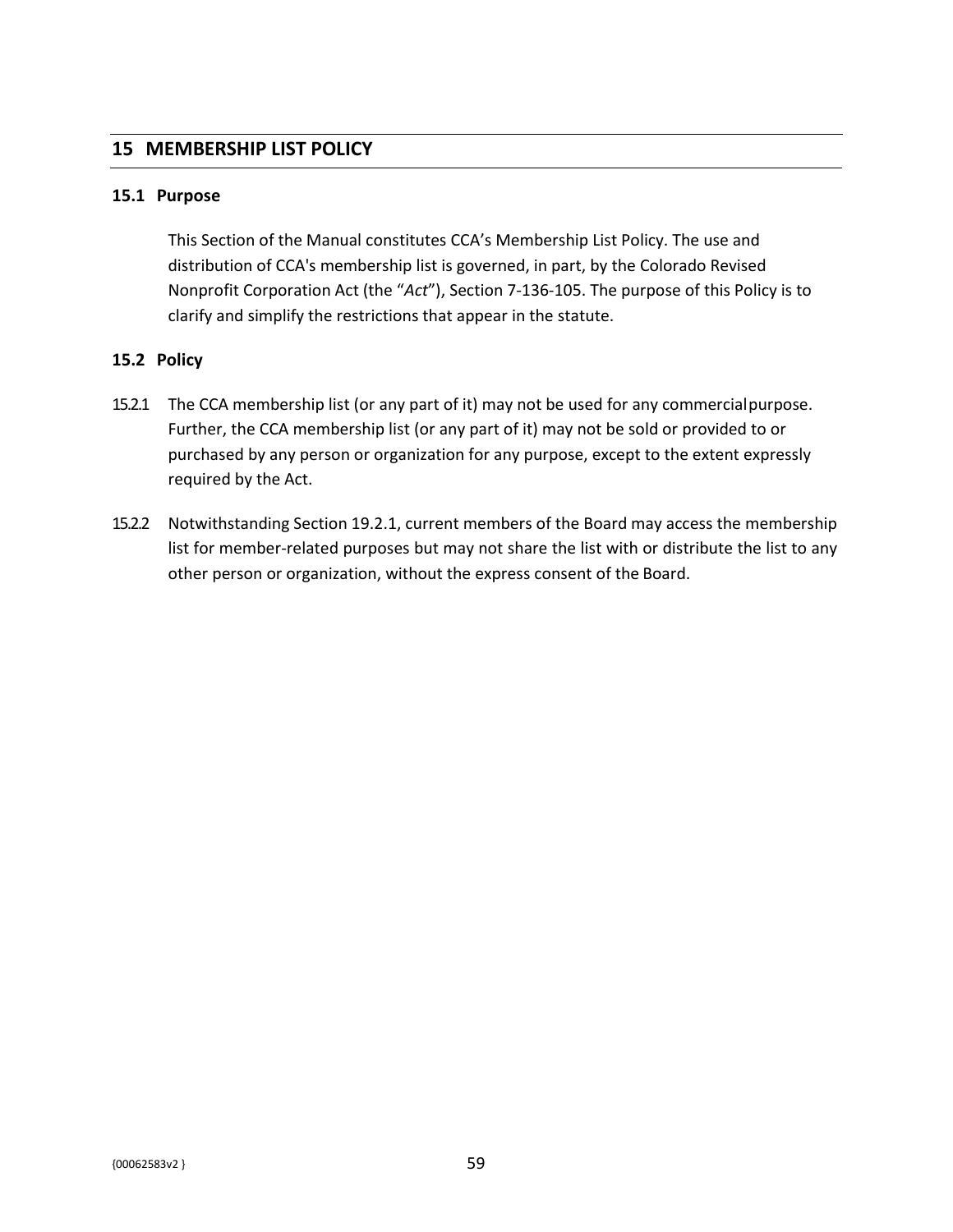## **16 ADMINISTRATION**

This Manual is approved by the Board and any changes require Board approval. The Board reserves the right to amend or supplement this Manual at any time. Except to the extent administration of a particular policy included or referred to in this Manual is delegated to another Board committee, the Governance Committee is responsible for oversight and periodic review of this Manual and recommending any changes to the Board, as appropriate.

Adopted by Board of Directors: February 28, 2022



Printed Name: Polly Fields, Secretary

#### APPROVAL

Original versions approved August 17, 2009 (as four separate board/committee position

descriptions); effective immediately

Amendment approved March 7, 2011; effective immediately

Amendment approved December 16, 2013 (combining four separate position descriptions into one

document); effective immediately

Amended January 23, 2017; effective immediately

Amended November 18, 2019; effective immediately

Amended November 16, 2020; effective immediately

Amended February 22, 2021; effective immediately

Amended April 26, 2021; effective immediately

Amended July 26, 2021; effective immediately

Amended November 15, 2021; effective immediately

Amended February 28, 2022; effective immediately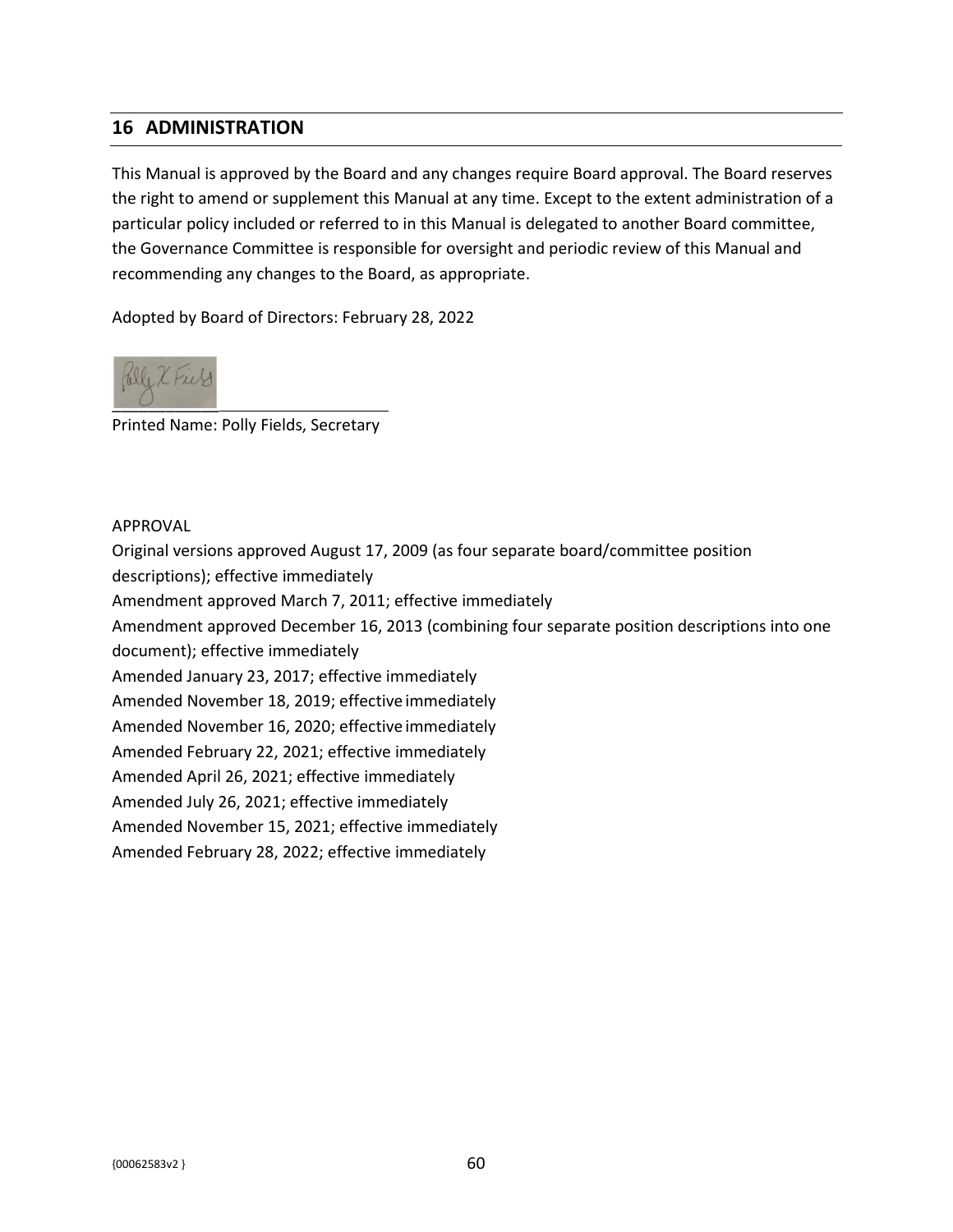## **COLORADO CHAUTAUQUA ASSOCIATION ADDITIONAL BOARD POLICIES**

Investment Management Policy (May 2, 2016)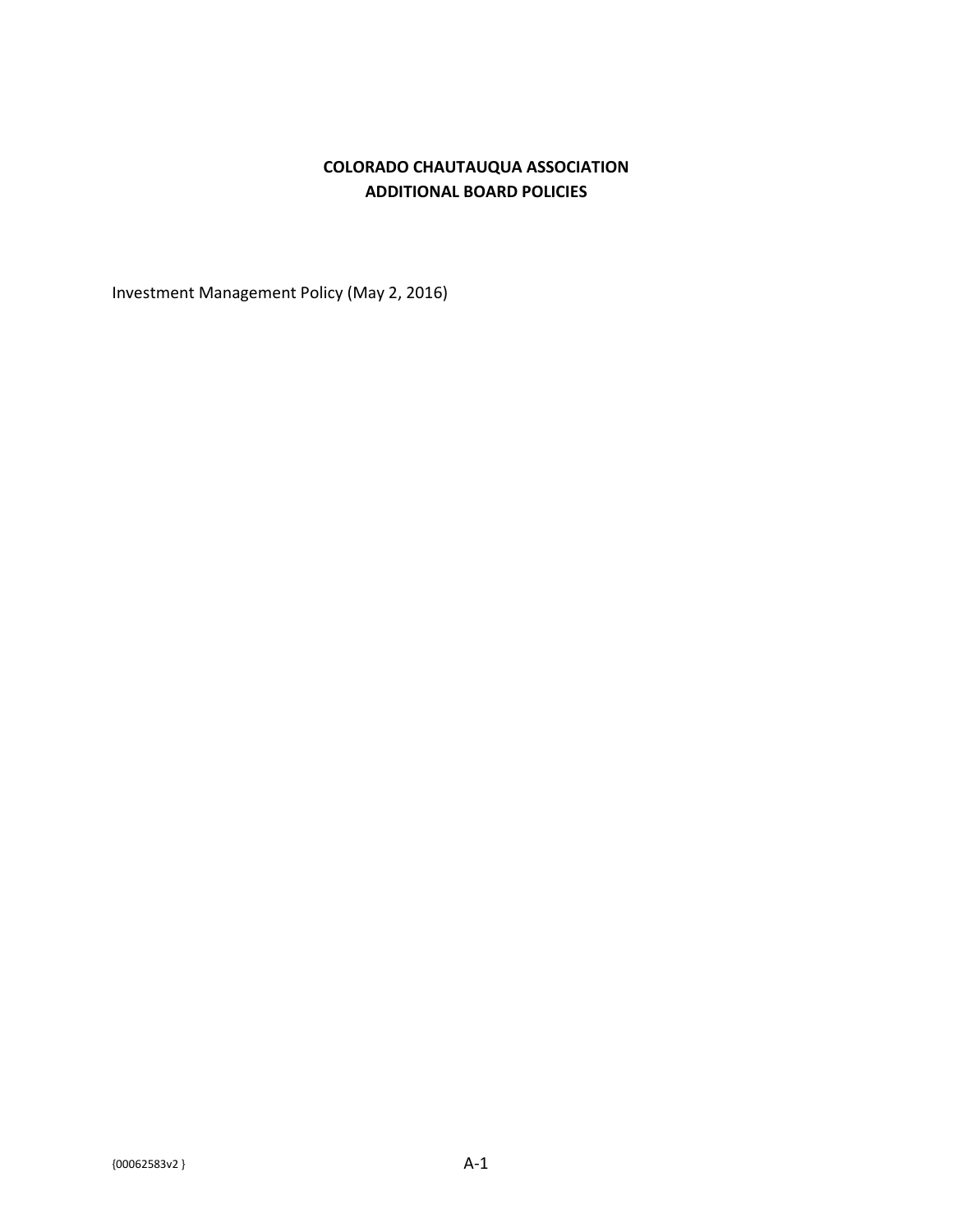## **COLORADO CHAUTAUQUA ASSOCIATION BOARD NOMINATION ASSESMENT CRITERIA**

|                                                                     | Current        | Prospective    |  |
|---------------------------------------------------------------------|----------------|----------------|--|
| <b>Board Nomination Assessment Criteria</b>                         | <b>Board</b>   | <b>Board</b>   |  |
|                                                                     | <b>Members</b> | <b>Members</b> |  |
| <b>Areas of Expertise/Leadership Qualities</b>                      |                |                |  |
| Administration/Management                                           |                |                |  |
| Finance/Accounting/Investment                                       |                |                |  |
| Fundraising/Development                                             |                |                |  |
| Legal/Governance                                                    |                |                |  |
| <b>Public Relations/Media</b>                                       |                |                |  |
| Marketing/Communications                                            |                |                |  |
| <b>Human Resources</b>                                              |                |                |  |
| <b>Strategic Planning</b>                                           |                |                |  |
| Technology                                                          |                |                |  |
| Programming (arts, entertainment, education)                        |                |                |  |
| Hospitality                                                         |                |                |  |
| Preservation                                                        |                |                |  |
| Sustainability                                                      |                |                |  |
| Architect/Engineer                                                  |                |                |  |
| <b>Real Estate</b>                                                  |                |                |  |
| <b>Board Experience</b>                                             |                |                |  |
| Other                                                               |                |                |  |
| <b>Resources</b>                                                    |                |                |  |
| Donor                                                               |                |                |  |
| <b>Access to Donors</b>                                             |                |                |  |
| Access to Other Resources (foundations, corporate partners)         |                |                |  |
| Availability for Active Participation (donor visits, grant writing) |                |                |  |
| <b>Community Connections</b>                                        |                |                |  |
| City of Boulder                                                     |                |                |  |
| <b>University of Colorado</b>                                       |                |                |  |
| Cottagers                                                           |                |                |  |
| <b>Neighbors</b>                                                    |                |                |  |
| Arts & Culture                                                      |                |                |  |
| Open Space                                                          |                |                |  |
| Education                                                           |                |                |  |
| Philanthropy                                                        |                |                |  |
| <b>Cultural Broker</b>                                              |                |                |  |
| <b>Small Business</b>                                               |                |                |  |
| <b>Corporate Partners</b>                                           |                |                |  |
| Other                                                               |                |                |  |
| <b>Personal Style</b>                                               |                |                |  |
| <b>Visionary Leader</b>                                             |                |                |  |
| Strategist                                                          |                |                |  |
| Implementor                                                         |                |                |  |
| <b>Good Communicator</b>                                            |                |                |  |
| <b>Constructive Protagonist</b>                                     |                |                |  |
| <b>Consensus Builder</b>                                            |                |                |  |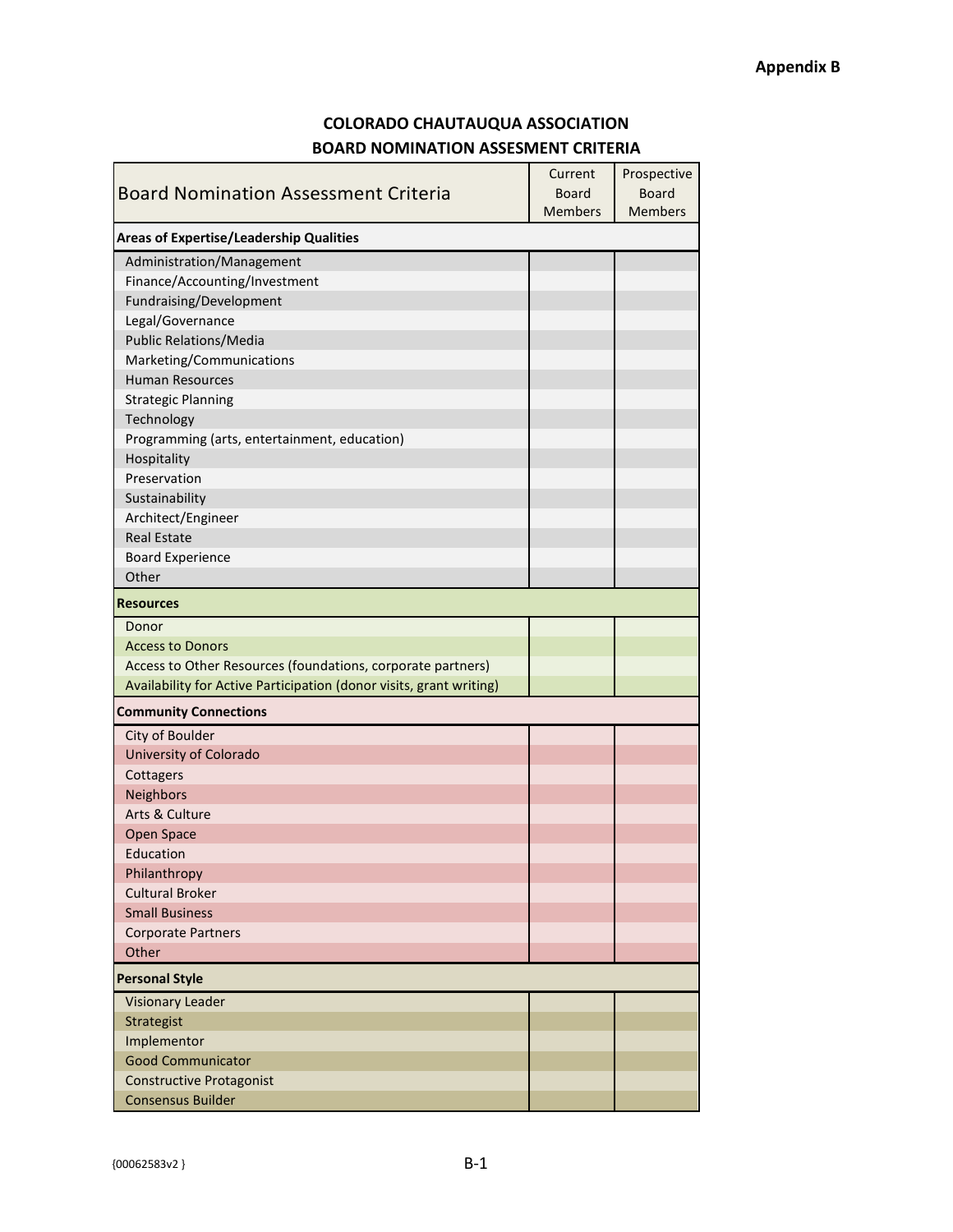#### **Appendix C**

## **COLORADO CHAUTAUQUA ASSOCIATION OFFICER & DIRECTOR QUESTIONNAIRE**

*To be completed by all directors, officers, members of standing or ad hoc committee formed by the board of directors, and the CEO and CFO of Colorado Chautauqua Association ("CCA")*

**NAME**

**YEAR**

#### **PURPOSE OF THIS QUESTIONNAIRE**

You are being asked to supply us with or verify information that will be used to monitor compliance with CCA's Conflict of Interest Policy.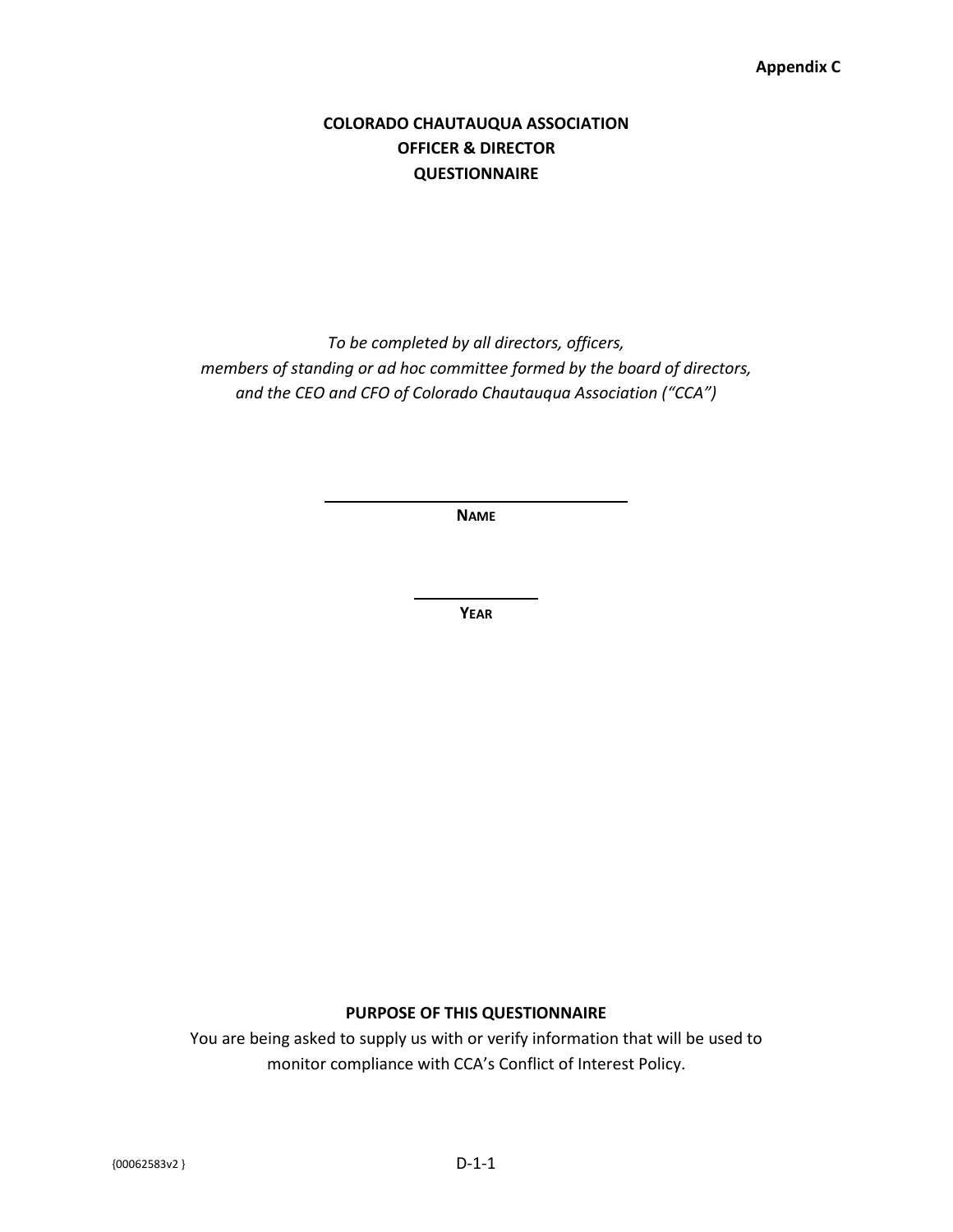## **GENERAL INSTRUCTIONS**

Please answer every question. Please indicate if the answer to any question is "No" or "Not Applicable." If additional space is required, please attach separate sheets. For your reference, we have included a copy of the Questionnaire that you completed last year.

Definitions of special terms that appear in bold and italicized type can be found in the Conflict of Interest policy. If you have any questions about the Questionnaire, such as the meaning or application of a special term, or the application of a question to a particular situation, please contact the Chief Executive Officer, the Board Chair, or the Chair of the Governance Committee for clarification.

Please sign and date your Questionnaire in the space provided at the end of the Questionnaire.

Return your completed Questionnaire no later than , 20 to in the return envelope provided.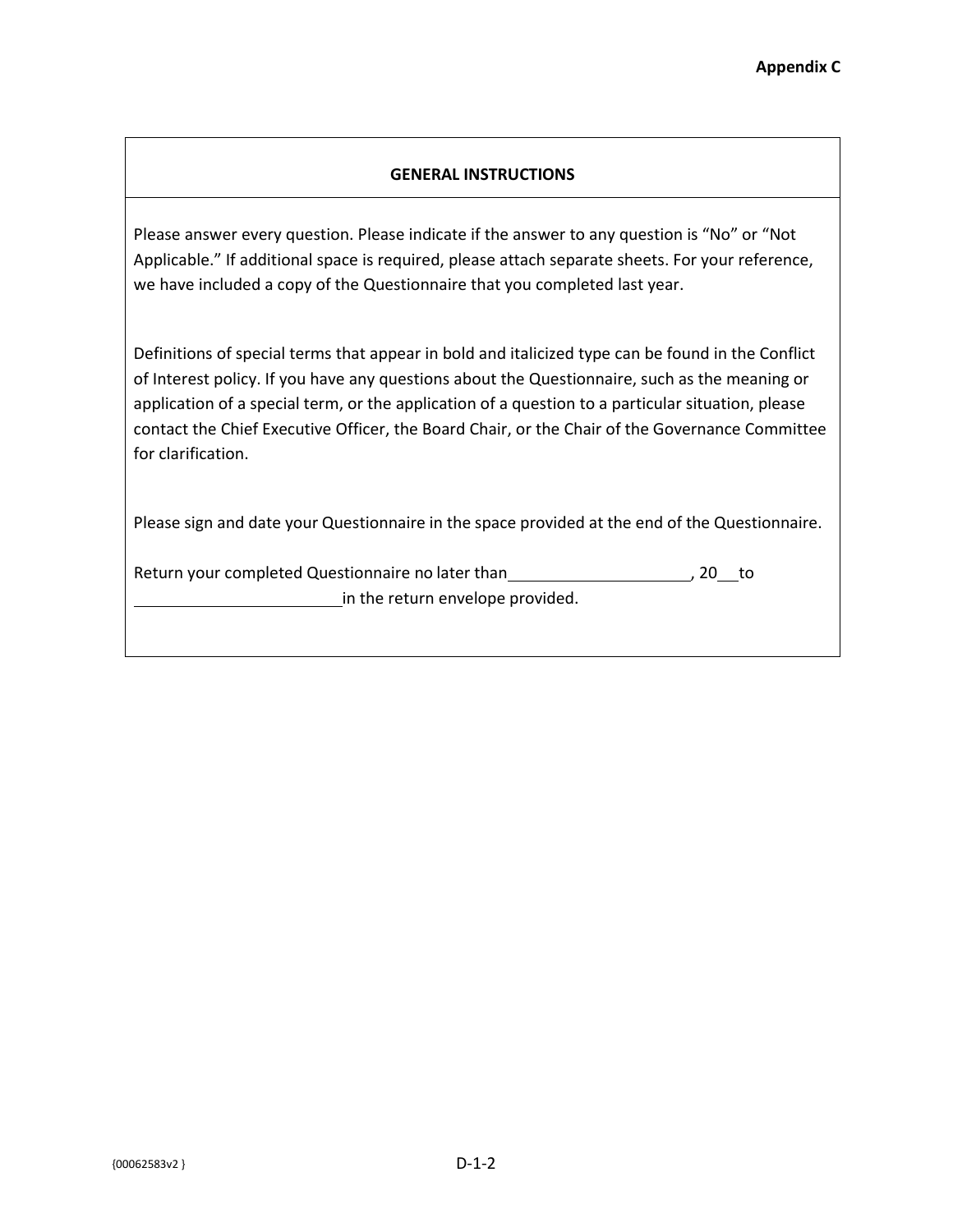### **1. Conflict of Interest policy**

Please indicate whether you received a copy of CCA's Conflict of Interest policy, read and understand the policy, and agree to comply with it.

YES NO

## **2. Potential Conflicts of Interest**

Please describe any position or relationship with or financial interest CCA or any other organization that you believe could give rise to a *conflict of interest* or that might otherwise interfere with your ability to exercise independent judgment in carrying out your responsibilities to CCA, or state "none".

I certify that the information set forth above is complete and accurate to the best of my knowledge and belief. I also agree that I will promptly inform the board of directors of any actual or potential *conflict of interest* that arises and that has not been disclosed in this Questionnaire in accordance with the Conflict of Interest policy.

Signature

Date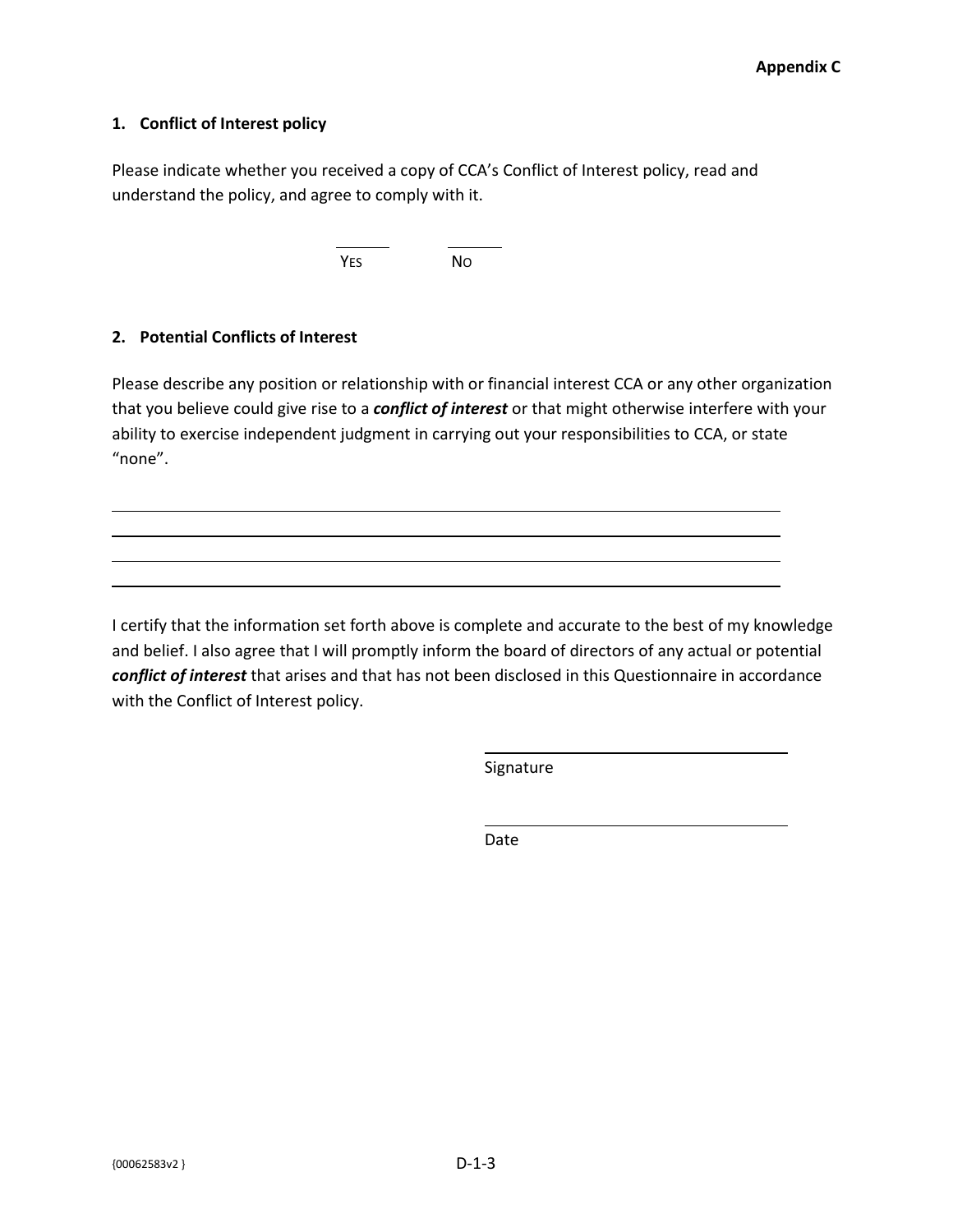## **COLORADO CHAUTAUQUA ASSOCIATION REBUTTABLE PRESUMPTION CHECKLIST (NON-COMPENSATION TRANSACTIONS)**

## **(To Be Attached to Minutes of Authorized Body)**

| 1. |                                                                                                                                                     |                                                                                                                       |  |  |
|----|-----------------------------------------------------------------------------------------------------------------------------------------------------|-----------------------------------------------------------------------------------------------------------------------|--|--|
| 2. |                                                                                                                                                     |                                                                                                                       |  |  |
| 3. |                                                                                                                                                     | Terms of transaction:                                                                                                 |  |  |
|    | (a)                                                                                                                                                 |                                                                                                                       |  |  |
|    | (b)                                                                                                                                                 |                                                                                                                       |  |  |
|    | (c)                                                                                                                                                 |                                                                                                                       |  |  |
|    |                                                                                                                                                     |                                                                                                                       |  |  |
|    |                                                                                                                                                     |                                                                                                                       |  |  |
| 4. |                                                                                                                                                     |                                                                                                                       |  |  |
| 5. | Description of types of comparability data relied upon (e.g., current independent appraisals;<br>offers from competitive and open bidding process): |                                                                                                                       |  |  |
|    | (a)                                                                                                                                                 | <u> 1980 - Johann Stoff, deutscher Stoffen und der Stoffen und der Stoffen und der Stoffen und der Stoffen und de</u> |  |  |
|    | (b)                                                                                                                                                 |                                                                                                                       |  |  |
|    | (c)                                                                                                                                                 |                                                                                                                       |  |  |
|    | (d)                                                                                                                                                 |                                                                                                                       |  |  |
| 6. |                                                                                                                                                     | Office and file where comparability data is kept: _______________________________                                     |  |  |
| 7. |                                                                                                                                                     | How comparability data relied upon was obtained:                                                                      |  |  |
|    |                                                                                                                                                     |                                                                                                                       |  |  |
|    |                                                                                                                                                     | ,我们也不会有什么。""我们的人,我们也不会有什么?""我们的人,我们也不会有什么?""我们的人,我们也不会有什么?""我们的人,我们也不会有什么?""我们的人                                      |  |  |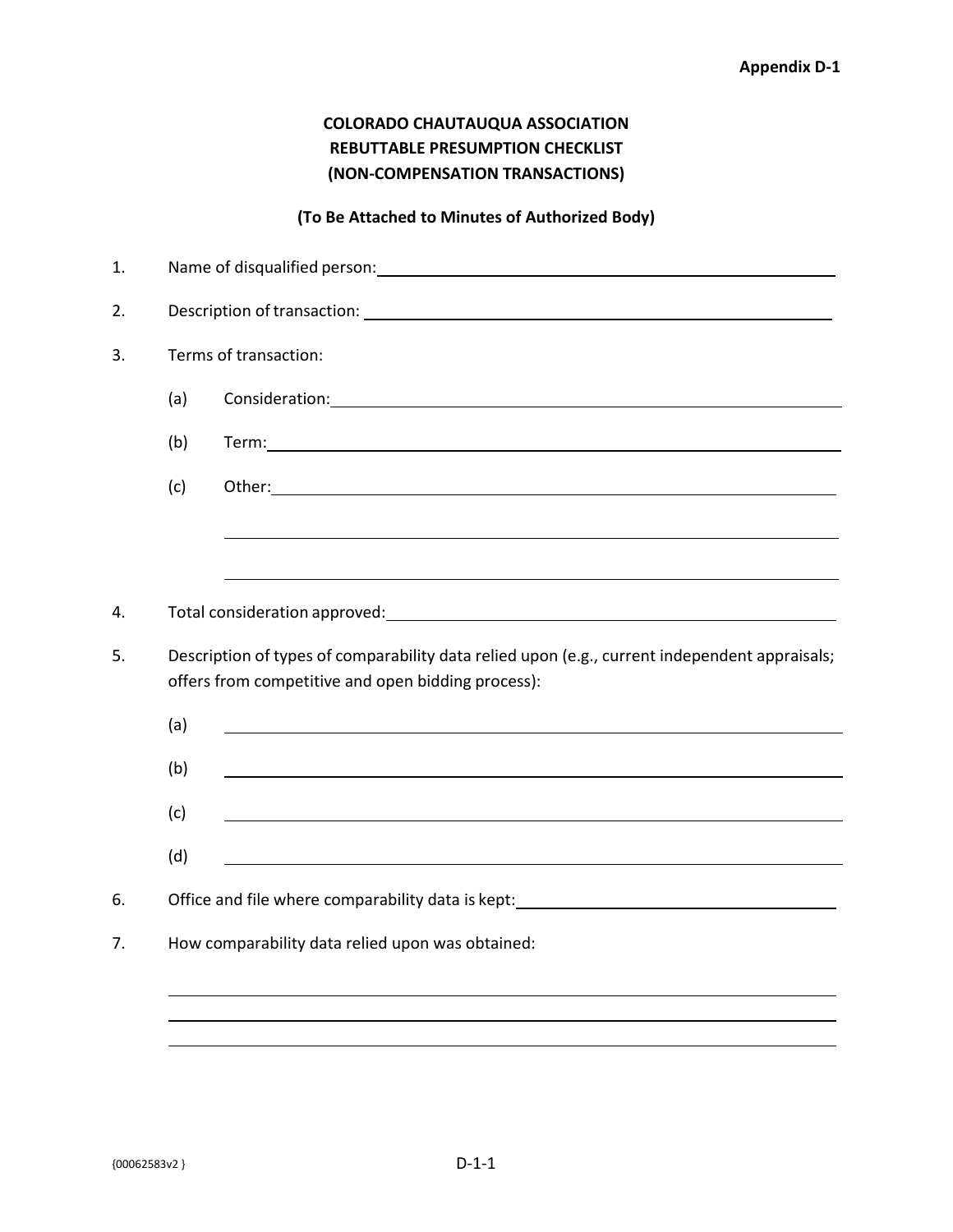- 8. Range of value per comparability data:
- 9. Explanation for any deviation from range of value per comparability data:
- 10. Date transaction was approved by authorized body:
- 11. Members of the authorized body who were present (indicate with X if voted in favor):

- 12. Names of and actions (if any) by members of authorized body having a conflict ofinterest:
- 13. Date of preparation of this Checklist (must be prepared by the later of next meeting of authorized body, or 60 days after authorized body approved compensation):
- 14. Date of approval of this Checklist by authorized body (must be within reasonable time after preparation of documentationabove):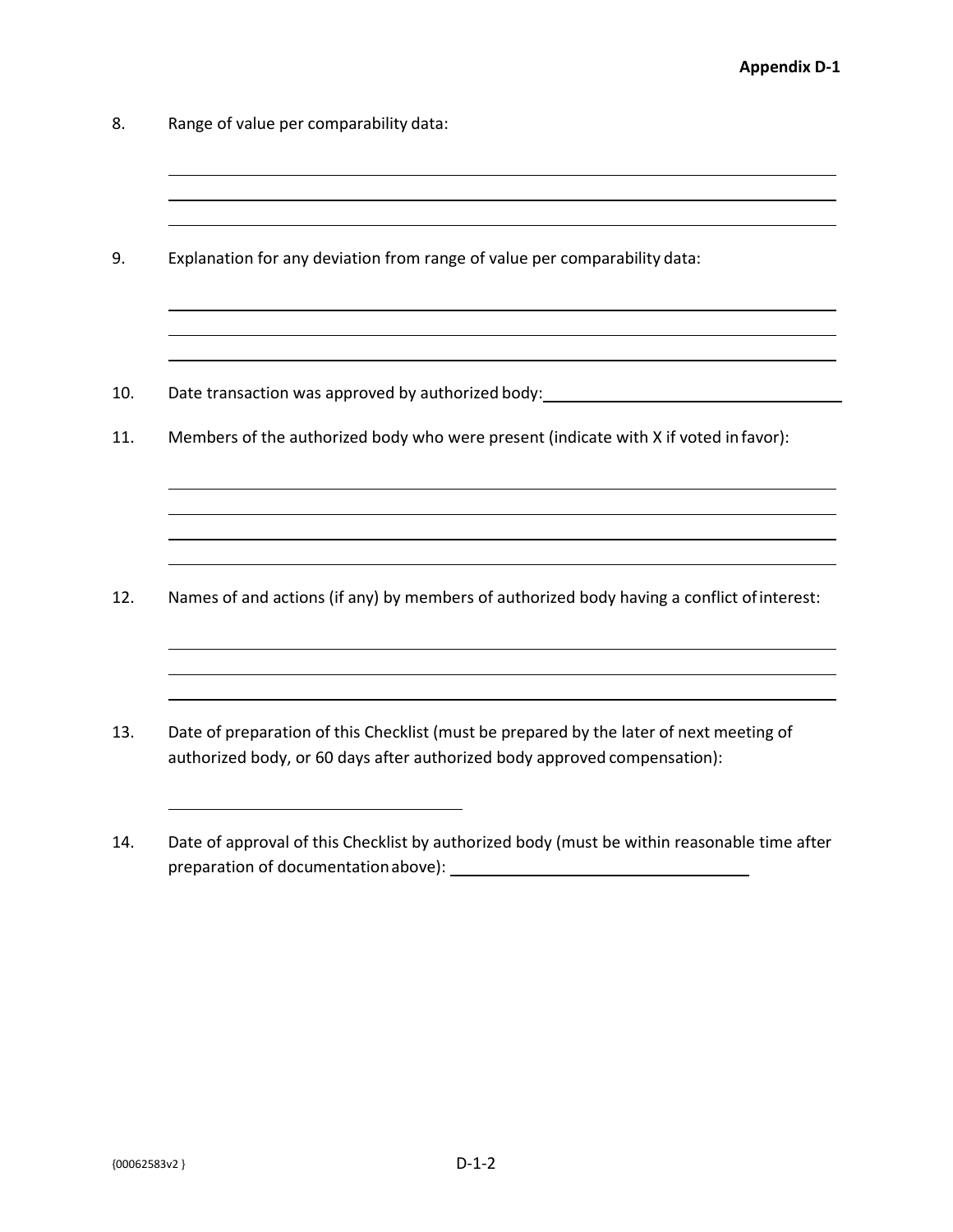## **COLORADO CHAUTAUQUA ASSOCIATION REBUTTABLE PRESUMPTION CHECKLIST (Compensation Transactions)**

| 1.             |                                 |                                                                                                                                                                                                                                          |
|----------------|---------------------------------|------------------------------------------------------------------------------------------------------------------------------------------------------------------------------------------------------------------------------------------|
| 2.             |                                 |                                                                                                                                                                                                                                          |
| 3.             |                                 | Duration of Contract (1yr, 3yr, etc.): Notified the state of the state of the state of the state of the state of the state of the state of the state of the state of the state of the state of the state of the state of the s           |
| 4.             | Terms of compensation approved: |                                                                                                                                                                                                                                          |
|                | (a)                             |                                                                                                                                                                                                                                          |
|                | (b)                             | Bonus:____________                                                                                                                                                                                                                       |
|                | (c)                             | Deferred compensation: ___________                                                                                                                                                                                                       |
|                | (d)                             | Fringe benefits, whether taxable or nontaxable [list type and amount each benefit,<br>e.g., retirement, health, dental, vision, life/ADD, disability, stipends, allowances, liability<br>insurance premiums, foregone interest on loans] |
|                | (e)                             | Other:_____________                                                                                                                                                                                                                      |
| 5.             |                                 |                                                                                                                                                                                                                                          |
|                |                                 |                                                                                                                                                                                                                                          |
|                |                                 | Description of types of comparability data relied upon (e.g., salary surveys, third party<br>opinions, Form 990s of other organizations:                                                                                                 |
|                | (b)                             |                                                                                                                                                                                                                                          |
|                | (c)                             |                                                                                                                                                                                                                                          |
|                | (d)                             |                                                                                                                                                                                                                                          |
|                | (e)                             |                                                                                                                                                                                                                                          |
|                |                                 | Office and file where comparability data is kept: National Company of the comparability data is kept:                                                                                                                                    |
|                |                                 | How comparability data relied upon was obtained:                                                                                                                                                                                         |
| 6.<br>7.<br>8. |                                 |                                                                                                                                                                                                                                          |